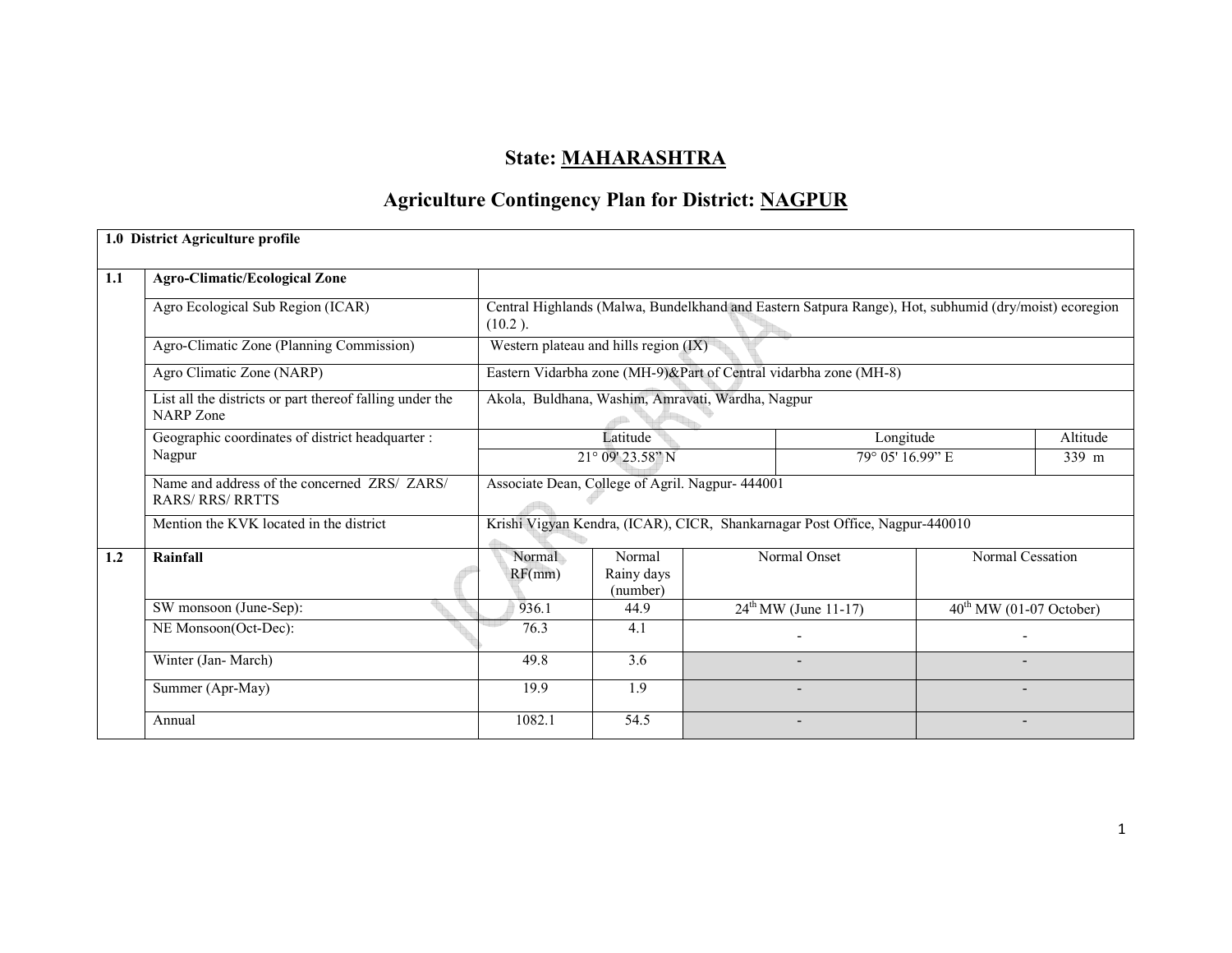| 1.3 | Land use                                          | Geogra-     | Cultivable | Forest | Land under              | Perm-                    | Cultivable    | Land                                                     | Barren &             | Current | <b>Other fallows</b> |
|-----|---------------------------------------------------|-------------|------------|--------|-------------------------|--------------------------|---------------|----------------------------------------------------------|----------------------|---------|----------------------|
|     | pattern of the<br>district (latest<br>statistics) | phical Area | area       | area   | non<br>agricultural use | anent<br><i>pastures</i> | waste<br>land | under<br>miscellane-<br>ous tree<br>crops $\&$<br>groves | uncultivable<br>land | fallows |                      |
|     |                                                   |             |            |        |                         |                          |               |                                                          |                      |         |                      |
|     | Area $(900 \text{ ha})$                           | 986         | 639        | 159    | 87                      | 55                       | 4 I           | 10                                                       | 34                   | 62      | 40                   |

Source : \* District Soci economic Review 2009 of respective district pub by Govt. of M.S., Mumbai\*\* Hand Book of Basic Statistics of Maharashtra State.2006

| $**1.$ | Major Soils (common names like red sandy | Area ('000 ha) | Percent (%) of total |
|--------|------------------------------------------|----------------|----------------------|
|        | loam deep soils (etc.,) $*$              |                |                      |
|        | Deep black soils                         | 427.9          | 43.4                 |
|        | Medium deep black soils                  | 136.4          | 13.8                 |
|        | Shallow black soils                      | 421.5          | 42.7                 |
|        | Source NBSS & LUP, Nagpur                |                |                      |

| -1.5 | <b>Agricultural land use</b> | Area $('000 ha)$ | Cropping intensity % |
|------|------------------------------|------------------|----------------------|
|      | Net sown area                | 499              |                      |
|      | Area sown more than once     | 110              | 23.2                 |
|      | Gross cropped area           | 615              |                      |
|      |                              |                  |                      |

| 1.6 | <b>Irrigation</b>            | Area ('000 ha) |                |                                    |  |  |  |  |
|-----|------------------------------|----------------|----------------|------------------------------------|--|--|--|--|
|     | Net irrigated area           | 134            |                |                                    |  |  |  |  |
|     | Gross irrigated area         |                | 228.9          |                                    |  |  |  |  |
|     | Rainfed area                 |                | 499            |                                    |  |  |  |  |
|     | <b>Sources of Irrigation</b> | Number         | Area ('000 ha) | Percentage of total irrigated area |  |  |  |  |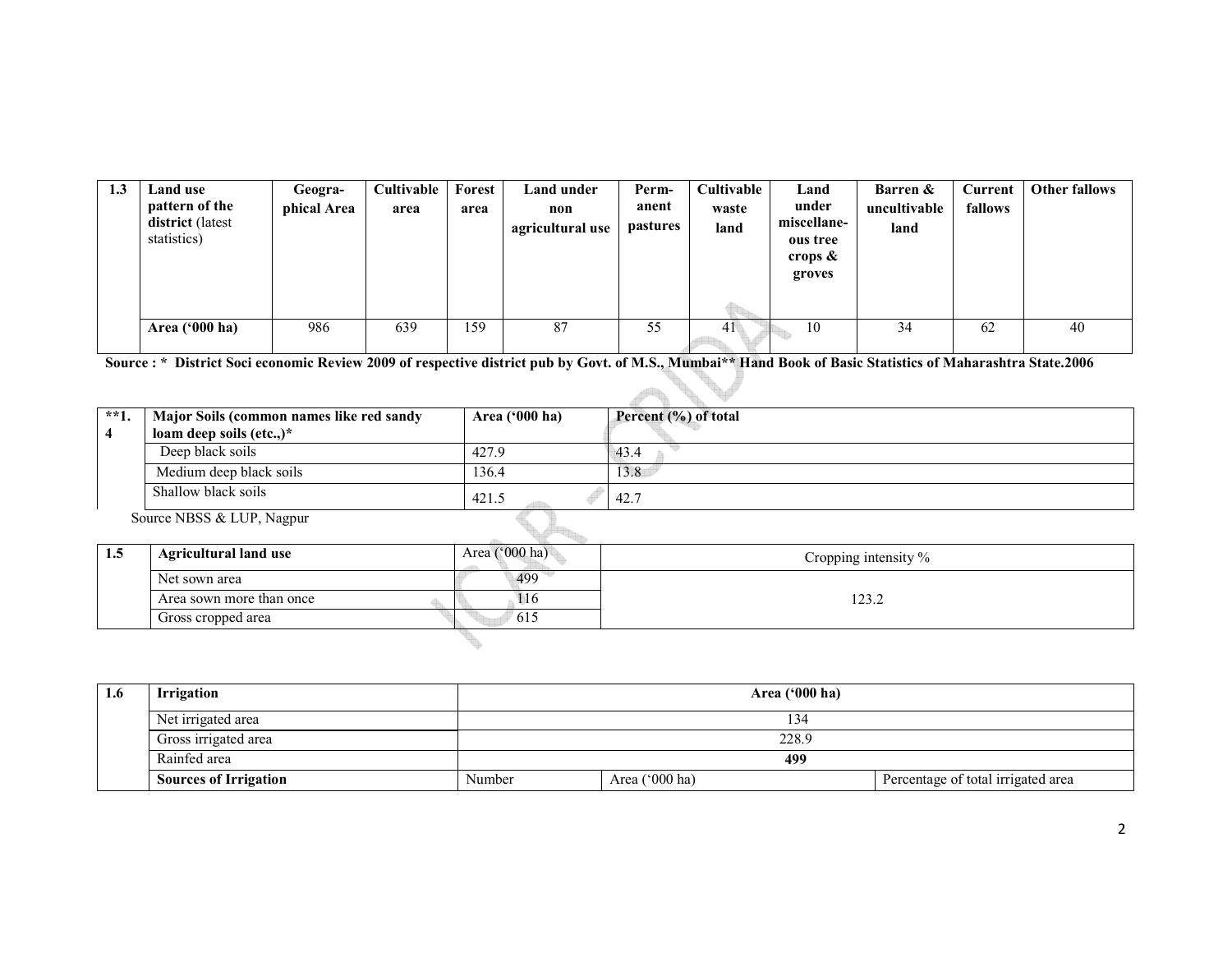| Canals                         |             | 86.92                    | 63.5 |
|--------------------------------|-------------|--------------------------|------|
| Tanks                          | 216         |                          | 2.6  |
| Open wells                     | 55277       | 56.16                    | 27.1 |
| Bore wells                     | 5661        | $\overline{\phantom{a}}$ |      |
| Lift irrigation schemes        |             | $\overline{\phantom{0}}$ |      |
| Micro-irrigation               |             | $\overline{\phantom{a}}$ |      |
| Drip                           | 3433 (Sets) | 3.1                      |      |
| Sprinkler                      | 5353(Sets)  | 4.8                      |      |
| Other sources (please specify) | 730         | 7.9                      | 6.6  |
| Total Irrigated Area           |             |                          |      |
| Pump sets                      | 39189       |                          |      |
| No. of Tractors                | 9951        |                          |      |



|  | Groundwater availability and use* (Data                                                                      | No. of blocks/ | $(\%)$ area | Quality of water (specify the problem     |  |  |
|--|--------------------------------------------------------------------------------------------------------------|----------------|-------------|-------------------------------------------|--|--|
|  | source: State/Central Ground water                                                                           | Tehsils        |             | such as high levels of arsenic, fluoride, |  |  |
|  | <b>Department</b> /Board)                                                                                    |                |             | saline etc)                               |  |  |
|  | Over exploited                                                                                               |                | 43          |                                           |  |  |
|  | Critical                                                                                                     |                |             |                                           |  |  |
|  | Semi-critical                                                                                                |                |             |                                           |  |  |
|  | Safe                                                                                                         |                |             |                                           |  |  |
|  | Wastewater availability and use                                                                              |                |             |                                           |  |  |
|  | Ground water quality                                                                                         |                |             |                                           |  |  |
|  | *over-exploited: groundwater utilization > 100%; critical: 90-100%; semi-critical: 70-90%; safe: $\leq 70\%$ |                |             |                                           |  |  |
|  |                                                                                                              |                |             |                                           |  |  |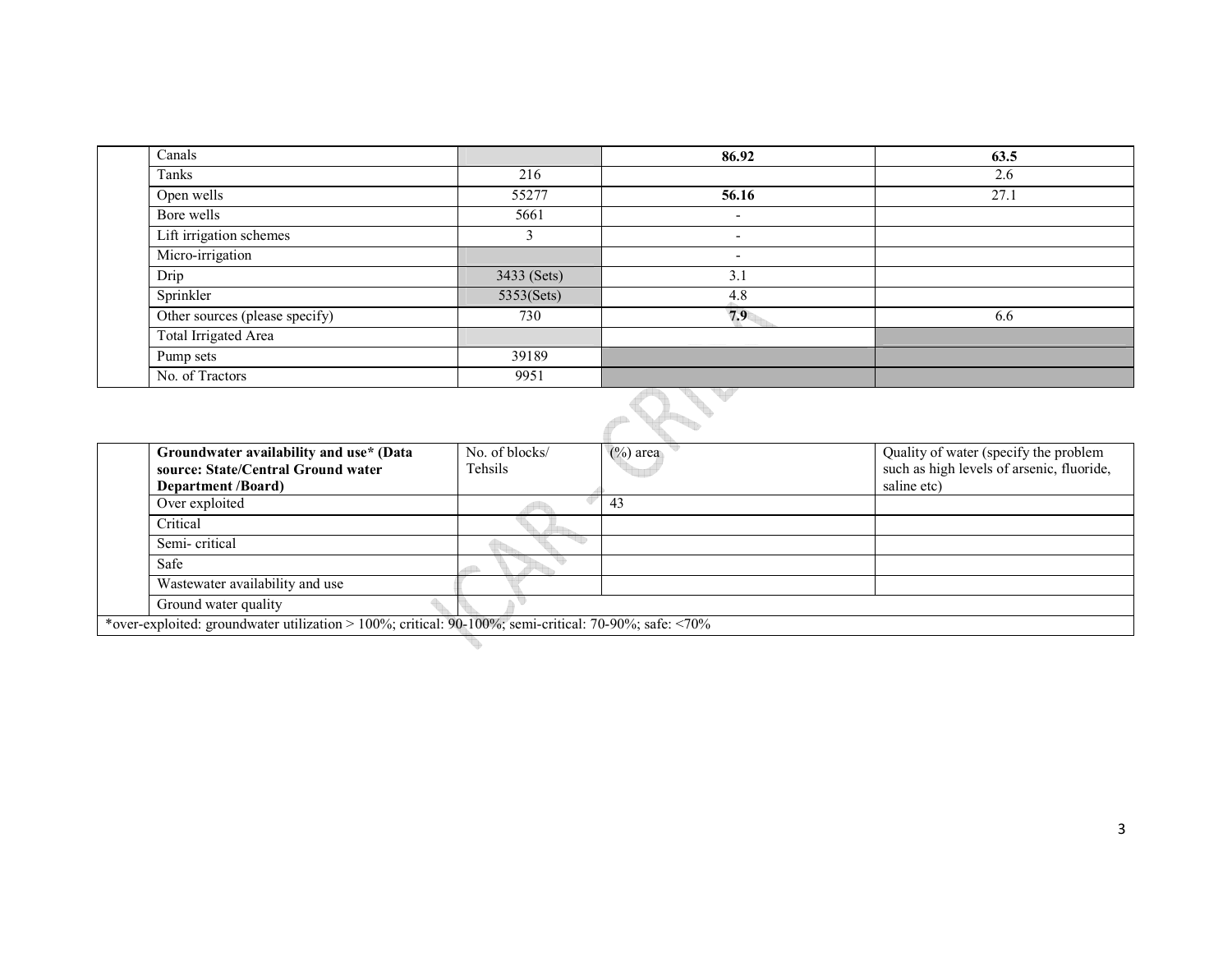| 1.7 | <b>Major Field Crops</b> |                          |               |              | Area ('000 ha)    |                  |         |              |               |              |     |
|-----|--------------------------|--------------------------|---------------|--------------|-------------------|------------------|---------|--------------|---------------|--------------|-----|
|     | cultivated               |                          | <b>Kharif</b> |              |                   | Rabi             |         |              | <b>Summer</b> | <b>Total</b> |     |
|     |                          | <b>Irrigated</b>         | Rainfed       | <b>Total</b> | <b>Crop</b>       | <b>Irrigated</b> | Rainfed | <b>Total</b> | Crop          |              |     |
|     | Soybean                  | $\overline{\phantom{0}}$ | 305.5         | 305.5        | Wheat             | 4.1              |         | 4.1          | Groundnut     | 0.2          | 0.2 |
|     | Cotton                   | $\overline{\phantom{0}}$ | 74.8          | 74.8         | Gram              |                  | 4.4     | 4.4          | Moong         | 0.3          | 0.3 |
|     | Paddy                    | $\overline{\phantom{a}}$ | 58.1          | 58.1         | Linseed           |                  | 0.4     | 0.4          |               |              |     |
|     | Pigeonpea                | $\overline{\phantom{0}}$ | 57.1          | 57.1         | R.Jowar           |                  | 2.3     | 2.3          |               |              |     |
|     | Jowar (Sorghum)          | $\overline{\phantom{a}}$ | 17.2          | 17.2         | Other<br>Pulses   |                  | 1.8     | 1.8          |               |              |     |
|     | Groundnut                | $\overline{\phantom{a}}$ | 5.7           | 5.7          | Other Oil<br>seed |                  | 0.4     | 0.4          |               |              |     |
|     | Moong                    | $\overline{\phantom{a}}$ | 1.2           | 1.2          |                   |                  |         |              |               |              |     |
|     | Urd                      | $\overline{\phantom{a}}$ | 1.2           | 1.2          |                   |                  |         |              |               |              |     |
|     | Sesamum                  | $\overline{\phantom{0}}$ | 0.09          | 0.09         |                   |                  |         |              |               |              |     |
|     | Sugar cane               | $\overline{\phantom{0}}$ | 0.14          | 0.14         |                   |                  |         |              |               |              |     |

# 1.7 Area under major field crops & horticulture etc. (2008-09)

| <b>Horticulture crops - Fruits</b>  | Total area ('000 ha) |  |
|-------------------------------------|----------------------|--|
| Nagpur Mandarin                     | 25.33                |  |
| Acid lime                           | 3.81                 |  |
| Mango                               | 9.43                 |  |
| Total                               | 38.57                |  |
| Horticultural crops -<br>Vegetables | Total area ('000 ha) |  |
| <b>Brinjal</b>                      | 6.5                  |  |
| Tomato                              | 0.95                 |  |
| Cauliflower                         | 2.0                  |  |
| Cabbage                             | 0.5                  |  |
| Onion                               | 0.4                  |  |
| Total                               |                      |  |
|                                     | 10.35                |  |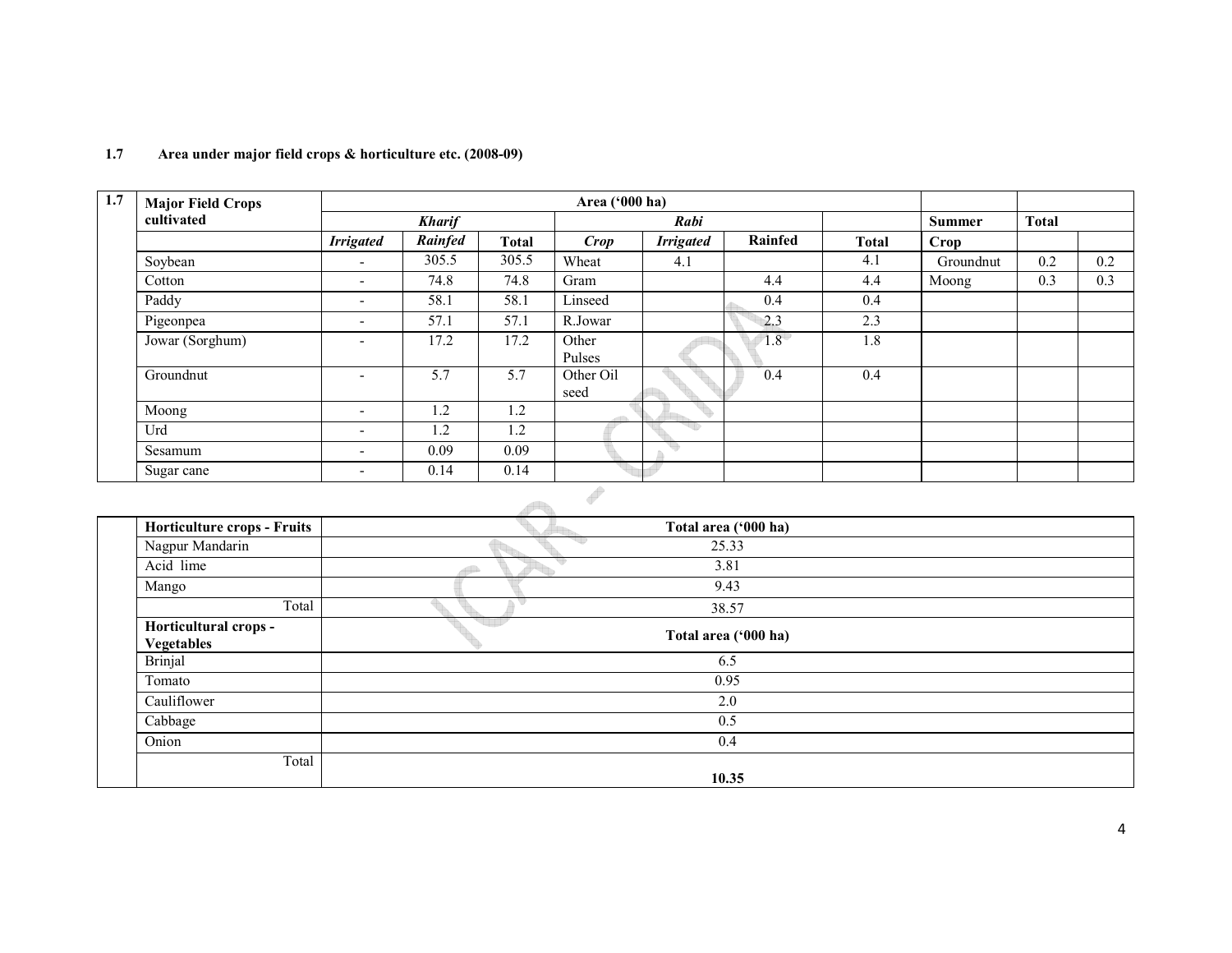|                                                           | <b>Total area</b> | <b>Irrigated</b>       | Rainfed |
|-----------------------------------------------------------|-------------------|------------------------|---------|
| <b>Plantation crops</b>                                   |                   |                        |         |
| Horticulture crops fruits                                 | 38.7              | 29.1                   |         |
| Vegetables                                                | 10.3              |                        |         |
| Others such as industrial pulpwood crops<br>etc (specify) |                   |                        |         |
| <b>Fodder crops</b>                                       | Total area (ha).  | <b>Irrigated</b> (ha). | Rainfed |
| Total fodder crop area                                    | 0.2               |                        |         |
| <b>Grazing land</b>                                       | 0.5               |                        |         |
| <b>Sericulture etc (Mulberry)</b>                         | 80.5              | 80.5                   |         |

| 1.8 | Livestock                                      | <b>Male ('000)</b> | Female ('000) | <b>Total ('000)</b> |
|-----|------------------------------------------------|--------------------|---------------|---------------------|
|     |                                                |                    |               |                     |
|     | Non descriptive Cattle (local low yielding)    | 257.4              | 210.9         | 468.4               |
|     | Crossbred cattle                               | 22.4               | 79.6          | 102.1               |
|     | Non descriptive Buffaloes (local low yielding) |                    | 64.5          | 75.7                |
|     | Graded Buffaloes                               |                    | 7.3           | 8.6                 |
|     | Goat                                           | 74.0               | 197.7         | 271.7               |
|     | Sheep                                          | 3.8                | 6.2           | 10.1                |
|     | Commercial dairy farms (Number)                |                    |               |                     |
|     |                                                |                    |               |                     |

| ∣о<br><b>1.</b> | Poultry         | ` farms<br>N0. 01 | Total No. of birds ('000)    |
|-----------------|-----------------|-------------------|------------------------------|
|                 | Commercial      |                   | 10 <sub>2</sub><br>تەنبە 1 ب |
|                 | <b>Backvard</b> |                   | 159.1                        |

| 1.10 | Fisheries (Data source: Chief Planning Officer) |                  |              |             |                |
|------|-------------------------------------------------|------------------|--------------|-------------|----------------|
|      | A. Capture                                      |                  |              |             |                |
|      | i) Marine (Data Source: Fisheries Department)   | No. of fishermen | <b>Boats</b> | <b>Nets</b> | <b>Storage</b> |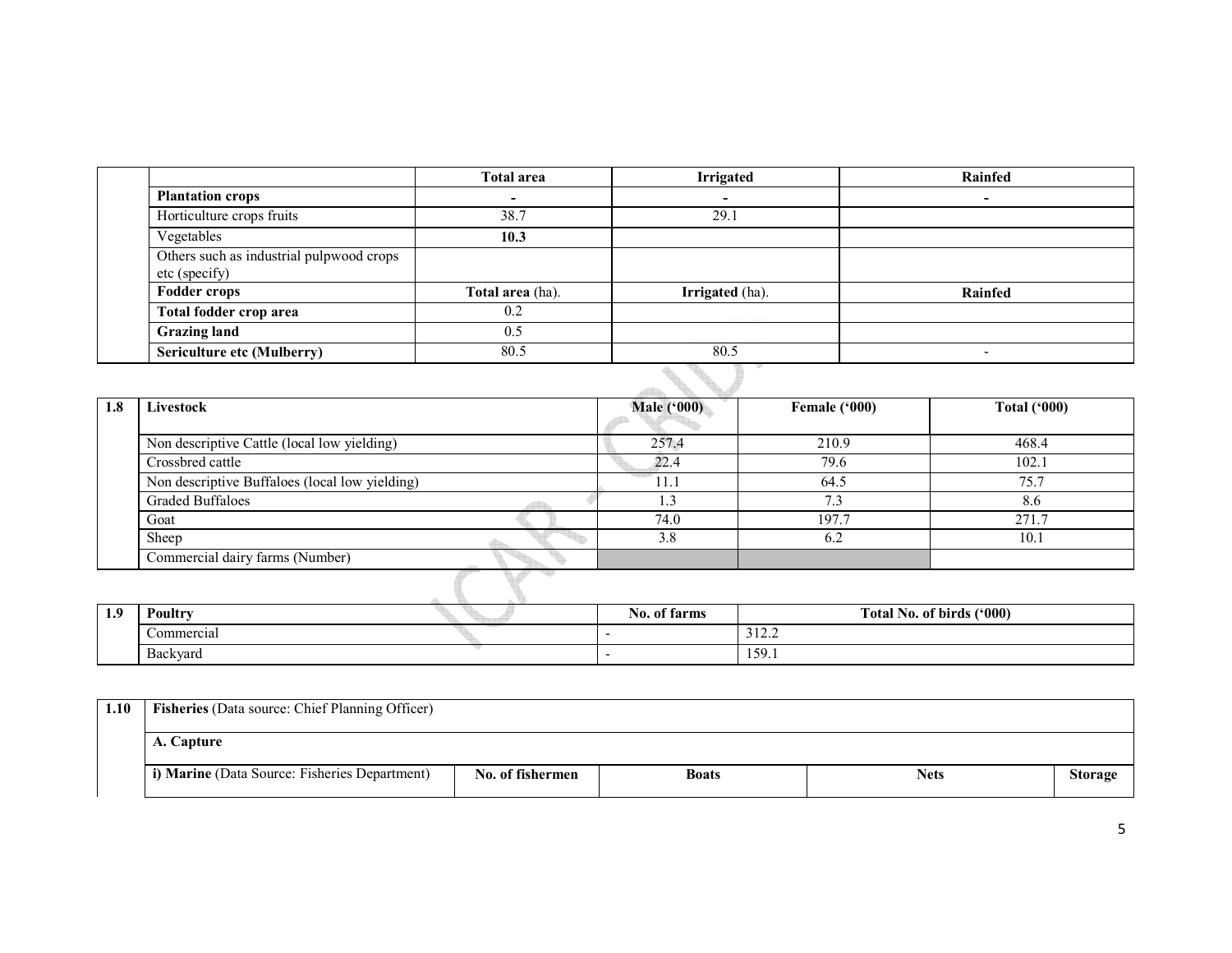| <b>N.A.</b>                                    |                        | Mechanized | Non-<br>mechanized       | Mechanized (Trawl<br>nets, Gill nets) | Non-<br>mechanized<br>(Shore Seines, | facilities<br>(Ice<br>plants |
|------------------------------------------------|------------------------|------------|--------------------------|---------------------------------------|--------------------------------------|------------------------------|
|                                                |                        |            |                          |                                       | Stake & trap<br>nets)                | etc.)                        |
|                                                |                        |            | $\overline{\phantom{0}}$ |                                       |                                      |                              |
| ii) Inland (Data Source: Fisheries Department) | No. Farmer owned ponds |            | <b>No. of Reservoirs</b> |                                       | No. of village tanks                 |                              |
|                                                | 430                    |            | 78                       |                                       | 502                                  |                              |
|                                                |                        |            |                          |                                       |                                      |                              |

| <b>B.</b> Culture                                           |                        |                 |                                  |
|-------------------------------------------------------------|------------------------|-----------------|----------------------------------|
|                                                             | Water Spread Area (ha) | Yield<br>(t/ha) | <b>Production ('000</b><br>tons) |
| i) Brackish water (Data Source: MPEDA/Fisheries Department) |                        |                 |                                  |
| ii) Fresh water (Data Source: Fisheries Department)         | 15000                  | 0.73            | 10900                            |
|                                                             |                        |                 |                                  |
| <b>Others</b>                                               |                        |                 |                                  |

#### 1.11 Production and Productivity of major crops (Average of last 5 years: 2004, 05, 06, 07, 08; specify)

u.

S.

| Name of                                                           | <b>Kharif</b>         |                         |                       | Rabi |                      | Summer                |                      | <b>Total</b>          |                         | Crop<br>residue as              |
|-------------------------------------------------------------------|-----------------------|-------------------------|-----------------------|------|----------------------|-----------------------|----------------------|-----------------------|-------------------------|---------------------------------|
| crop                                                              | Production<br>(000 t) | Productivity<br>(kg/ha) | Production<br>(000 t) |      | Productivity (kg/ha) | Production<br>(000 t) | Productivity (kg/ha) | Production<br>(000 t) | Productivity<br>(kg/ha) | fodder<br>$(5000 \text{ tons})$ |
| Major Field crops (Crops to be identified based on total acreage) |                       |                         |                       |      |                      |                       |                      |                       |                         |                                 |
| CottonLint                                                        | 238.3                 | 210                     | Gram                  | 57.6 | 481                  |                       |                      |                       | -                       |                                 |
| Soybean                                                           | 242.8                 | 1020                    | Wheat                 | 47.5 | 1476                 |                       |                      |                       |                         |                                 |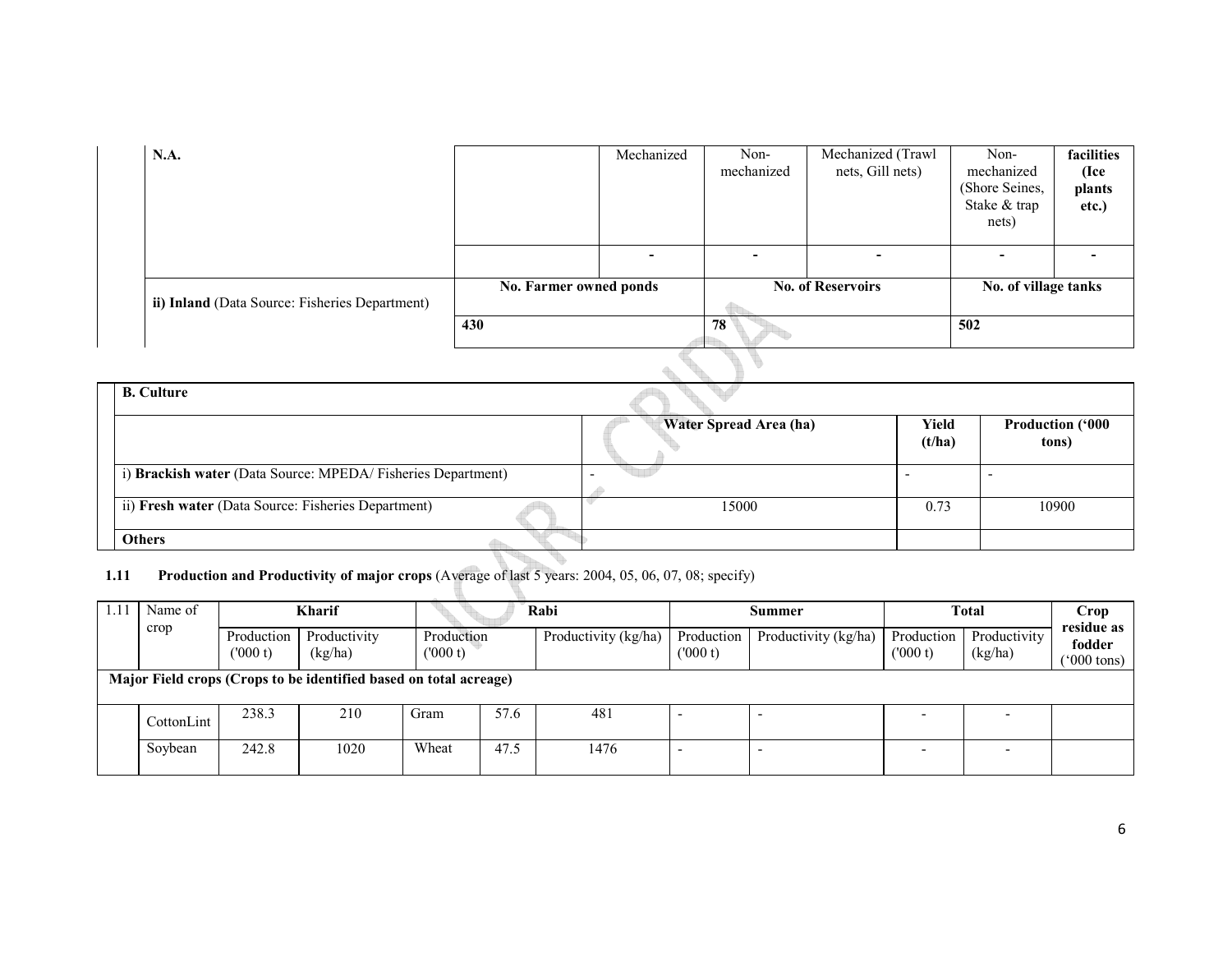| Green        | 14.8 | 234  | Safflower | 2.4 | 615 | $\sim$ |  |  |
|--------------|------|------|-----------|-----|-----|--------|--|--|
| gram         |      |      |           |     |     |        |  |  |
| <b>Black</b> | 1.9  | 283  |           |     |     |        |  |  |
| gram         |      |      |           |     |     |        |  |  |
| Pigeon       | 76.9 | 824  |           |     |     |        |  |  |
| pea          |      |      |           |     |     |        |  |  |
| Others       | 92.8 | 1133 |           |     |     |        |  |  |
| (specify)    |      |      |           |     |     |        |  |  |
| Kh Jowar     |      |      |           |     |     |        |  |  |

| KII JOWAI                                                                 |  |         |  |  |  |  |  |  |
|---------------------------------------------------------------------------|--|---------|--|--|--|--|--|--|
|                                                                           |  |         |  |  |  |  |  |  |
| Major Horticultural crops (Crops to be identified based on total acreage) |  |         |  |  |  |  |  |  |
| Banana                                                                    |  |         |  |  |  |  |  |  |
| Orange                                                                    |  | ے ۔     |  |  |  |  |  |  |
| Onion                                                                     |  | ن . 1 . |  |  |  |  |  |  |

| 1.12 | Sowing window for 5 major<br>field crops | Cotton                                   | Soybean                            | Paddy          | Pigeonpea            | Kh. Jowar<br>(K.Sorghum) |  |  |  |  |
|------|------------------------------------------|------------------------------------------|------------------------------------|----------------|----------------------|--------------------------|--|--|--|--|
|      | Kharif-Rainfed                           | $20$ June $-10$ July                     | $20$ June $-15$ July               | 20 June-10July | $20$ June $-15$ July | $20$ June $-10$ July     |  |  |  |  |
|      | Kharif-Irrigated                         |                                          |                                    | $- -$          | $- -$                | $- -$                    |  |  |  |  |
|      |                                          | Wheat                                    | Chickpea                           |                |                      |                          |  |  |  |  |
|      | Rabi-Rainfed                             |                                          | 1 <sup>st</sup> October-15 October |                |                      |                          |  |  |  |  |
|      | Rabi-Irrigated                           | $1st$ November-15 <sup>th</sup> November | 15October-1November                |                |                      |                          |  |  |  |  |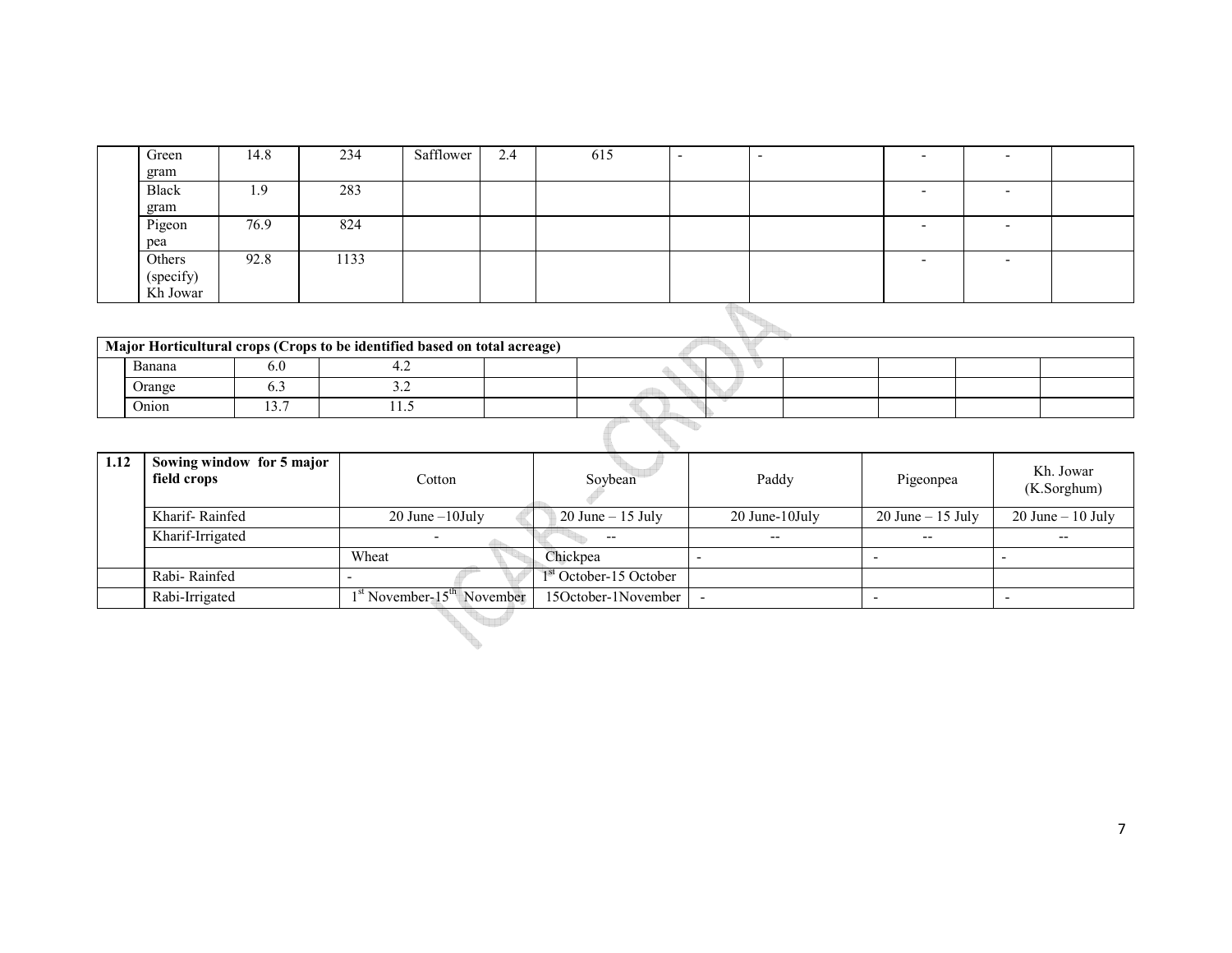| 1.13 | What is the major contingency the district is prone to? (Tick mark) | Regular                  | Occasional               | None                     |
|------|---------------------------------------------------------------------|--------------------------|--------------------------|--------------------------|
|      | Drought                                                             | $\overline{\phantom{a}}$ |                          | $\overline{\phantom{0}}$ |
|      | Flood                                                               |                          | $- -$                    | √                        |
|      | Cyclone                                                             |                          | $\overline{\phantom{a}}$ |                          |
|      | Hail storm                                                          |                          |                          | $\overline{\phantom{0}}$ |
|      | Heat wave                                                           | -                        |                          | $\overline{\phantom{0}}$ |
|      | Cold wave                                                           | $\overline{\phantom{0}}$ | $- -$                    | ✔                        |
|      | Frost                                                               | -                        | $\overline{\phantom{a}}$ | v                        |
|      | Sea water intrusion                                                 |                          |                          |                          |
|      | Pests and disease outbreak                                          |                          |                          |                          |
|      | Others (specify)                                                    |                          |                          |                          |

|      | Others (specify)                         |                                                     |               |  |  |  |
|------|------------------------------------------|-----------------------------------------------------|---------------|--|--|--|
|      |                                          |                                                     |               |  |  |  |
| 1.14 | Include Digital maps of the district for | Location map of district within State as Annexure I | Enclosed: No  |  |  |  |
|      |                                          | Enclosed: Yes                                       |               |  |  |  |
|      |                                          | Soil map as Annexure 3                              | Enclosed: Yes |  |  |  |
|      |                                          |                                                     |               |  |  |  |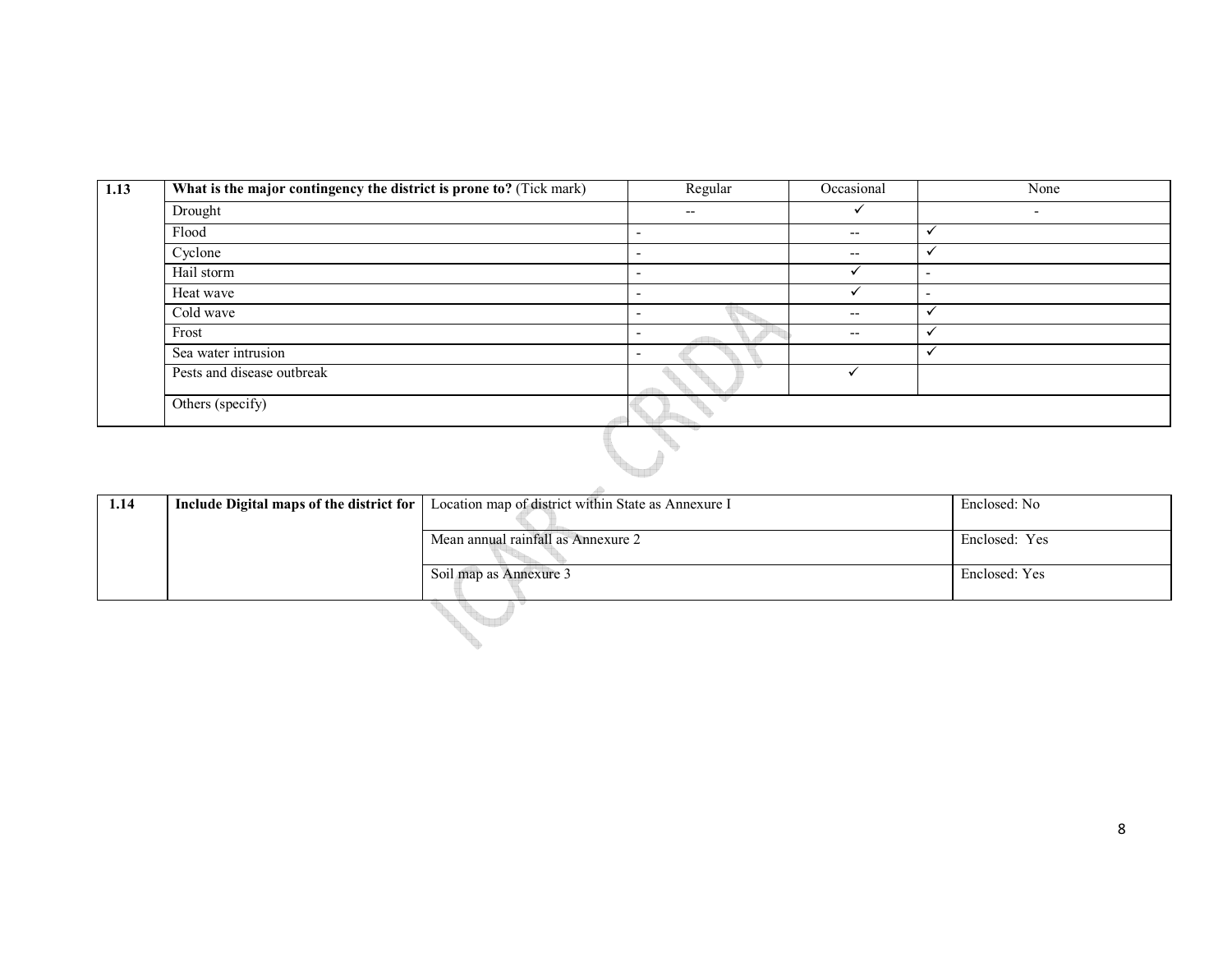Annexure I: Map of Nagpur District

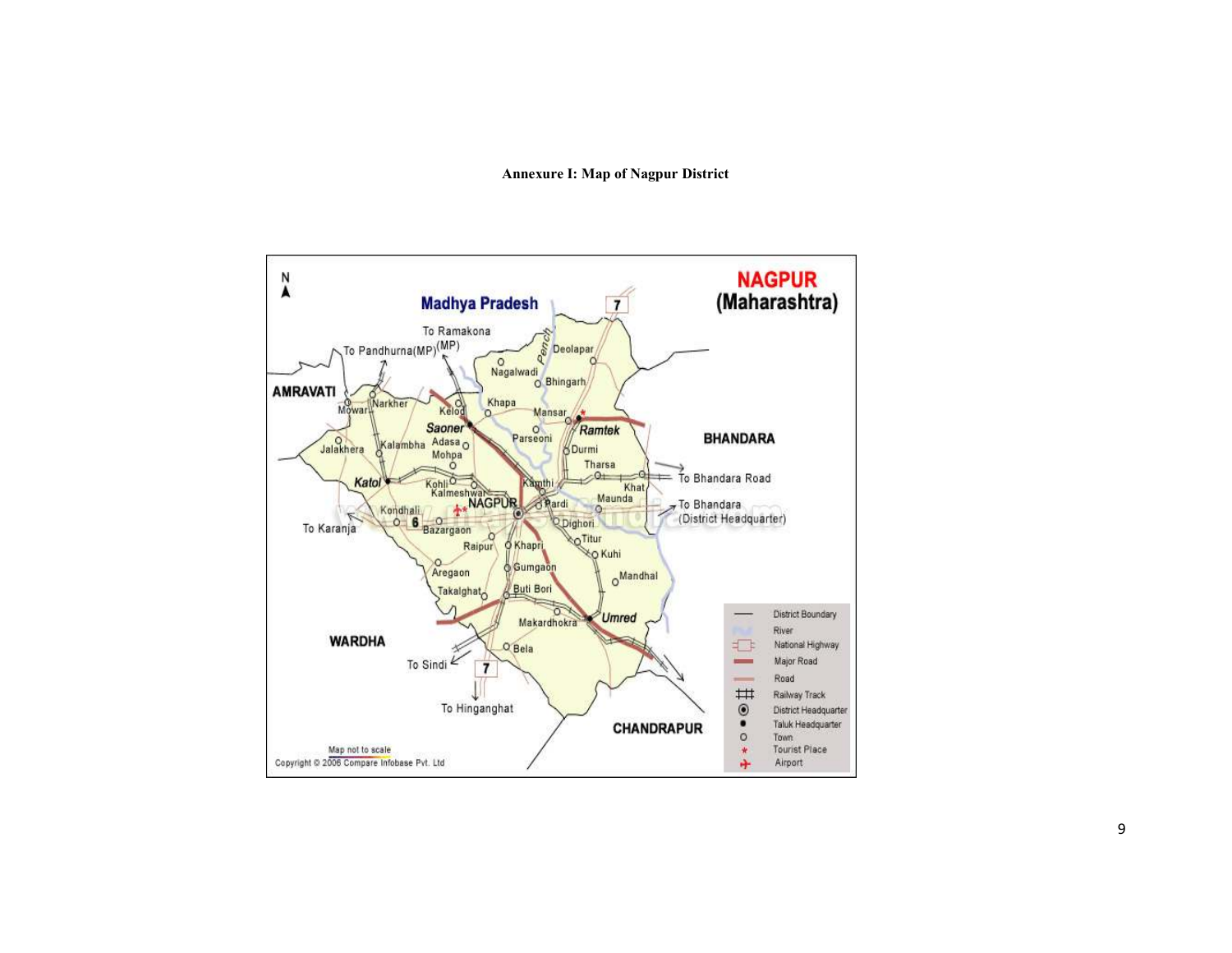#### Annexure-II Mean Annual Rainfall



| <b>District Nagpur</b> |          |              |  |  |  |
|------------------------|----------|--------------|--|--|--|
| Taluka                 | Rainfall | Rainy<br>Day |  |  |  |
| Nagpur city            | 1020.9   | 62.8         |  |  |  |
| Nagpur gramin          | 1045.0   | 54.2         |  |  |  |
| Kamthi                 | 1045.0   | 52.1         |  |  |  |
| Hingni                 | 1045.0   | 52.1         |  |  |  |
| Ramtek                 | 1133.0   | 52.1         |  |  |  |
| Parshiwani             | 986.0    | 52.1         |  |  |  |
| Maudha                 | 1133.0   | 52.1         |  |  |  |
| Katol                  | 921.0    | 52.1         |  |  |  |
| Narkhed                | 940.0    | 52.1         |  |  |  |
| Savner                 | 945.8    | 57.8         |  |  |  |
| Kalmeshwar             | 976.0    | 52.1         |  |  |  |
| Umrer                  | 1055.3   | 59.6         |  |  |  |
| Bhiwapur               | 1196.0   | 52.1         |  |  |  |
| Kuhi                   | 1196.0   | 52.1         |  |  |  |
| Overall                | 1045.6   | 54.0         |  |  |  |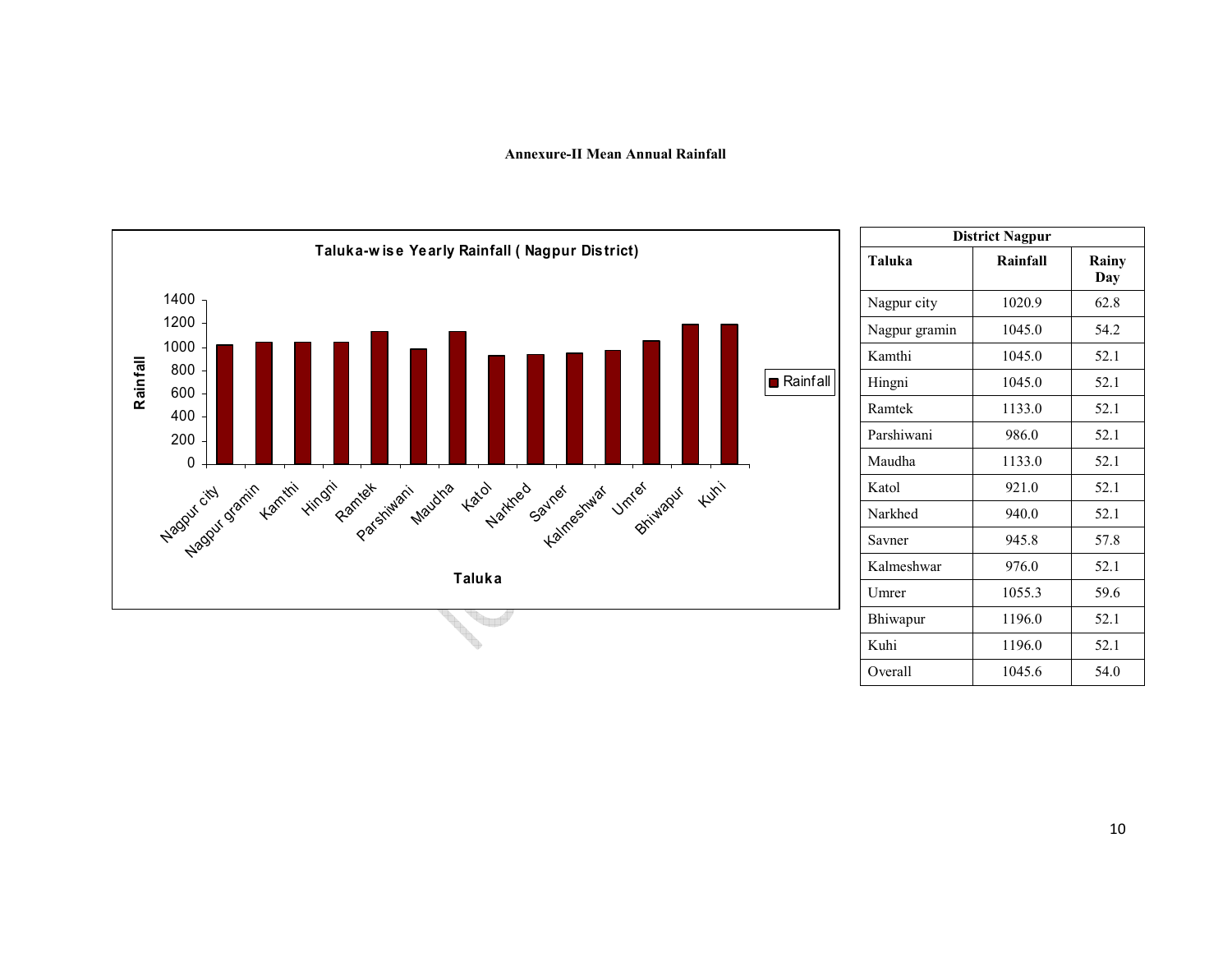# Annexure III Soil Map

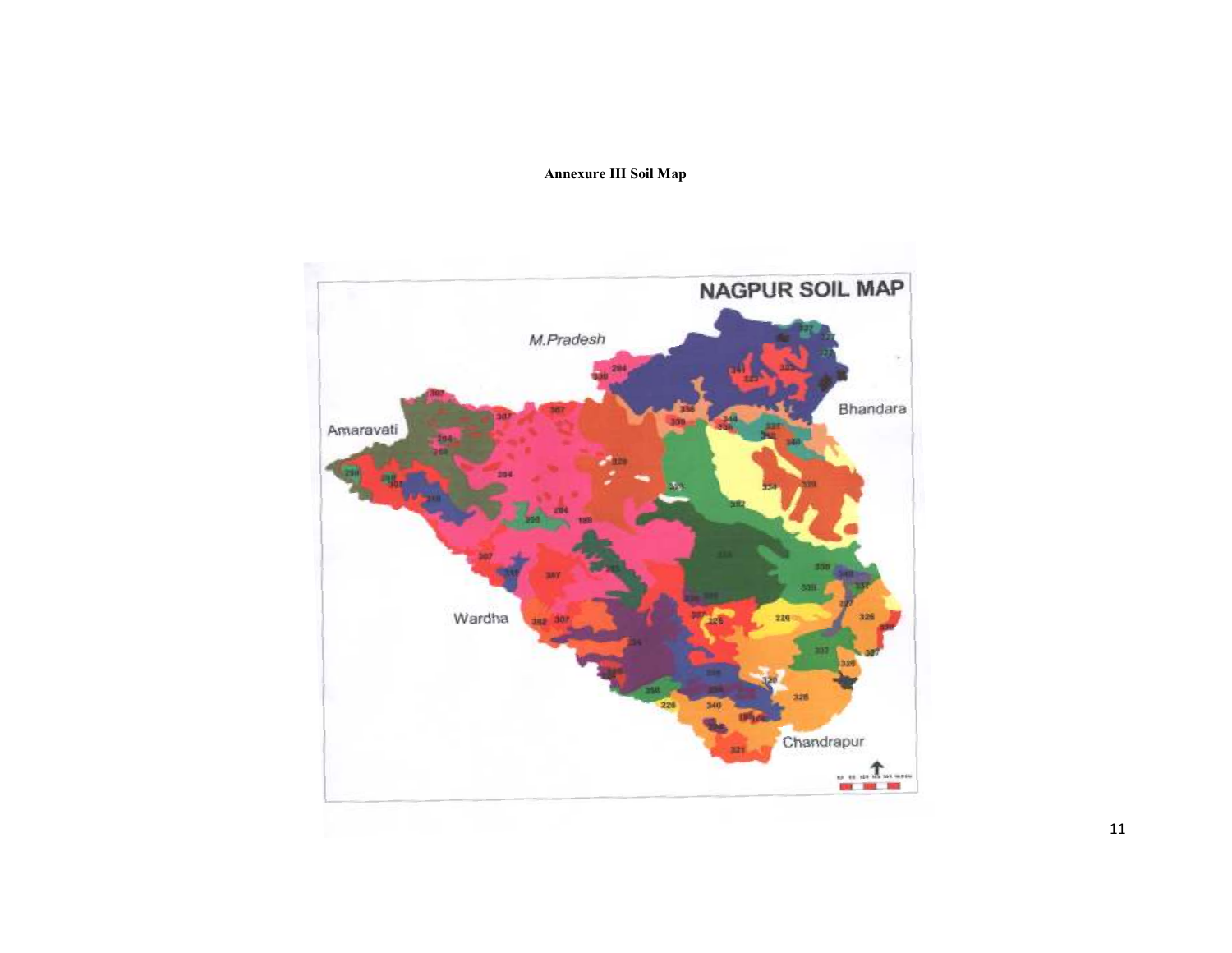# 2.0 Strategies for weather related contingencies

2.1 Drought

2.1.1 Rainfed situation

| <b>Condition</b>                                  |                                   |                                        | <b>Suggested Contingency measures</b>                    |                                                                                                       |                                              |  |  |
|---------------------------------------------------|-----------------------------------|----------------------------------------|----------------------------------------------------------|-------------------------------------------------------------------------------------------------------|----------------------------------------------|--|--|
| <b>Early season</b><br>drought (delayed<br>onset) | <b>Major Farming</b><br>situation | Normal Crop/<br><b>Cropping system</b> | Change in crop /<br>cropping system<br>including variety | <b>Agronomic measures</b>                                                                             | <b>Remarks</b> on<br>Implementation          |  |  |
|                                                   | Deep & Medium                     | <b>Bt Cotton</b>                       | No change                                                |                                                                                                       |                                              |  |  |
| Delay by 2 weeks                                  | deep black soils                  |                                        |                                                          |                                                                                                       |                                              |  |  |
|                                                   |                                   | $Cotton+Tur$<br>Intercropping          | No change                                                | (Cotton + Pigeonpea 6:2/8:2 & intercropping system.)                                                  | Linkage with<br>Dr.PDKV / MSSC<br><b>NSC</b> |  |  |
| $25th$ June- $1st$ July                           |                                   | Soybean                                | No change                                                | Test GP% Use seed rate @ 75-80kg/ha Seed Treatment                                                    |                                              |  |  |
|                                                   |                                   |                                        |                                                          | with $Rhizobium$ + PSB (250gm each /10Kg seed +<br>Thiram 3 gm+Carbendazim 1gm+Trichoderma 4 gm/Kg    |                                              |  |  |
| $26^{th}$ MW                                      |                                   |                                        |                                                          | of seed                                                                                               |                                              |  |  |
|                                                   |                                   |                                        |                                                          | Intercrop one row of pigeon pea after every 4 or 6 rows                                               |                                              |  |  |
|                                                   |                                   |                                        |                                                          | of soybean as per convenience                                                                         |                                              |  |  |
|                                                   |                                   |                                        |                                                          | Open furrow after six /Three rows of soybean                                                          |                                              |  |  |
|                                                   |                                   | Soybean+Pigeonpea                      | No Change                                                | Test GP% Use seed rate @ 75-80kg/ha Seed Treatment                                                    |                                              |  |  |
|                                                   |                                   | Intercropping                          |                                                          | with $Rhizobium$ + PSB (250gm each /10Kg seed +                                                       |                                              |  |  |
|                                                   |                                   |                                        |                                                          | Thiram 3 gm+Carbendazim 1gm+Trichoderma 4 gm/Kg                                                       |                                              |  |  |
|                                                   |                                   |                                        |                                                          | of seed                                                                                               |                                              |  |  |
|                                                   |                                   | Sorghum                                | No Change                                                | Seed Treatment of Imidachloprid 70 WS 7g/Kg Seed                                                      |                                              |  |  |
|                                                   |                                   | (Kh. Jowar)                            |                                                          | Sulphur 4g/Kg Seed                                                                                    |                                              |  |  |
|                                                   | Shallow black                     | Paddy                                  | No change                                                | Staggered sowing of paddy nursery                                                                     |                                              |  |  |
|                                                   | soils                             | (Transplanted)                         | Prefer SKL-6, PKV                                        |                                                                                                       |                                              |  |  |
|                                                   |                                   | Bandhi system                          | Makrand, PKV Ganesh,                                     |                                                                                                       |                                              |  |  |
|                                                   |                                   |                                        | PKV HMT, SYE 2001                                        |                                                                                                       |                                              |  |  |
|                                                   |                                   | Soybean                                | No change in var.                                        | Test GP% Use seed rate @ 75-80kg/ha Seed Treatment<br>with $Rhizobium$ + PSB (250gm each /10Kg seed + |                                              |  |  |
|                                                   |                                   |                                        |                                                          | Thiram 3 gm+Carbendazim 1gm+Trichoderma 4 gm/Kg                                                       |                                              |  |  |
|                                                   |                                   |                                        |                                                          | of seed                                                                                               |                                              |  |  |
|                                                   |                                   | Green gram                             | No Change Of varieties                                   | Seed Treatment with Rhizobium+ PSB (250gm each                                                        |                                              |  |  |
|                                                   |                                   |                                        |                                                          | $10Kg$ seed + Thiram 3 gm+ Carbendazim 1 gm +                                                         |                                              |  |  |
|                                                   |                                   |                                        |                                                          | Trichoderma 4 gm/Kg of seed                                                                           |                                              |  |  |
|                                                   |                                   |                                        |                                                          |                                                                                                       |                                              |  |  |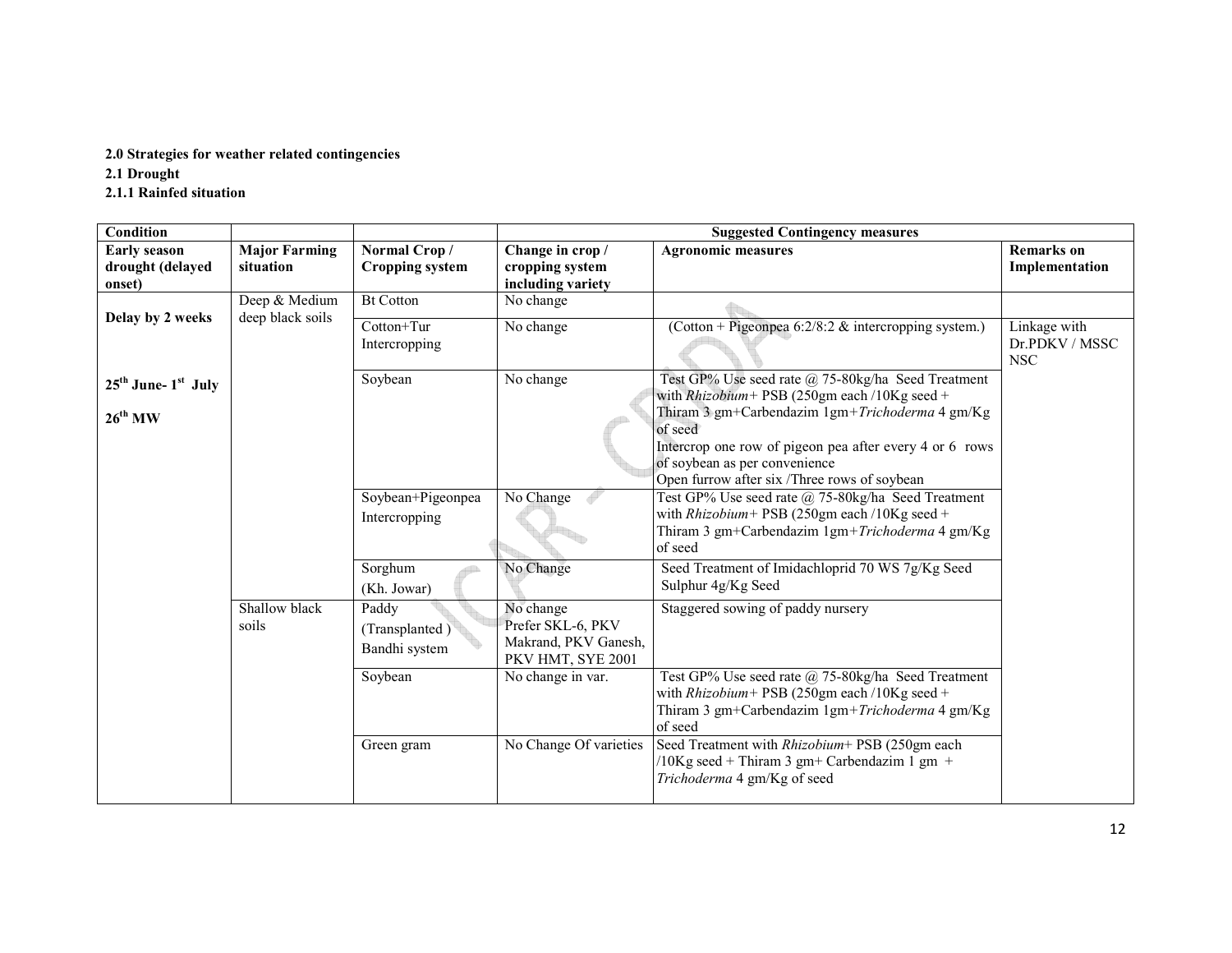| Black gram | Seed Treatment with <i>Rhizobium</i> + PSB (250gm each |  |
|------------|--------------------------------------------------------|--|
|            | $10Kg$ seed + Thiram 3 gm+ Carbendazim 1 gm +          |  |
|            | <i>Trichoderma</i> 4 gm/Kg of seed                     |  |
|            |                                                        |  |

| <b>Condition</b>                                        |                                       |                                                     |                                                                                                                                                                              | <b>Suggested Contingency measures</b>                                                                                                                                                                                                                                                                                                                                                                       |                                              |  |  |
|---------------------------------------------------------|---------------------------------------|-----------------------------------------------------|------------------------------------------------------------------------------------------------------------------------------------------------------------------------------|-------------------------------------------------------------------------------------------------------------------------------------------------------------------------------------------------------------------------------------------------------------------------------------------------------------------------------------------------------------------------------------------------------------|----------------------------------------------|--|--|
| Early                                                   | Major                                 | Normal Crop/                                        | Change in crop /                                                                                                                                                             | <b>Agronomic measures</b>                                                                                                                                                                                                                                                                                                                                                                                   | <b>Remarks</b> on                            |  |  |
| season<br>drought<br>(delayed<br>onset)                 | Farming<br>situation                  | Cropping system                                     | cropping system<br>including variety                                                                                                                                         |                                                                                                                                                                                                                                                                                                                                                                                                             | Implementation                               |  |  |
| Delay by 4<br>weeks<br>$28^{th}$ wk<br>$9-15^{th}$ July | Deep to<br>medium deep<br>black soils | <b>Bt Cotton</b><br>$Cottom + Tur$<br>Intercropping | Soybean,<br>JS-335, JS-93 -05<br>Pigeonpea<br>Varieties<br>AKT-8811, Vipula,<br>PKV-Tara, BSMR-<br>736<br>Replace the hybrids<br>with<br>improved                            | Test GP% Use seed rate @ 75-80kg/ha Seed Treatment with<br>$Rhizobium$ + PSB (250gm each /10Kg seed + Thiram<br>3gm+Carbendazim 1gm+Trichoderma 4 gm/Kg of seed<br>Intercrop one row of pigeon pea after every 4 or 6 rows of soybean as<br>per convenience<br>Open furrow after six /Three rows of soybean)<br>Use 20-25% more than recommended seed rate and reduce fertilizer<br>dose by 25% for Cotton. | Linkage with<br>Dr.PDKV / MSSC<br><b>NSC</b> |  |  |
|                                                         |                                       |                                                     | varieties in cotton.<br>(American Cotton:-<br><b>AKH-8828, PKV</b><br>Rajat, AKH-081,<br>Desi Cotton:- AKA-<br>5, AKA-7, AKA-8<br>No change in<br>varieties for<br>Pigeonpea | Avoid sowing of green gram and black gram.<br>To reduce the risk of late sowing follow cotton: sorghum: pigeon pea:<br>sorghum $(6:1:2:1)$ intercropping system.                                                                                                                                                                                                                                            |                                              |  |  |
|                                                         |                                       | Soybean                                             | No Change                                                                                                                                                                    | Follow Normal Recommended Package of Practices                                                                                                                                                                                                                                                                                                                                                              |                                              |  |  |
|                                                         |                                       | Soybean $+$<br>Pigeonpea<br>Intercropping           | No Change                                                                                                                                                                    | $-do-$                                                                                                                                                                                                                                                                                                                                                                                                      |                                              |  |  |
|                                                         |                                       | Sorghum<br>(Kh. Jowar)                              | Replace sorghum by<br>soybean Varieties                                                                                                                                      | $-do-$                                                                                                                                                                                                                                                                                                                                                                                                      |                                              |  |  |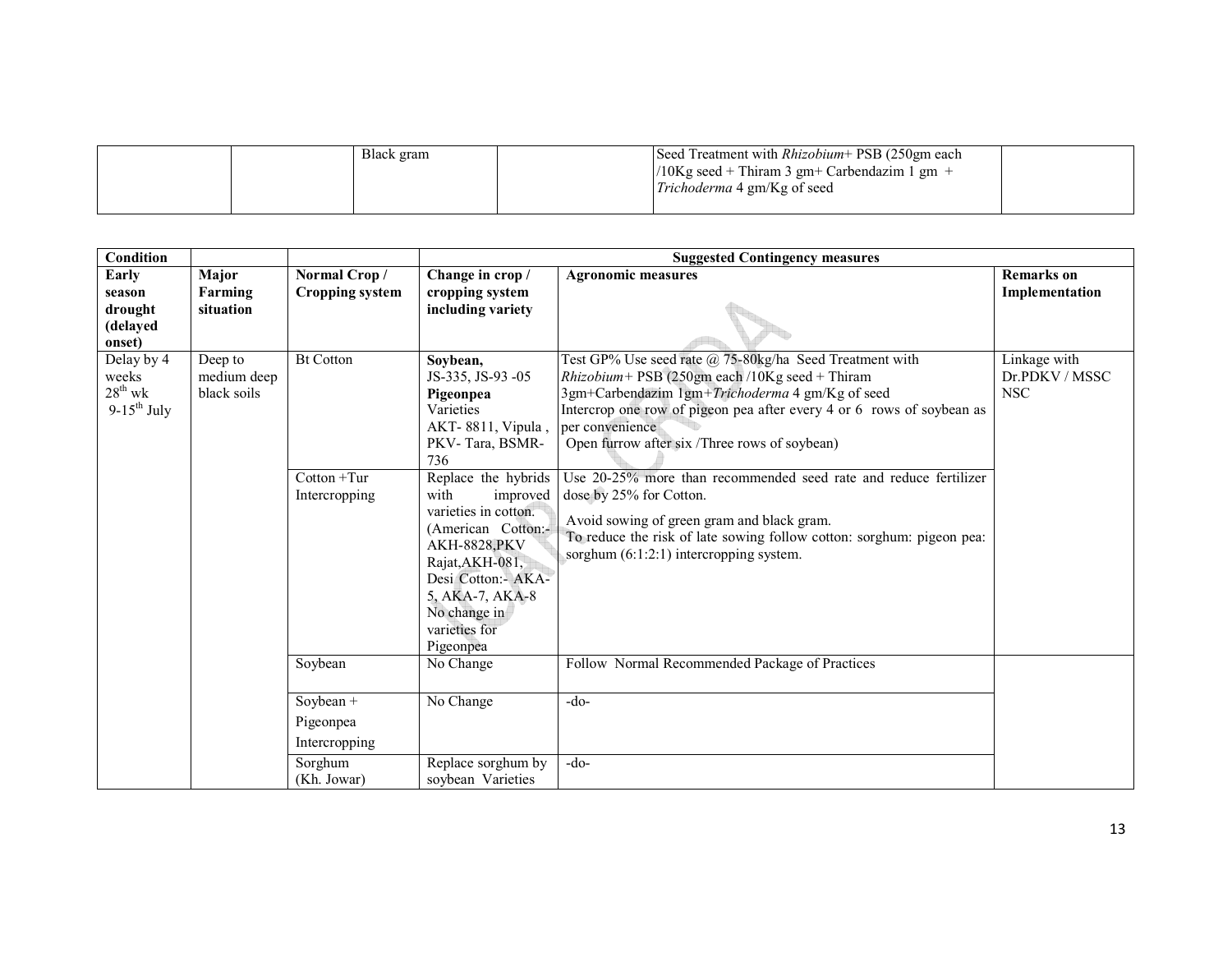|             |                | JS-335, JS-93 -05   |                                                            |                      |
|-------------|----------------|---------------------|------------------------------------------------------------|----------------------|
|             | Paddy          | Prefer mid late and | Drilling of paddy in main field and use of weedicide       | The seedlings should |
|             | (Transplanted) | early varieties MTU | Sprouted seed sowing by using drum seeder on puddled field | be raised in         |
|             | Bandhi system  | 1010, SKL 6,        |                                                            | community nurseries  |
|             |                | Ganesh, PKV HMT     |                                                            |                      |
|             |                | SYE2001 Makrand     |                                                            |                      |
| Shallow     | Soybean        | No change in var.   | Test GP% Use seed rate $@$ 75-80kg/ha Seed Treatment with  |                      |
| black soils |                |                     | <i>Rhizobium</i> + PSB (250gm each /10Kg seed + Thiram 3   |                      |
|             |                |                     | $g$ m+Carbendazim 1gm+ <i>Trichoderma</i> 4 gm/Kg of seed  |                      |
|             |                |                     |                                                            |                      |

| <b>Condition</b>    |             |                        |                                                                   | <b>Suggested Contingency measures</b>                                                   |                   |
|---------------------|-------------|------------------------|-------------------------------------------------------------------|-----------------------------------------------------------------------------------------|-------------------|
| <b>Early season</b> | Major       | Normal Crop/           | Change in crop / cropping system                                  | <b>Agronomic measures</b>                                                               | <b>Remarks</b> on |
| drought (delayed    | Farming     | <b>Cropping system</b> | including variety                                                 |                                                                                         | Implementation    |
| onset)              | situation   |                        |                                                                   |                                                                                         |                   |
|                     | Deep to     | <b>Bt Cotton</b>       | Sunflower (hybrids) / Sesame AKT64/                               | Follow <i>insitu</i> moisture conservation                                              |                   |
| Delay by 6 weeks    | Medium deep |                        | Pearlmillet. PKV Raj Shradha, Saburi                              | measures                                                                                |                   |
|                     | black soils |                        | Pearlmillet + pigeon pea inter-                                   |                                                                                         |                   |
| $23-29$ July        |             |                        | cropping $(2:1, 4:2)$                                             |                                                                                         |                   |
|                     |             | $Cottom + Tur$         | Sole Pigeonpea AKT-8811, Vipula,                                  | Adopt closer spacing $(60x30$ cm $)$ for                                                | For Seed Source   |
| $30^{th}$ MW        |             | Intercropping          | PKV Tara, BSMR-736.                                               | pigeonpea                                                                               | and Technology    |
|                     |             |                        | Sunflower (hybrids) /Pearlmillet. PKV                             | Follow <i>insitu</i> moisture conservation                                              | contact           |
|                     |             |                        | Raj Shradha, Saburi / sesame AKT64/                               | measures                                                                                | Dr.PDKV/          |
|                     |             |                        | Castor, Pearlmillet + pigeon pea inter-                           |                                                                                         | KVK/MSSC/         |
|                     |             |                        | cropping $(2:1, 4:2)$ .                                           |                                                                                         | NSC.              |
|                     |             |                        |                                                                   |                                                                                         |                   |
|                     |             | Soybean                | Sunflower (hybrids) / sesame AKT64/                               | Follow <i>insitu</i> moisture conservation                                              |                   |
|                     |             |                        | Castor /pearlmillet. PKV Raj Shradha,                             | measures                                                                                |                   |
|                     |             |                        | Saburi Pearlmillet + pigeon pea inter-                            |                                                                                         |                   |
|                     |             | Paddy                  | cropping $(2:1, 4:2)$ .<br>Early varieties of paddy SKL-6, IR 64, | Raising of nursery by Dapog method and                                                  |                   |
|                     |             |                        |                                                                   |                                                                                         |                   |
|                     |             | (Transplanted)         | SYE-1, SYE-2001                                                   | transplanting in field Sowing of sprouted<br>paddy seed by using drum seeder on puddled |                   |
|                     |             | Bandhi system          |                                                                   | field                                                                                   |                   |
|                     |             |                        |                                                                   | Drilling of paddy directly in main field and                                            |                   |
|                     |             |                        |                                                                   | application<br>pre-emergence<br>of                                                      |                   |
|                     |             |                        |                                                                   | Pendamethalene 30 EC $(a)$ 1 kg a.i.                                                    |                   |
|                     |             |                        |                                                                   | Closer transplanting $(15 \times 15 \text{ cm})$ and adopt                              |                   |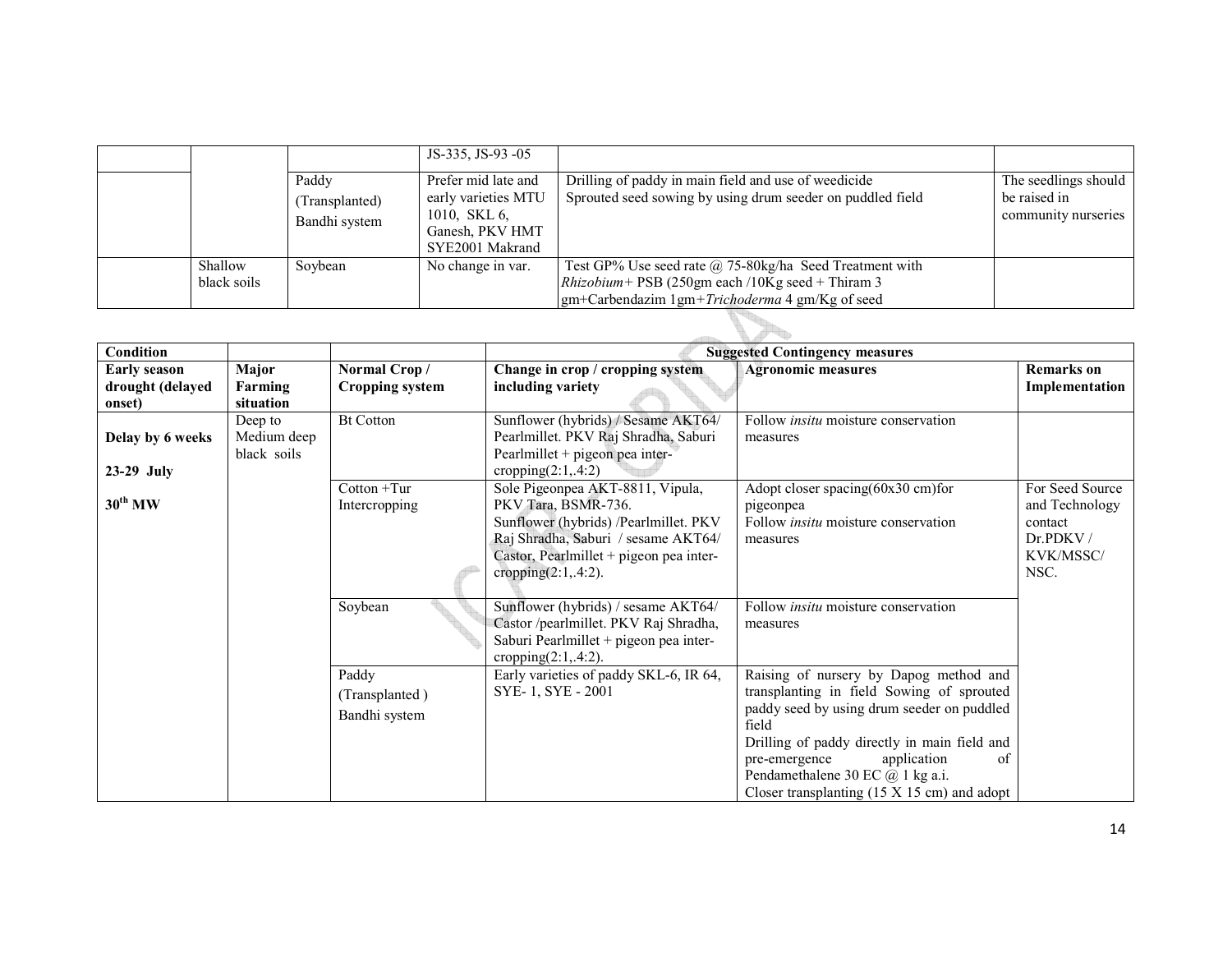|  |               |                |                                        | 25 % higher seed rate for nursery.         |  |  |
|--|---------------|----------------|----------------------------------------|--------------------------------------------|--|--|
|  |               | Sorghum        | Sunflower / Sesame AKT64/              | Follow <i>insitu</i> moisture conservation |  |  |
|  |               |                | Castor/Pearlmillet. PKV Raj Shradha,   | measures                                   |  |  |
|  |               |                | Saburi Pearlmillet + Pigeon pea inter- |                                            |  |  |
|  |               |                | cropping $(2:1, 4:2)$ .                |                                            |  |  |
|  | Shallow black | Soybean        | Sunflower                              | Follow <i>insitu</i> moisture conservation |  |  |
|  | soils         |                | Sesame AKT64/Pearlmillet. PKV          | measures                                   |  |  |
|  |               |                | Raj Shradha, Saburi                    |                                            |  |  |
|  |               | Paddy          | Drilled paddy                          | Protective irrigation                      |  |  |
|  |               | (Transplanted) |                                        |                                            |  |  |
|  |               | Bandhi system  |                                        |                                            |  |  |
|  |               |                |                                        |                                            |  |  |

| <b>Condition</b>                                  |                                    |                                                |                                                                             | <b>Suggested Contingency measures</b>                                                                    |                                     |
|---------------------------------------------------|------------------------------------|------------------------------------------------|-----------------------------------------------------------------------------|----------------------------------------------------------------------------------------------------------|-------------------------------------|
| <b>Early season</b><br>drought<br>(delayed onset) | <b>Major Farming</b><br>situation  | <b>Normal Crop / Cropping</b><br>system        | Change in crop / cropping<br>system including variety                       | <b>Agronomic measures</b>                                                                                | <b>Remarks</b> on<br>Implementation |
| Delay by 8<br>weeks<br>$6 - 12$                   | Deep to Medium<br>deep black soils | <b>Bt Cotton</b>                               | Sunflower / Sesame AKT64/<br>Castor/pearlmillet. PKV Raj<br>Shradha, Saburi | Follow <i>insitu</i> moisture conservation<br>measures                                                   |                                     |
| August,<br>32 <sup>nd</sup> MW                    |                                    | $\overline{\text{Cotton}}$ + Tur Intercropping | $-do-$                                                                      | $-do-$                                                                                                   |                                     |
|                                                   |                                    | Soybean                                        | $-do-$                                                                      | $-do-$                                                                                                   |                                     |
|                                                   |                                    | Soybean+Pigeonpea<br>Intercropping             | $-do-$                                                                      | $-do-$                                                                                                   |                                     |
|                                                   |                                    | Sorghum<br>(Kh. Jowar)                         | $-do-$                                                                      | Adopt closer spacing(60x30 cm)for<br>pigeonpea<br>Follow <i>insitu</i> moisture conservation<br>measures |                                     |
|                                                   | Shallow black<br>soils             | Soybean                                        | Sunflower / sesame AKT64/<br>pearlmillet. PKV Raj Shradha,<br>Saburi,       | Follow <i>insitu</i> moisture conservation<br>measures                                                   |                                     |
|                                                   |                                    | Paddy<br>(Transplanted)                        | $-do-$                                                                      | $-do-$                                                                                                   |                                     |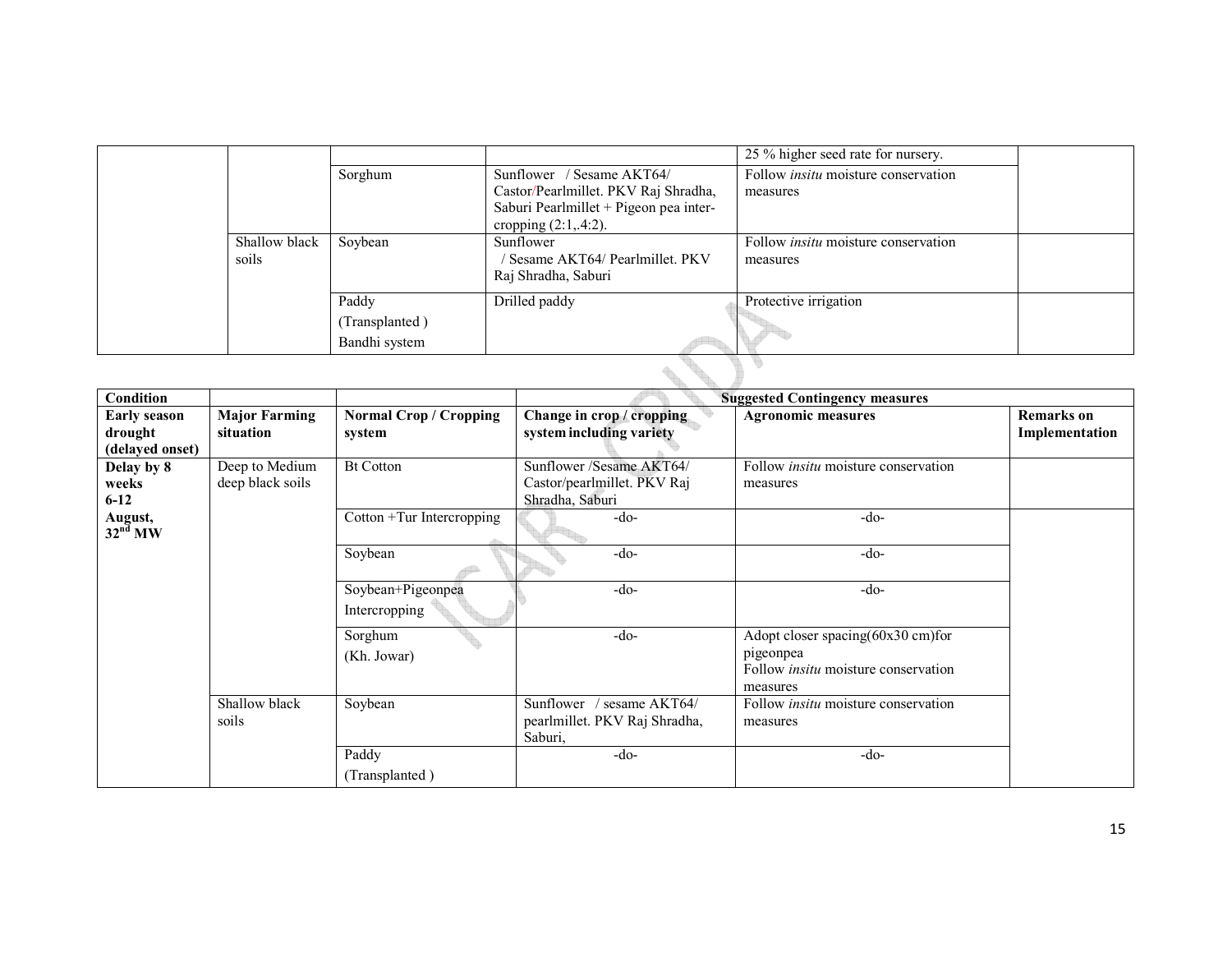| <b>Condition</b>                          |                               |                                          |                                                                                                                                                                     | <b>Suggested Contingency measures</b>                           |                                                           |  |  |
|-------------------------------------------|-------------------------------|------------------------------------------|---------------------------------------------------------------------------------------------------------------------------------------------------------------------|-----------------------------------------------------------------|-----------------------------------------------------------|--|--|
| Early season<br>drought (Normal<br>onset) | Major<br>Farming<br>situation | <b>Normal</b><br>Crop/cropping<br>system | Crop management                                                                                                                                                     | Soil nutrient & moisture<br>conservation measues                | <b>Remarks</b> on<br>Implementation                       |  |  |
| <b>Normal onset</b>                       | Deep to                       | <b>Bt Cotton</b>                         | Give protective irrigation wherever possible. Raise                                                                                                                 | Avoid applying fertilizer                                       | Sowing on BBF                                             |  |  |
| followed by 15-                           | Medium deep                   | $Cottom + Tur$                           | cotton seedlings in nursery & transplant at sufficient                                                                                                              | till sufficient moisture in                                     |                                                           |  |  |
| 20 days dry spell                         | black soils                   | Intercropping                            | soil moisture or Gap filling to be done by pot                                                                                                                      | soil.                                                           |                                                           |  |  |
| after sowing                              |                               |                                          | watering 7-10 days after sowing when crop stand is                                                                                                                  |                                                                 |                                                           |  |  |
| leading to poor                           |                               |                                          | less than 80%                                                                                                                                                       |                                                                 |                                                           |  |  |
| germination/crop                          |                               |                                          |                                                                                                                                                                     |                                                                 |                                                           |  |  |
| stand etc.                                |                               | Soybean                                  | Give protective irrigation wherever possible. Gap<br>filling with maize and sesame. If germination is less<br>than 50% resowing immediately after receipt of rains. | One hoeing                                                      | Rain water harvesting<br>&recycling to be<br>strengthened |  |  |
|                                           |                               | Soybean+Pigeonpea<br>Intercropping       | $-do-$                                                                                                                                                              | $-do-$                                                          | $-do-$                                                    |  |  |
|                                           |                               | Sorghum<br>(Kh. Jowar)                   | Follow thinning to maintain optimum plant<br>population.                                                                                                            | One hoeing. Fertilizer<br>application at sufficient<br>moisture | $-do-$                                                    |  |  |
|                                           | Shallow black<br>soils        | Soybean                                  | Give protective irrigation wherever possible. Gap<br>filling with maize and sesame. If germination is less<br>than 50% resowing immediately after receipt of rains. | One hoeing                                                      | $-do-$                                                    |  |  |
|                                           |                               | Paddy<br>(Transplanted)                  | Protective irrigation, Weeding                                                                                                                                      | Application of fertilizers at<br>sufficient soil moisture       |                                                           |  |  |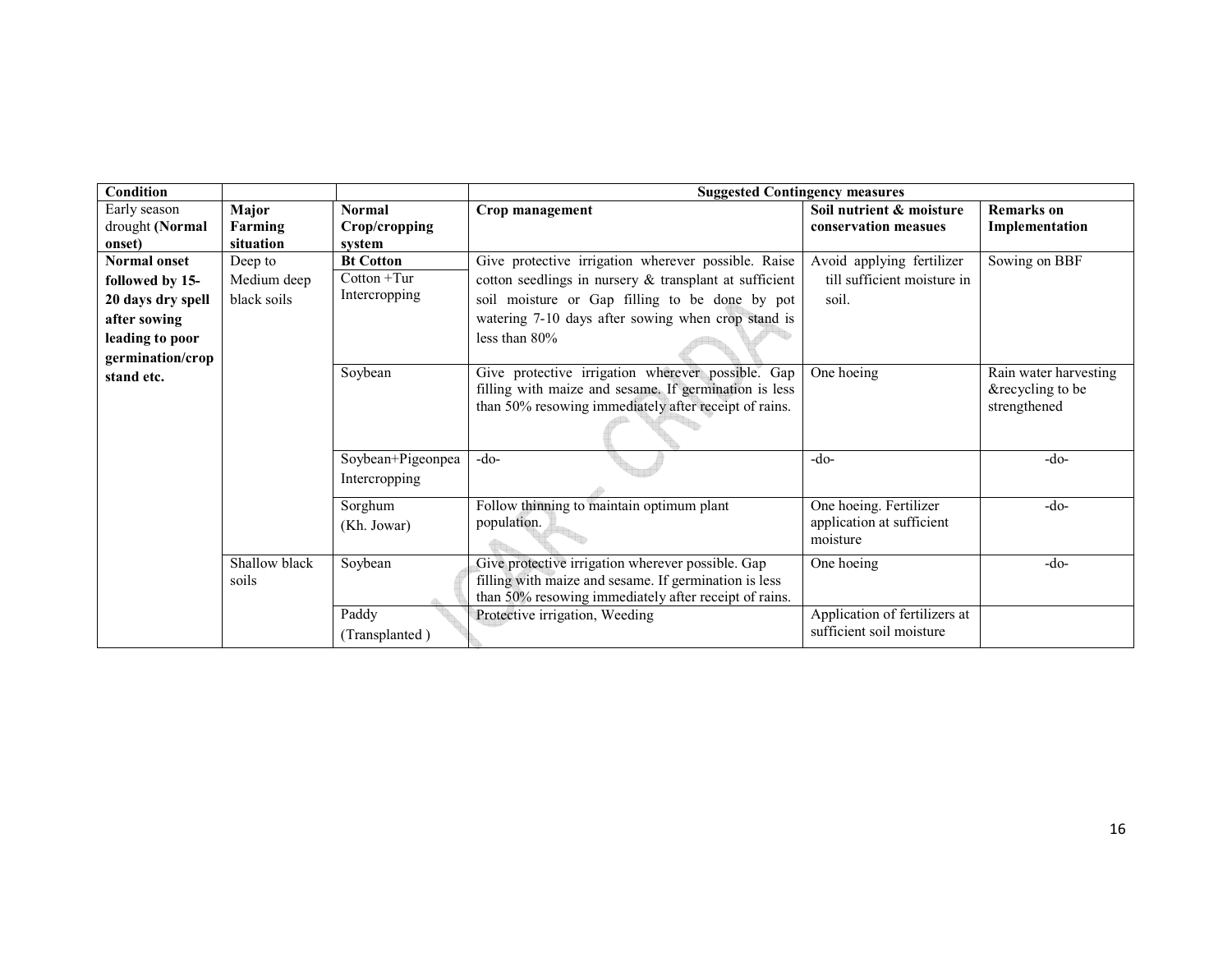| <b>Condition</b>                                                                                       |                                    |                                          | <b>Suggested Contingency measures</b>                                                                           |                                                                                                              |                                                                         |  |
|--------------------------------------------------------------------------------------------------------|------------------------------------|------------------------------------------|-----------------------------------------------------------------------------------------------------------------|--------------------------------------------------------------------------------------------------------------|-------------------------------------------------------------------------|--|
| Mid season<br>drought (long<br>dry spell,<br>consecutive 2<br>weeks rainless<br>$(>2.5$ mm)<br>period) | <b>Major Farming</b><br>situation  | <b>Normal</b><br>Crop/cropping<br>system | Crop management                                                                                                 | Soil nutrient & moisture conservation<br>measures                                                            | <b>Remarks</b> on<br>Implementation                                     |  |
| At vegetative<br>stage                                                                                 | Deep to Medium<br>deep black soils | <b>Bt Cotton</b>                         | Weeding<br>Intercultivation to create soil mulch to<br>conserve moisture. Protective irrigation<br>if possible. | Avoid applying fertilizer till there is<br>sufficient moisture in the soil.<br>Opening of alternate furrows. | With limited water<br>availability prefer<br>micro irrigation<br>system |  |
|                                                                                                        |                                    | $Cottom + Tur$<br>Intercropping          | $-do-$                                                                                                          | $-do-$                                                                                                       | Intercultivation<br>implements/                                         |  |
|                                                                                                        |                                    | Soybean                                  | $-do-$                                                                                                          | Opening of alternate furrows.                                                                                | machineries to be<br>popularized through<br>Govt. schemes.              |  |
|                                                                                                        |                                    | Paddy<br>(Transplanted)                  | Life saving irrigation                                                                                          | Application of nitrogenous fertilizers at<br>sufficient soil moisture. Interculture                          |                                                                         |  |
|                                                                                                        |                                    | Sorghum<br>(Kh. Jowar)                   | Weeding, Intercultivation to create soil<br>mulch to conserve moisture. Protective<br>irrigation if possible.   | Avoid applying fertilizer till there is<br>sufficient moisture in the soil.<br>Opening of alternate furrows. |                                                                         |  |
|                                                                                                        | Shallow black<br>soils             | Soybean                                  | $-do-$                                                                                                          | Opening of alternate furrows.<br>Spraying of 2 % urea or DAP.                                                |                                                                         |  |
|                                                                                                        |                                    | Paddy<br>(Transplanted)                  | Life saving irrigation                                                                                          | Application of nitrogenous fertilizers at<br>sufficient soil moisture. Interculture                          | Rain water harvesting<br>and recycling.<br>Deepening of bodies          |  |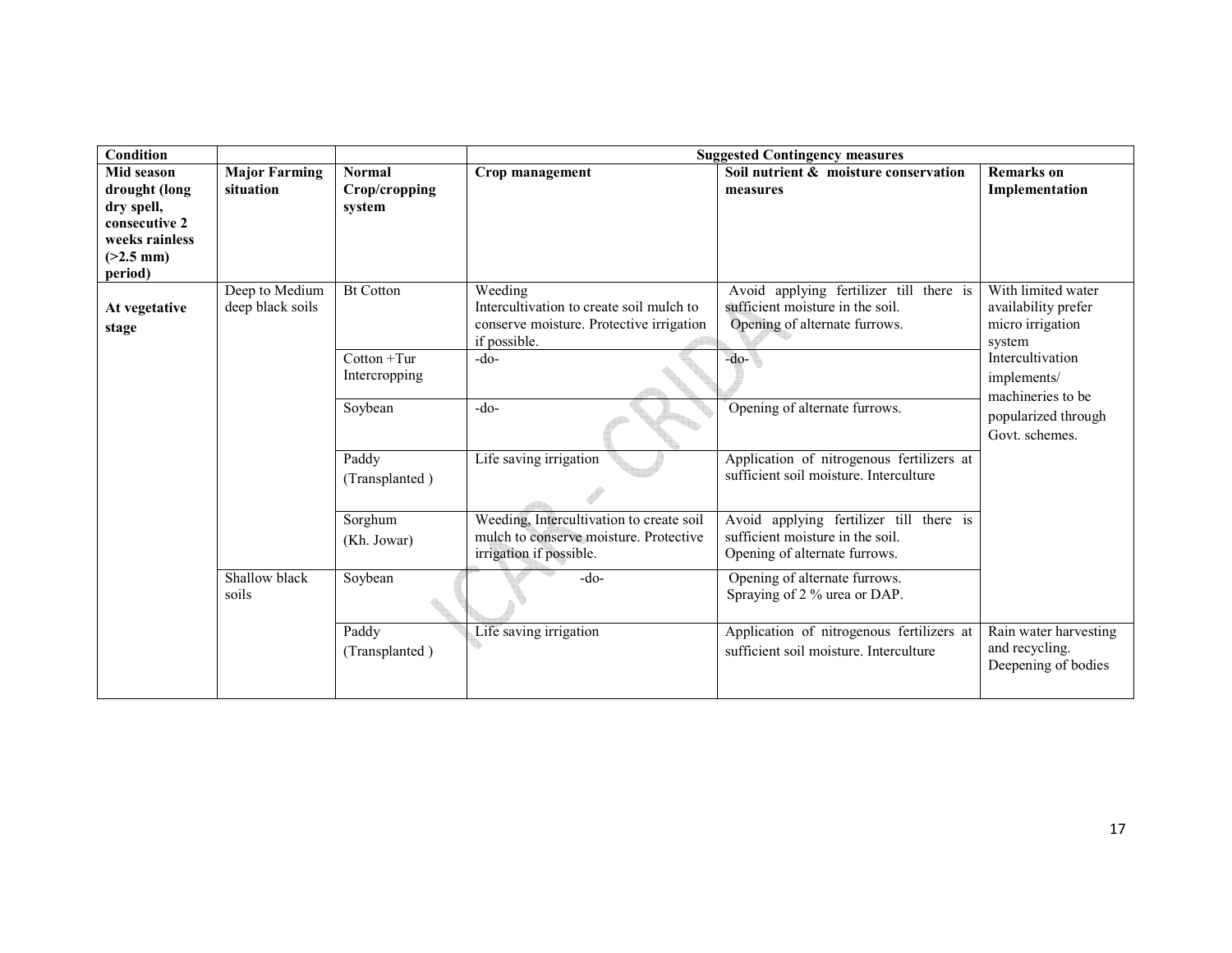| <b>Condition</b>                          |                                    |                                          | <b>Suggested Contingency measures</b>       |                                                  |                                  |  |
|-------------------------------------------|------------------------------------|------------------------------------------|---------------------------------------------|--------------------------------------------------|----------------------------------|--|
| Mid season<br>drought (long dry<br>spell) | <b>Major Farming</b><br>situation  | <b>Normal Crop/cropping</b><br>system    | Crop management                             | Soil nutrient & moisture<br>conservation measues | <b>Remarks on Implementation</b> |  |
| At flowering/<br>fruiting stage           | Deep to Medium<br>deep black soils | <b>Bt Cotton</b>                         | irrigation<br>Protective<br>if<br>possible. | Spraying of 2 % urea or<br>DAP.                  |                                  |  |
|                                           |                                    | Cotton + Pigeonpea<br>Intercropping      | -do-                                        | $-do-$                                           |                                  |  |
|                                           |                                    | Soybean                                  | -do-                                        | $-do-$                                           |                                  |  |
|                                           |                                    | Paddy<br>(Transplanted)<br>Bandhi system | Life saving irrigation                      |                                                  |                                  |  |
|                                           |                                    | Sorghum<br>(Kh. Jowar)                   | Protective irrigation if<br>possible.       |                                                  |                                  |  |
|                                           | Shallow black soils                | Soybean                                  | Protective irrigation if<br>possible.       | Spraying of 2 % urea or<br>DAP.                  |                                  |  |
|                                           |                                    | Paddy<br>(Transplanted)                  | Life saving irrigation                      |                                                  |                                  |  |
|                                           |                                    |                                          |                                             |                                                  |                                  |  |

| Condition               |                      |                  |                                     | <b>Suggested Contingency measures</b> |                   |
|-------------------------|----------------------|------------------|-------------------------------------|---------------------------------------|-------------------|
| <b>Terminal drought</b> | <b>Major Farming</b> | Normal           | Crop management                     | <b>Rabi Crop planning</b>             | <b>Remarks</b> on |
| (Early withdrawal       | situation            | Crop/cropping    |                                     |                                       | Implementation    |
| of monsoon)             |                      | system           |                                     |                                       |                   |
|                         | Deep to Medium deep  | <b>Bt Cotton</b> | Giving life saving supplemental   - |                                       |                   |
|                         | black soils          |                  | irrigation, if available or taking  |                                       |                   |
|                         |                      |                  | harvest at physiological<br>up      |                                       |                   |
|                         |                      |                  | maturity with some realizable       |                                       |                   |
|                         |                      |                  | yield                               |                                       |                   |
|                         |                      |                  |                                     |                                       |                   |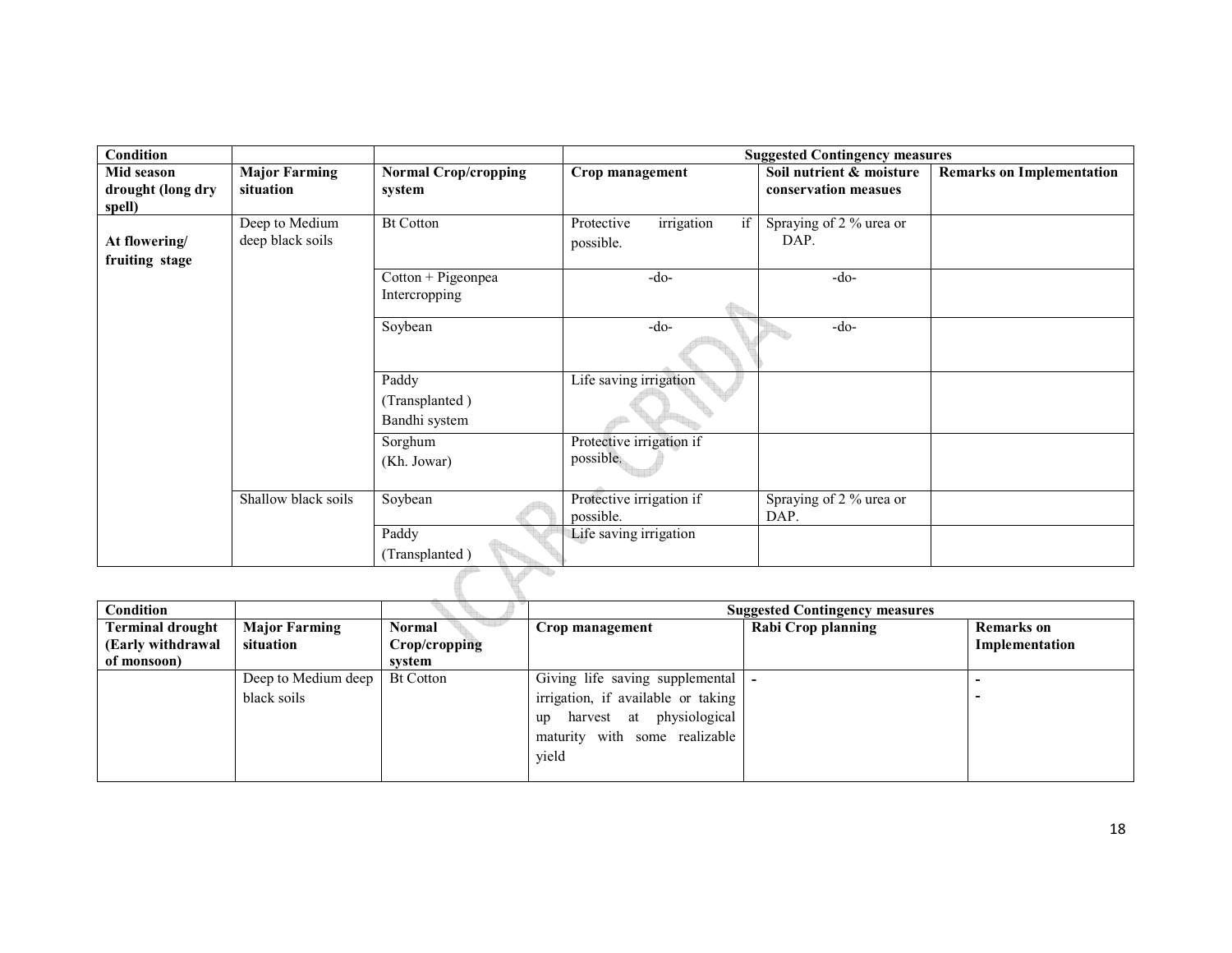|                            |                                    | Cotton + Pigeonpea<br>Intercropping      | $-do-$                                                                                                                                          |                             |  |
|----------------------------|------------------------------------|------------------------------------------|-------------------------------------------------------------------------------------------------------------------------------------------------|-----------------------------|--|
|                            |                                    | Soybean                                  | $-do-$                                                                                                                                          | Plan for <i>rabi</i> season |  |
|                            | Deep to Medium deep<br>black soils | Paddy<br>(Transplanted)<br>Bandhi system | Give second dose of nitrogen (25)<br>kg N) under Protective irrigation.                                                                         |                             |  |
|                            |                                    | Sorghum<br>(Kh. Jowar)                   | Giving life saving supplemental<br>irrigation, if available or taking<br>up harvest at physiological<br>maturity with some realizable<br>yield. | Plan for <i>rabi</i> season |  |
|                            | Shallow black soil                 | Soybean<br>Paddy<br>(Transplanted)       | $-do-$<br>Give second dose of nitrogen (25)<br>kg N) under Protective irrigation.                                                               |                             |  |
| 2.1.2 Irrigated situation: |                                    |                                          |                                                                                                                                                 |                             |  |

#### 2.1.2 Irrigated situation:

| <b>Condition</b>    |                      | <b>Suggested Contingency measures</b> |                           |                                 |                                  |  |
|---------------------|----------------------|---------------------------------------|---------------------------|---------------------------------|----------------------------------|--|
|                     | <b>Major Farming</b> | <b>Normal Crop/cropping</b>           | Change in crop/cropping   | <b>Agronomic measures</b>       | <b>Remarks on Implementation</b> |  |
|                     | situation            | svstem                                | system                    |                                 |                                  |  |
| Delayed release of  | Deep to Medium       | Wheat, Sugarcane $\&$                 | Wheat to be replaced by   | Follow alternate row            | Tapping of other sources of      |  |
| water in canals due | deep black soils     | Chickpea                              | Chickpea/Linseed/Lathyrus | irrigation/irrigate at critical | <i>irrigation.</i>               |  |
| to low rainfall     | and Shallow          |                                       | /Mustard                  | stages/                         | Sprinkler Irrigation             |  |
|                     | black soils          |                                       |                           | Stream cutoff                   |                                  |  |
|                     |                      |                                       |                           |                                 |                                  |  |
|                     |                      |                                       |                           |                                 |                                  |  |

 $\Delta \mathbf{b}$ 

| Condition           |                      |                             | <b>Suggested Contingency measures</b> |                                 |                                  |  |
|---------------------|----------------------|-----------------------------|---------------------------------------|---------------------------------|----------------------------------|--|
|                     | <b>Major Farming</b> | <b>Normal Crop/cropping</b> | Change in crop/cropping               | <b>Agronomic measures</b>       | <b>Remarks on Implementation</b> |  |
|                     | situation            | svstem                      | svstem                                |                                 |                                  |  |
| Limited release of  | Deep to Medium       | Wheat, Sugarcane $\&$       | Wheat to be replaced by               | Follow alternate row            | Tapping of other sources of      |  |
| water in canals due | deep black soils     | Chickpea                    | Chickpea/Safflower/Mustard/           | irrigation/irrigate at critical | <i>irrigation.</i>               |  |
| to low rainfall     | and Shallow          |                             | Linseed/Sesamum                       | stages/                         | Sprinkler Irrigation             |  |
|                     | black soils          |                             |                                       | Stream cutoff                   |                                  |  |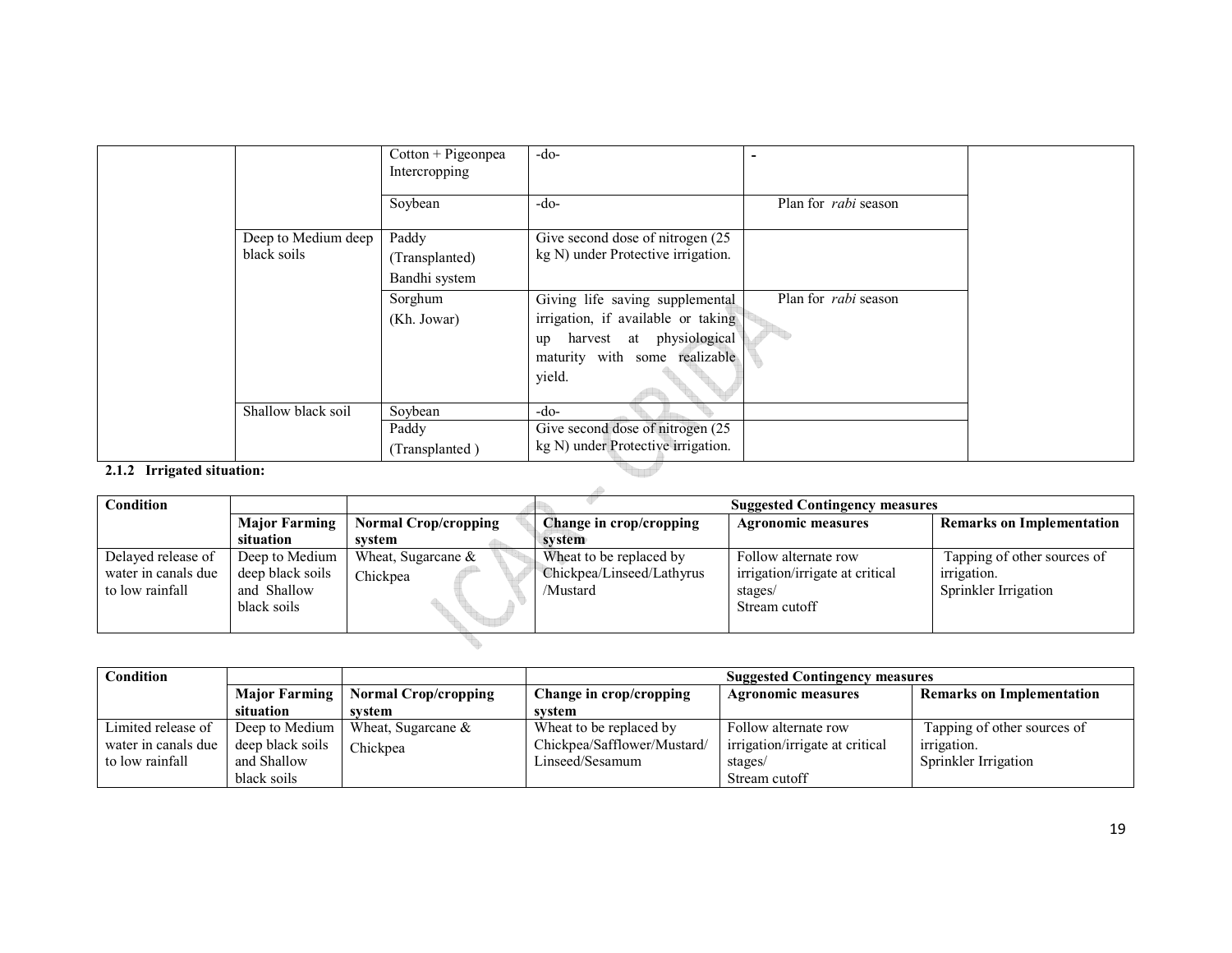| <b>Condition</b>    |                      |                             | <b>Suggested Contingency measures</b> |                                 |                                  |
|---------------------|----------------------|-----------------------------|---------------------------------------|---------------------------------|----------------------------------|
|                     | <b>Major Farming</b> | <b>Normal Crop/cropping</b> | Change in crop/cropping               | <b>Agronomic measures</b>       | <b>Remarks on Implementation</b> |
|                     | situation            | system                      | svstem                                |                                 |                                  |
| Non release of      | Deep to Medium       | Wheat, Sugarcane $\&$       | Wheat to be replaced by               | Follow alternate row            | Tapping of other sources of      |
| water in canals     | deep black soils and | Chickpea                    | Chickpea/Safflower/Mustard/           | irrigation/irrigate at critical | irrigation.                      |
| under delayed onset | Shallow black soils  |                             | Linseed/Sesamum                       | stages/                         | Sprinkler Irrigation             |
| of monsoon in       |                      |                             |                                       | Stream cutoff                   |                                  |
| catchment           |                      |                             |                                       |                                 |                                  |
|                     |                      |                             |                                       |                                 |                                  |
|                     |                      |                             |                                       |                                 |                                  |

| <b>Condition</b>                                                                 |                      |                             | <b>Suggested Contingency measures</b> |                           |                                  |
|----------------------------------------------------------------------------------|----------------------|-----------------------------|---------------------------------------|---------------------------|----------------------------------|
|                                                                                  | <b>Major Farming</b> | <b>Normal Crop/cropping</b> | Change in crop/cropping               | <b>Agronomic measures</b> | <b>Remarks on Implementation</b> |
|                                                                                  | situation            | system                      | system                                |                           |                                  |
| Lack of inflows into<br>tanks due to<br>insufficient/delayed<br>onset of monsoon |                      |                             | NA <sup>-</sup>                       |                           |                                  |
|                                                                                  |                      |                             |                                       |                           |                                  |

| Condition            |                      | <b>Suggested Contingency measures</b> |                              |                           |                                  |
|----------------------|----------------------|---------------------------------------|------------------------------|---------------------------|----------------------------------|
|                      | <b>Major Farming</b> | <b>Normal Crop/cropping</b>           | Change in crop/cropping      | <b>Agronomic measures</b> | <b>Remarks on Implementation</b> |
|                      | situation            | svstem                                | svstem                       |                           |                                  |
| Insufficient         | Open well            | Wheat, Chickpea                       | Chickpea, Lathyrus, Linseed, | Sprinkler Irrigation,     |                                  |
| groundwater recharge | irrigated-Rabi       |                                       | Vegetables                   | MIS                       |                                  |
| due to low rainfall  | cropping             |                                       |                              |                           |                                  |
|                      |                      |                                       |                              |                           |                                  |

2.2 Unusual rains (untimely, unseasonal etc) (for both rainfed and irrigated situations)

| <b>Condition</b>                                                     | Suggested contingency measure                            |                        |                              |              |
|----------------------------------------------------------------------|----------------------------------------------------------|------------------------|------------------------------|--------------|
| Continuous high rainfall in a short<br>span leading to water logging | <b>Vegetative stage</b>                                  | <b>Flowering stage</b> | Crop maturity stage          | Post harvest |
| Cotton                                                               | Opening of field channels to   Opening of field channels |                        | Opening of field channels to |              |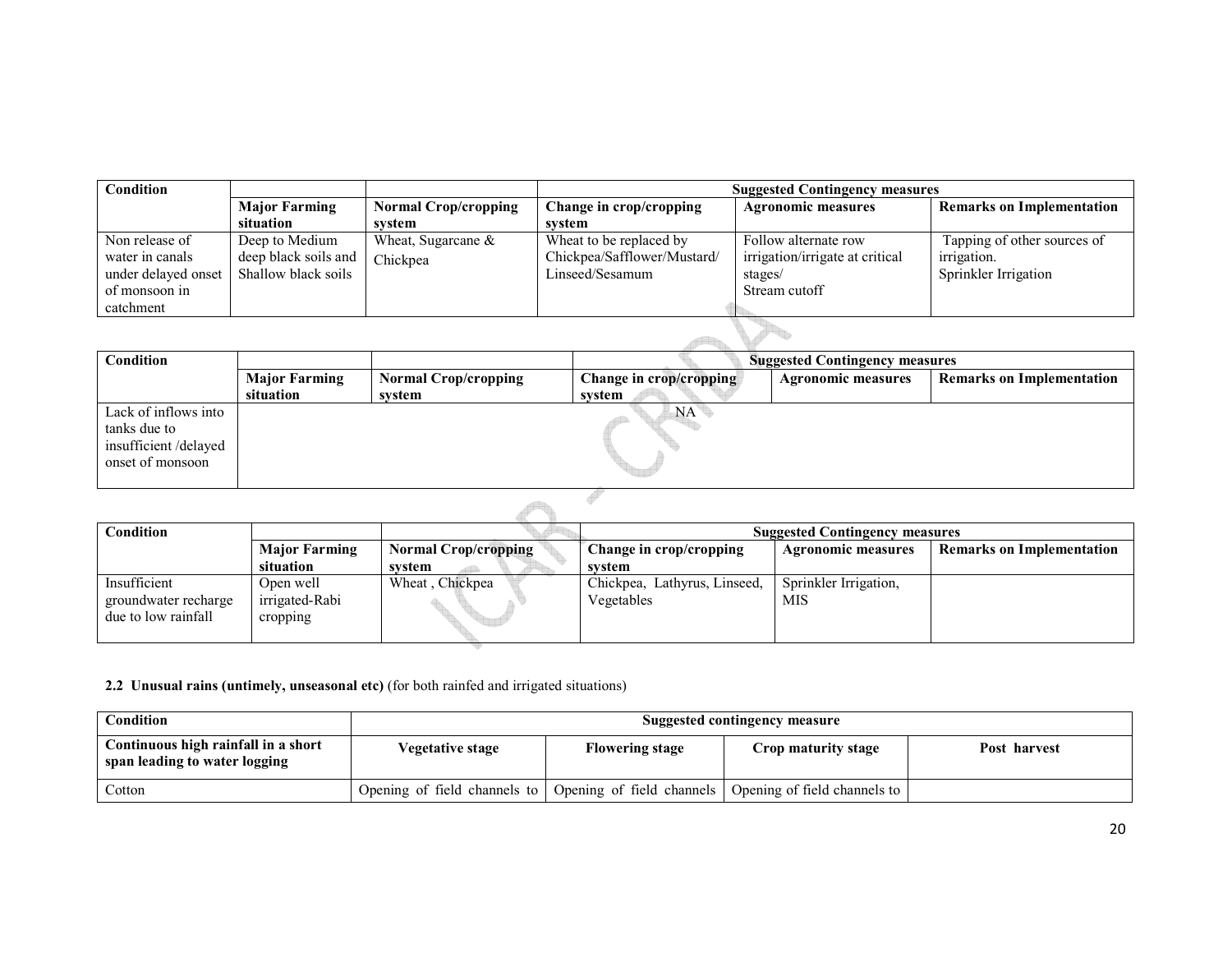|                                                         | remove surface ponding,                                                                                             | surface<br>to<br>remove                                                                                                                                                         | remove surface ponding,                                                                                             |                                                                                                                                                                                                                                                                                                                                                                                                                                          |
|---------------------------------------------------------|---------------------------------------------------------------------------------------------------------------------|---------------------------------------------------------------------------------------------------------------------------------------------------------------------------------|---------------------------------------------------------------------------------------------------------------------|------------------------------------------------------------------------------------------------------------------------------------------------------------------------------------------------------------------------------------------------------------------------------------------------------------------------------------------------------------------------------------------------------------------------------------------|
|                                                         | Foliar spray of 2% Urea                                                                                             | ponding,                                                                                                                                                                        |                                                                                                                     |                                                                                                                                                                                                                                                                                                                                                                                                                                          |
|                                                         | Interculture at optimum soil<br>moisture to improve<br>soil<br>aeration                                             | Nutrient spray to arrest<br>flower drop                                                                                                                                         |                                                                                                                     |                                                                                                                                                                                                                                                                                                                                                                                                                                          |
| Soybean                                                 | $-do-$                                                                                                              | $-do-$                                                                                                                                                                          | $-do-$                                                                                                              |                                                                                                                                                                                                                                                                                                                                                                                                                                          |
| Paddy                                                   | Drain excess water above 5<br>cm.                                                                                   | Drain excess water                                                                                                                                                              | Drainage<br>Delay harvesting for few<br>days.<br>Harvesting and threshing<br>Threshing at physiological<br>maturity | physiological<br>Harvesting<br>$\operatorname{at}$<br>maturity<br>Drying of paddy on bunds.<br>Salt treatment of wetted paddy<br>seeds with 5 % common salt to<br>prevent germination. Shifting of<br>produce at safer place or covering<br>with paddy straw. Use of Paraquat<br>as pre-harvest desiceant $\omega$ 0.1 %<br>spray application for<br>early<br>harvesting to avoid losses by<br>unpredictable monsoon at later<br>stages. |
| Horticulture                                            |                                                                                                                     |                                                                                                                                                                                 |                                                                                                                     |                                                                                                                                                                                                                                                                                                                                                                                                                                          |
| Acid Lime and orange                                    | Opening of field channels to<br>remove surface ponding,                                                             | Mrig bahar not affected<br>For Ambia bahar Opening<br>field channels to<br>of<br>remove surface ponding,<br>Nutrient spray of<br>NAA 10 ppm+ 1% urea to<br>prevent flowers drop | Timely harvest to avoid<br>losses                                                                                   | followed<br>Fungal removal<br>by<br>Washing & waxing                                                                                                                                                                                                                                                                                                                                                                                     |
| Heavy rainfall with high speed winds<br>in a short span |                                                                                                                     |                                                                                                                                                                                 |                                                                                                                     |                                                                                                                                                                                                                                                                                                                                                                                                                                          |
| Cotton                                                  | Opening of field channels to<br>remove surface ponding.<br>drainage<br>Improved<br>and<br>drenching with copper oxy | Opening of field channels<br>to<br>surface<br>remove<br>ponding,<br>Improved drainage and                                                                                       | of<br>Occurrence<br>grey<br>mildew-control by sulphur<br>spray $(a)$ 25 g/10 lit.                                   | Shifting to safer place for drying                                                                                                                                                                                                                                                                                                                                                                                                       |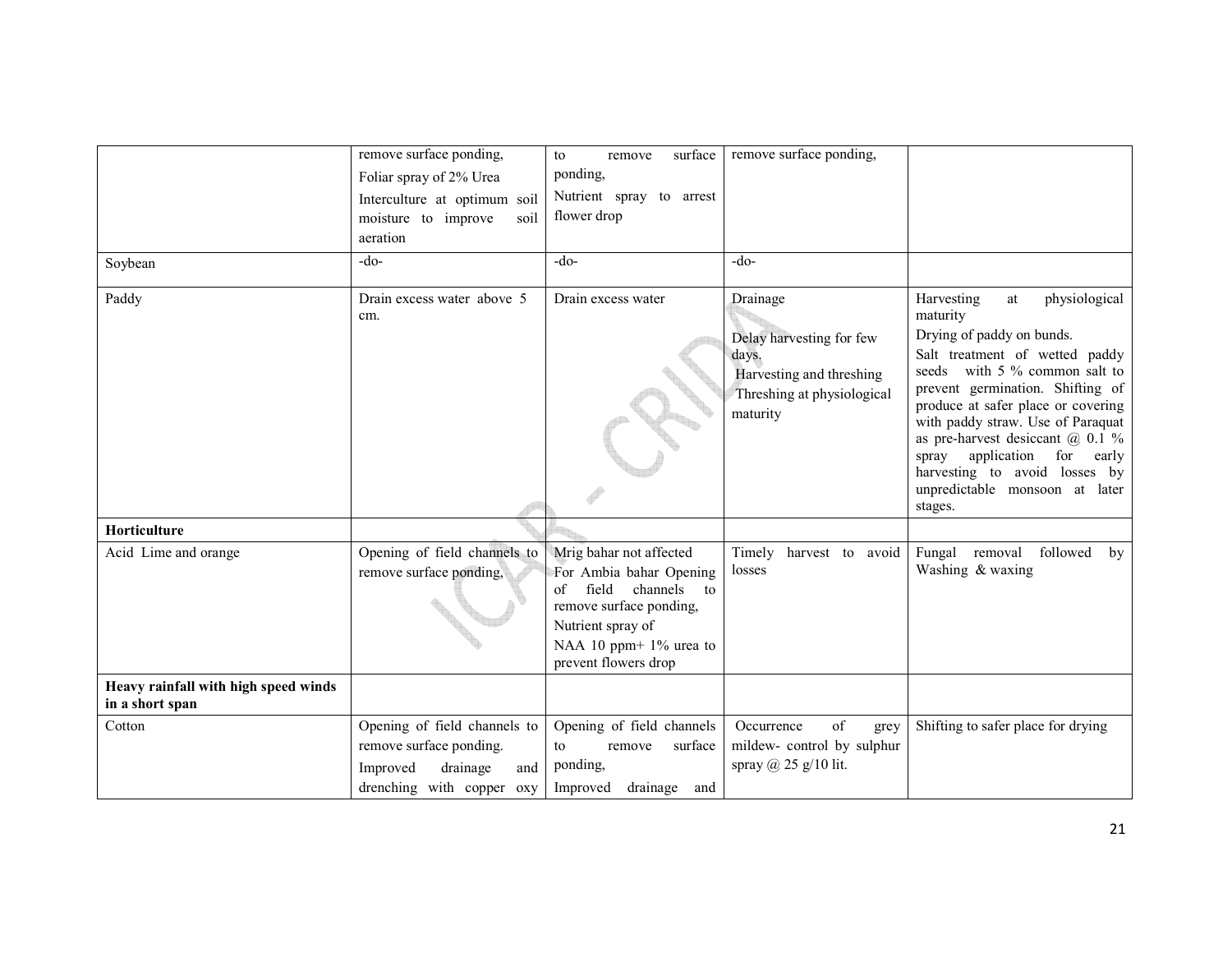|                                                             | avoid wilting<br>chloride to<br>incidence.                                        | drenching with copper oxy<br>chloride by opening of the<br>nozzle of spray pump to<br>avoid wilting incidence.<br>of<br>Occurrence<br>grey<br>mildew-control by sulphur<br>spray $(a)$ 25 g/10 lit. |                                                         |                                                                                                                                                                                                                                                                                                                                                                                                                                              |
|-------------------------------------------------------------|-----------------------------------------------------------------------------------|-----------------------------------------------------------------------------------------------------------------------------------------------------------------------------------------------------|---------------------------------------------------------|----------------------------------------------------------------------------------------------------------------------------------------------------------------------------------------------------------------------------------------------------------------------------------------------------------------------------------------------------------------------------------------------------------------------------------------------|
| Soybean                                                     | Opening of field channels to<br>remove surface ponding                            | Opening of field channels<br>to remove surface ponding                                                                                                                                              |                                                         | Shifting to safer place for drying                                                                                                                                                                                                                                                                                                                                                                                                           |
| Paddy                                                       | Drainage excess water above<br>5 cm.                                              | Drainage<br>excess<br>water<br>above 10 cm.                                                                                                                                                         | Drainage<br>Delay harvesting                            | physiological<br>Harvesting<br>at<br>maturity<br>Drying of paddy on bunds.<br>Salt treatment of wetted paddy<br>sheaves with 5 % common salt to<br>prevent germination. Shifting of<br>produce at safer place or covering<br>with paddy<br>Use of<br>straw.<br>PARAQUAT<br>pre-harvest<br>as<br>$\%$<br>desiccant $(a)$<br>0.1<br>spray<br>application for early harvesting to<br>avoid losses by un predictable<br>monsoon at later stages. |
| Horticulture                                                |                                                                                   |                                                                                                                                                                                                     |                                                         |                                                                                                                                                                                                                                                                                                                                                                                                                                              |
| Nagpur Mandarin<br>Acid lime and sweet orange               | Support by bamboo if $\leq$ 3<br>years plants.                                    | Support by bamboo if $\leq$ 3<br>years plants.<br>Opening of field channels<br>to remove surface<br>ponding,                                                                                        | Opening of field channels to<br>remove surface ponding, | Fungal removal followed by<br>Washing & waxing                                                                                                                                                                                                                                                                                                                                                                                               |
| Outbreak of pests and diseases due to<br>unseasonable rains | <b>Vegetative stage</b>                                                           | <b>Flowering stage</b>                                                                                                                                                                              | Crop maturity stage                                     | Post harvest                                                                                                                                                                                                                                                                                                                                                                                                                                 |
| Cotton                                                      | To control Jassids and Thrips<br>spray with Acetamiprid 20 SP<br>@ 1.5 g/ 10 lit. | Jassids and Thrips will<br>increase spray with<br>Acetamiprid 20 SP @ 1.5<br>g/ 10 lit.                                                                                                             |                                                         |                                                                                                                                                                                                                                                                                                                                                                                                                                              |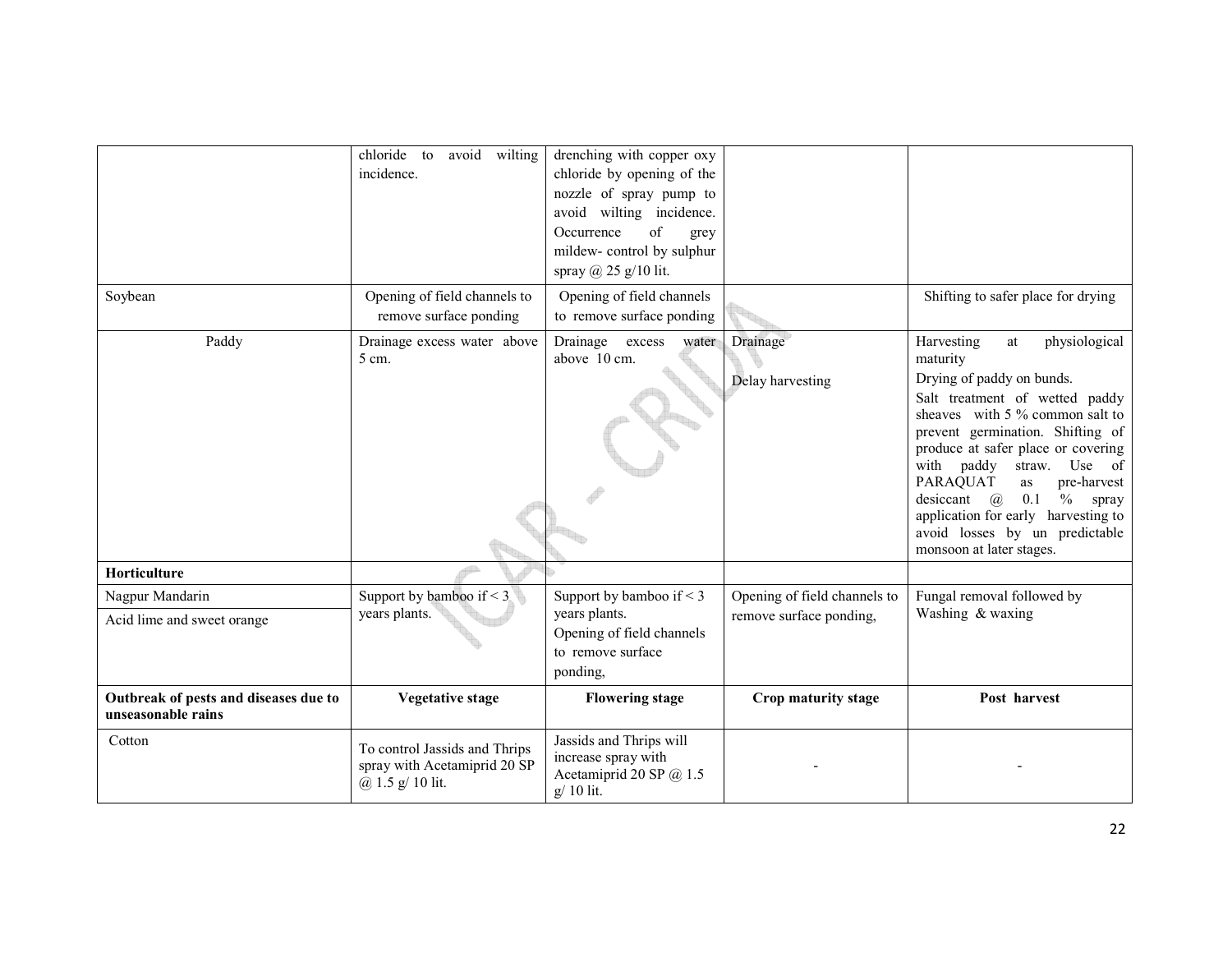| Soybean                                                                                     | To control semi-looper spray<br>NSKE 5% or quinalphos 25<br>$EC 20$ ml/10 lit.                                            | To control semi-looper<br>spray NSKE 5% or<br>quinalphos $25$ EC $20$ ml/10<br>lit.                                         |                                                                      |         |
|---------------------------------------------------------------------------------------------|---------------------------------------------------------------------------------------------------------------------------|-----------------------------------------------------------------------------------------------------------------------------|----------------------------------------------------------------------|---------|
| Paddy                                                                                       | Spraying of Mono-crotophos<br>36 EC 14 ml or<br>Cypermetharin 10 EC 6 ml<br>per 10 liter of water                         | Spraying of Mono-<br>crotophos 36 EC 14 ml or<br>Cypermetharin 10 EC 6 ml<br>per 10 Liter of water                          | Removal and destruction of<br>infected panicles due to<br>Loose smut |         |
| Horticulture                                                                                |                                                                                                                           |                                                                                                                             |                                                                      |         |
| Mandarine Orange                                                                            | To control Citrus <i>psylla</i><br>Malathion 50EC 10ml Or<br>Quinolphos 25EC 10ml Or<br>Cypermethrin 25 EC 4 ml/10<br>lit | To control Citrus <i>psylla</i><br>Malathion 50EC 10ml Or<br>Quinolphos 25EC 10ml Or<br>Cypermethrin 25 EC 4<br>$ml/10$ lit | Immediateharvesting                                                  | Selling |
| <b>Sweet Orange</b>                                                                         | -do-                                                                                                                      | $-do-$                                                                                                                      | -do-                                                                 | $-do-$  |
| Note:- Field bunds on slopy area to be strengthened<br>2.3<br><b>Floods: Not Applicable</b> |                                                                                                                           |                                                                                                                             |                                                                      |         |

### 2.3 Floods: Not Applicable

| <b>Condition</b>                               | <b>Suggested contingency measure</b> |                         |                           |            |
|------------------------------------------------|--------------------------------------|-------------------------|---------------------------|------------|
| Transient water logging/ partial<br>inundation | Seedling / nursery stage             | <b>Vegetative stage</b> | <b>Reproductive stage</b> | At harvest |
| Horticulture                                   |                                      |                         |                           |            |
| Continuous submergence<br>for more than 2 days |                                      |                         |                           |            |
| Horticulture                                   |                                      |                         |                           |            |
| Sea water intrusion                            |                                      |                         |                           |            |

 $\Delta \hat{D}$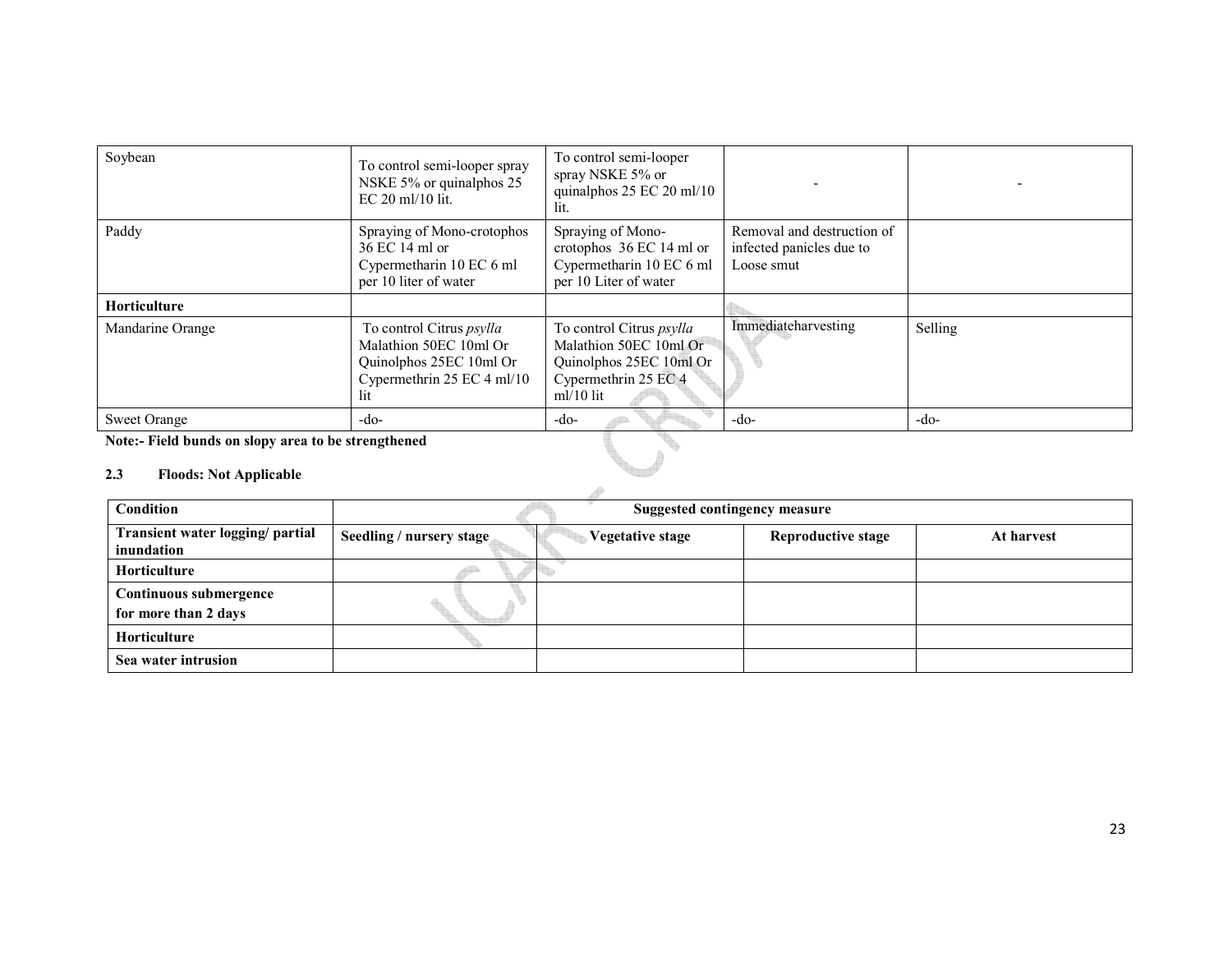### 2.4 Extreme events: Heat wave / Cold wave/Frost/ Hailstorm /Cyclone:

| <b>Extreme event</b> | Suggested contingency measure                                                                                                                |                                                                                                                                                                          |                                                                                                                        |                                                                                                                                                                                           |  |
|----------------------|----------------------------------------------------------------------------------------------------------------------------------------------|--------------------------------------------------------------------------------------------------------------------------------------------------------------------------|------------------------------------------------------------------------------------------------------------------------|-------------------------------------------------------------------------------------------------------------------------------------------------------------------------------------------|--|
| type                 | Seedling / nursery stage                                                                                                                     | <b>Vegetative stage</b>                                                                                                                                                  | <b>Reproductive stage</b>                                                                                              | At harvest                                                                                                                                                                                |  |
| <b>Heat Wave</b>     |                                                                                                                                              |                                                                                                                                                                          |                                                                                                                        |                                                                                                                                                                                           |  |
| <b>Horticulture</b>  | Increase the frequency of irrigation, Use<br>of temporary shed net., Spraying of<br>antitranspirant. , Mulching, Pruning of<br>damaged parts | the<br>of<br>frequency<br>Increase<br>irrigation,<br>Spraying<br>of<br>antitranspirant,<br>Mulching.<br>Pruning of<br>damaged<br>parts,<br>Application of Bourdeux paste | Increase the frequency of<br>Spraying<br>irrigation,<br>-of<br>antitranspirant., Mulching,<br>Pruning of damaged parts | Immediate harvesting of fruits,<br>Increase the frequency of irrigation,<br>Spraying<br>antitranspirant,<br>of<br>Mulching, Pruning of damaged<br>parts, Application of Bourdeux<br>paste |  |
| Cold wave            |                                                                                                                                              |                                                                                                                                                                          |                                                                                                                        |                                                                                                                                                                                           |  |
| <b>Horticulture</b>  | Covering with<br>flood<br>poly<br>tunnel,<br>irrigation at evening                                                                           | irrigation at<br>Flood<br>Smogging,<br>Mulching,<br>Basin<br>evening.<br>Supplementary dose of fertilizer                                                                | Smogging, Flood irrigation<br>at evening, Basin Mulching,<br>Foliar application of potash<br>fertilizers               | Immediate harvesting,<br>smogging,<br>Flood irrigation, Basin Mulching,<br>Foliar<br>application<br>of<br>potash<br>fertilizers                                                           |  |
| Frost                |                                                                                                                                              |                                                                                                                                                                          |                                                                                                                        |                                                                                                                                                                                           |  |
| <b>Horticulture</b>  | NA                                                                                                                                           | <b>NA</b>                                                                                                                                                                | NA                                                                                                                     | NA                                                                                                                                                                                        |  |
| <b>Hailstorm</b>     |                                                                                                                                              |                                                                                                                                                                          |                                                                                                                        |                                                                                                                                                                                           |  |
| <b>Horticulture</b>  | Remove damaged parts, fungicidal spray                                                                                                       | Remove damaged parts,<br>fungicidal spray                                                                                                                                | Remove damaged parts,<br>fungicidal spray, Spraying of<br>NAA 20 ppm + $1\%$ urea.                                     | Harvesting and grading                                                                                                                                                                    |  |
| Cyclone              | <b>NA</b>                                                                                                                                    | <b>NA</b>                                                                                                                                                                | NA                                                                                                                     | <b>NA</b>                                                                                                                                                                                 |  |
|                      |                                                                                                                                              |                                                                                                                                                                          |                                                                                                                        |                                                                                                                                                                                           |  |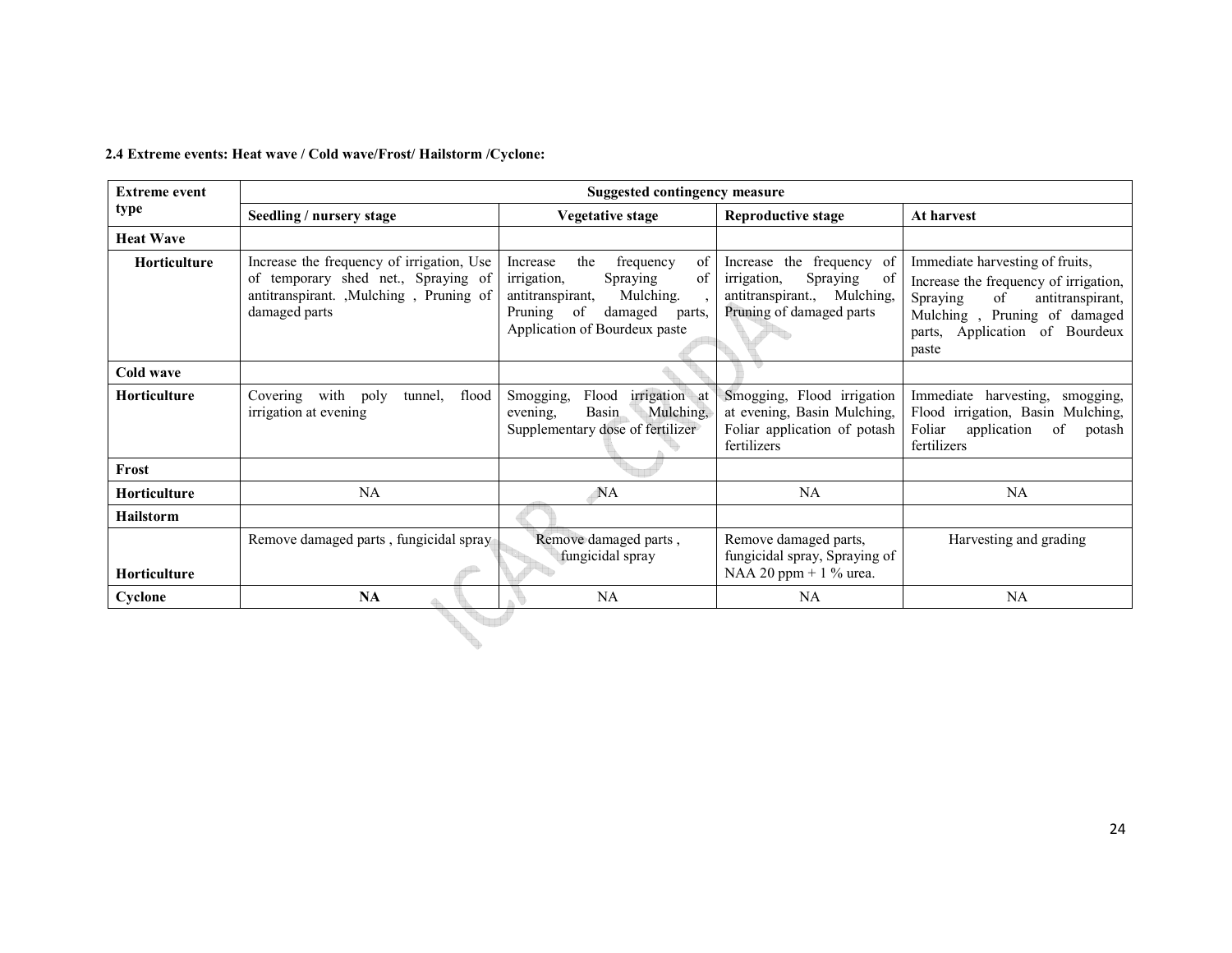#### 2.5Contingent strategies for Livestock, Poultry & Fisheries

#### 2.62.5.1 Livestock

|                                    | <b>Suggested contingency measures</b>                                                                                                                                                                                                                                                                                                                                                                                                                                                                                                                                                                                                                                                                                                                                                                                                                                                                                                                                                                                                                                                                                    |                                                                                                                                                                                                                                                                                                                                                                                                                                                                                                                                                                                                                                                                                                                                                                                                                                                                                                                                                                                                                                                                                                           |                                                                                                                                                                                                                                                                                                                                                                                                                                                                                                                 |  |  |
|------------------------------------|--------------------------------------------------------------------------------------------------------------------------------------------------------------------------------------------------------------------------------------------------------------------------------------------------------------------------------------------------------------------------------------------------------------------------------------------------------------------------------------------------------------------------------------------------------------------------------------------------------------------------------------------------------------------------------------------------------------------------------------------------------------------------------------------------------------------------------------------------------------------------------------------------------------------------------------------------------------------------------------------------------------------------------------------------------------------------------------------------------------------------|-----------------------------------------------------------------------------------------------------------------------------------------------------------------------------------------------------------------------------------------------------------------------------------------------------------------------------------------------------------------------------------------------------------------------------------------------------------------------------------------------------------------------------------------------------------------------------------------------------------------------------------------------------------------------------------------------------------------------------------------------------------------------------------------------------------------------------------------------------------------------------------------------------------------------------------------------------------------------------------------------------------------------------------------------------------------------------------------------------------|-----------------------------------------------------------------------------------------------------------------------------------------------------------------------------------------------------------------------------------------------------------------------------------------------------------------------------------------------------------------------------------------------------------------------------------------------------------------------------------------------------------------|--|--|
|                                    | Before the event <sup>s</sup>                                                                                                                                                                                                                                                                                                                                                                                                                                                                                                                                                                                                                                                                                                                                                                                                                                                                                                                                                                                                                                                                                            | During the event                                                                                                                                                                                                                                                                                                                                                                                                                                                                                                                                                                                                                                                                                                                                                                                                                                                                                                                                                                                                                                                                                          | After the event                                                                                                                                                                                                                                                                                                                                                                                                                                                                                                 |  |  |
| <b>Drought</b>                     |                                                                                                                                                                                                                                                                                                                                                                                                                                                                                                                                                                                                                                                                                                                                                                                                                                                                                                                                                                                                                                                                                                                          |                                                                                                                                                                                                                                                                                                                                                                                                                                                                                                                                                                                                                                                                                                                                                                                                                                                                                                                                                                                                                                                                                                           |                                                                                                                                                                                                                                                                                                                                                                                                                                                                                                                 |  |  |
| Feed and<br>fodder<br>availability | As the district is occasionally prone to drought the following<br>measures to be taken to mitigate the fodder deficiency problem<br>Sowing of cereals (Sorghum/Bajra) and leguminous crops<br>(Lucerne, Berseem, Horse gram, Cowpea) during North-East<br>monsoon under dry land system for fodder production.<br>Collection of soya meal waste and ground nut haulms for use as<br>feed supplement during drought<br>Preserving the green maize fodder as silage<br>Establishment of fodder bank at village level with available dry<br>fodder (paddy straw, Sorghum/Bajra stover etc.)<br>Development of silvopastoral models with Leucaena, Glyricidia,<br>Prosopis as fodder trees and Marvel, Madras Anjan, Stylo,<br>Desmanthus, etc., as under storey grass<br>Encourage fodder production with Sorghum - stylo- Sorghum<br>on rotation basis and also to cultivate short-term fodder crops<br>like sunhemp<br>Promote Azola cultivation at backyard<br>Formation of village Disaster Management Committee<br>Capacity building and preparedness of the stakeholders and<br>official staff for the drought/floods | Harvest and use biomass of dried up crops (soybean,<br>paddy, sorghum, groundnut, black gram, green gram,<br>bajra, chick pea, sugar cane etc., ) material as fodder<br>Use of unconventional and locally available cheap feed<br>ingredients especially soya meal waste and groundnut<br>cake for feeding of livestock during drought<br>Harvest all the top fodder available (Subabul,<br>Glyricidia, Pipol, Prosopis etc) and feed the LS during<br>drought<br>Concentrate ingredients such as Grains, brans,<br>chunnies & oilseed cakes, low grade grains etc. unfit<br>for human consumption should be procured from Govt.<br>Godowns for feeding as supplement for high<br>productive animals during drought<br>Promotion of Horse gram as contingent crop and<br>harvesting it at vegetative stage as fodder<br>All the hay should be enriched with 2% Urea molasses<br>solution or 1% common salt solution and fed to LS.<br>Continuous supplementation of minerals to prevent<br>infertility.<br>Encourage mixing available kitchen waste with dry<br>fodder while feeding to the milch animals | Encourage progressive farmers<br>to grow multi cut fodder crops<br>sorghum/bajra/maize(UP<br>of<br>chari, MP chari, HC-136, HD-<br>2, GAINT BAJRA, L-74, K-<br>Ananad/African<br>Tall.<br>677.<br>Kisan composite, Moti, Manjari,<br>B1-7 on their own lands with<br>input subsidy<br>Supply of quality seeds of<br>COFS 29, Stylo and fodder slips<br>of Marvel, Yaswant, Jaywant,<br>Napier,<br>guinea grass well<br>before monsoon<br>Flushing the stock to recoup<br>Replenish the feed and fodder<br>banks |  |  |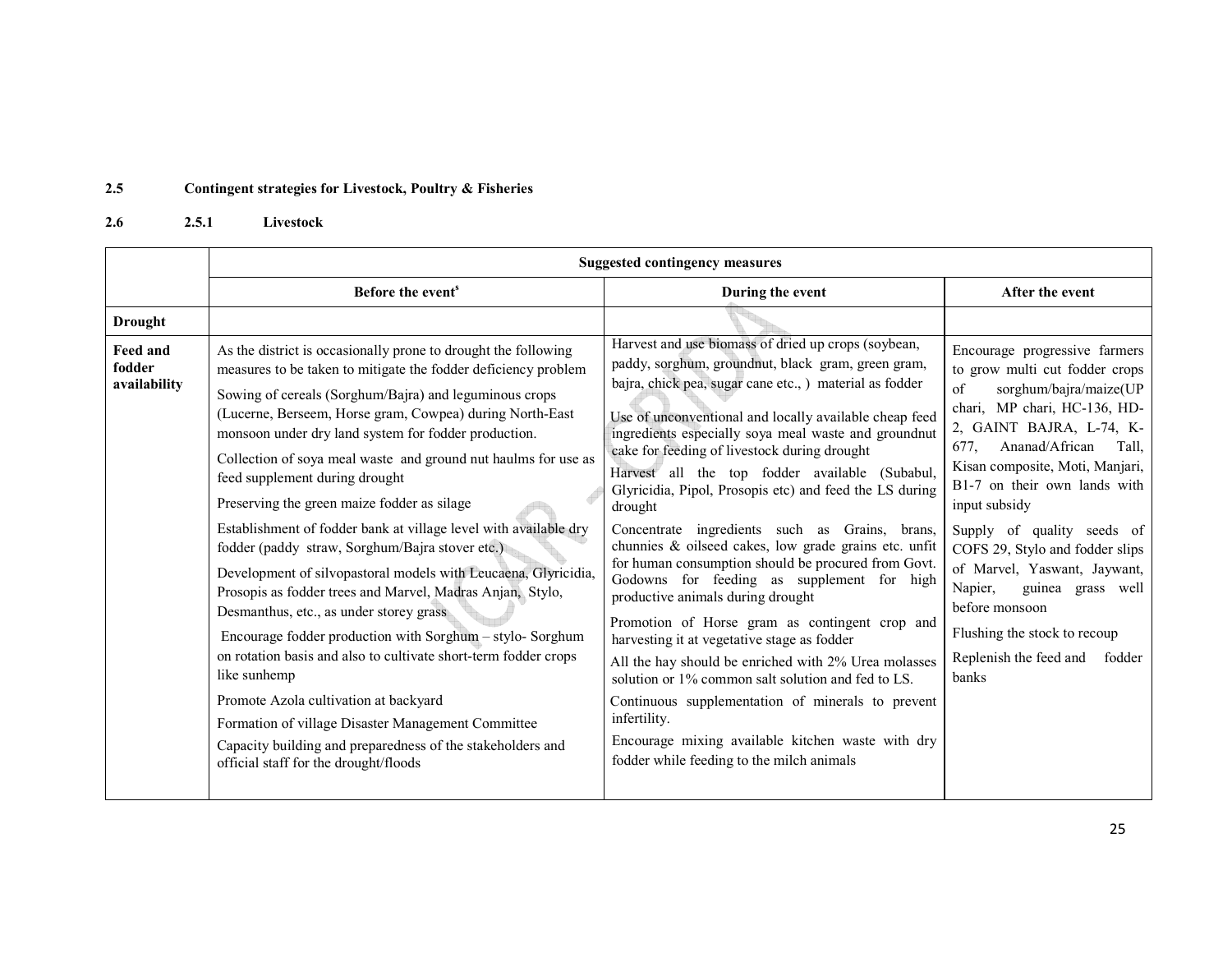| <b>Drinking</b><br>water                   | Adopt various water conservation methods at village level to<br>improve the ground water level for adequate water supply.<br>Identification of water resources<br>Desilting of ponds<br>Rain water harvesting and create water bodies/watering points<br>(when water is scarce use only as drinking water for animals)                                                                                                                                                                                                   | Adequate supply of drinking water.<br>wallowing<br>Restrict<br>of<br>animals<br>water<br>in<br>bodies/resources<br>Add alum in stagnated water bodies                                                                                                                                                                                                                                                                                                                                                                          | Watershed<br>management<br>practices shall be promoted to<br>conserve the rainwater. Bleach<br>$(0.1\%)$ drinking water / water<br>sources<br>Provide clean drinking water                                                                                                                                                   |
|--------------------------------------------|--------------------------------------------------------------------------------------------------------------------------------------------------------------------------------------------------------------------------------------------------------------------------------------------------------------------------------------------------------------------------------------------------------------------------------------------------------------------------------------------------------------------------|--------------------------------------------------------------------------------------------------------------------------------------------------------------------------------------------------------------------------------------------------------------------------------------------------------------------------------------------------------------------------------------------------------------------------------------------------------------------------------------------------------------------------------|------------------------------------------------------------------------------------------------------------------------------------------------------------------------------------------------------------------------------------------------------------------------------------------------------------------------------|
|                                            | Construction of drinking water tanks in herding places/village<br>junctions/relief camp locations<br>Community drinking water trough can be arranged in shandies<br>/community grazing areas                                                                                                                                                                                                                                                                                                                             |                                                                                                                                                                                                                                                                                                                                                                                                                                                                                                                                |                                                                                                                                                                                                                                                                                                                              |
| <b>Health</b> and<br>disease<br>management | Procure and stock emergency medicines and<br>vaccines for<br>important endemic diseases of the area<br>All the stock must be immunized for endemic diseases of the<br>area<br>Surveillance and disease monitoring network to be established<br>at Joint Director (Animal Husbandry) office in the district<br>Adequate refreshment training on draught management to be<br>given to VAS, Jr.VAS, LI with regard to health & management<br>measures<br>Procure and stock multivitamins & area specific mineral<br>mixture | Carryout deworming to all animals entering into relief<br>camps<br>Identification and quarantine of sick animals<br>Constitution of Rapid Action Veterinary Force<br>Performing ring vaccination (8 km radius) in case of<br>any outbreak<br>Restricting movement of livestock in case of any<br>epidemic<br>Tick control measures be undertaken to prevent tick<br>borne diseases in animals<br>Rescue of sick and injured animals and their treatment<br>Organize with community, daily lifting of dung from<br>relief camps | Keep close surveillance on<br>disease outbreak.<br>Undertake the vaccination<br>depending on need<br>Keep the animal houses clean<br>and spray disinfectants Farmers<br>should be advised to breed their<br>milch animals during July-<br>September so that the peak milk<br>production does not coincide<br>with mid summer |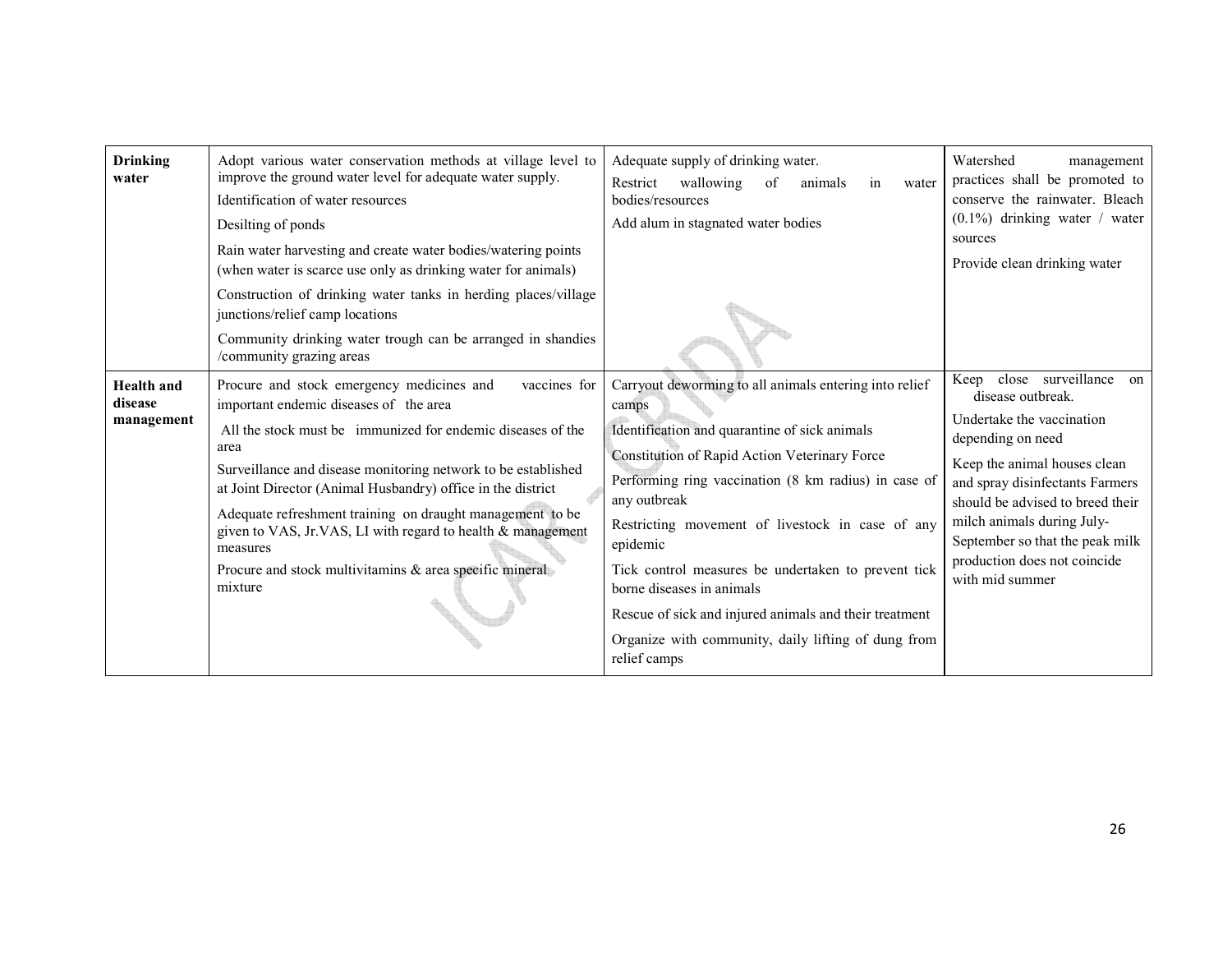| <b>Floods</b>       | <b>NA</b>                                                                                                                                                                                                                                                                                              |                                                                                                                                                                                                                                                                                                                                                                                                                                                        |                                                                                                           |  |  |
|---------------------|--------------------------------------------------------------------------------------------------------------------------------------------------------------------------------------------------------------------------------------------------------------------------------------------------------|--------------------------------------------------------------------------------------------------------------------------------------------------------------------------------------------------------------------------------------------------------------------------------------------------------------------------------------------------------------------------------------------------------------------------------------------------------|-----------------------------------------------------------------------------------------------------------|--|--|
| Cyclone             | NA                                                                                                                                                                                                                                                                                                     |                                                                                                                                                                                                                                                                                                                                                                                                                                                        |                                                                                                           |  |  |
| Heat & Cold<br>wave | Arrangement for protection from heat wave<br>Plantation around the shed<br>$\ddot{1}$<br>$H2O$ sprinklers / foggers in the shed<br>$\overline{11}$<br>iii) Application of white reflector paint on the roof<br>iv) Thatched sheds should be provided as a shelter to<br>animal to minimize heat stress | Allow the animals early in the morning or late in the<br>evening for grazing during heat waves<br>Make available adequate cool drinking water during<br>day time<br>Feed green fodder/silage / concentrates during day<br>time and roughages / hay during night time in case of<br>heat waves<br>Put on the foggers / sprinkerlers during heat weaves<br>In severe cases, vitamin 'C' and electrolytes should be<br>added in $H_2O$ during heat waves. | Feed the animals as per routine<br>schedule<br>Allow the animals for grazing<br>(normal timings)          |  |  |
| <b>Insurance</b>    | Encouraging insurance of livestock                                                                                                                                                                                                                                                                     | Listing out the details of the dead animals                                                                                                                                                                                                                                                                                                                                                                                                            | Submission for insurance claim<br>and availing insurance benefit<br>Purchase of new productive<br>animals |  |  |
|                     | Vaccination schedule in small ruminants (Sheep & Goat)                                                                                                                                                                                                                                                 |                                                                                                                                                                                                                                                                                                                                                                                                                                                        |                                                                                                           |  |  |
| Disease             |                                                                                                                                                                                                                                                                                                        | Season                                                                                                                                                                                                                                                                                                                                                                                                                                                 |                                                                                                           |  |  |

| Disease                      | Season                               |
|------------------------------|--------------------------------------|
| Foot and mouth disease (FMD) | Preferably in winter / autumn        |
| PPR                          | All seasons, preferably in June-July |
| Black quarter (BQ)           | May / June                           |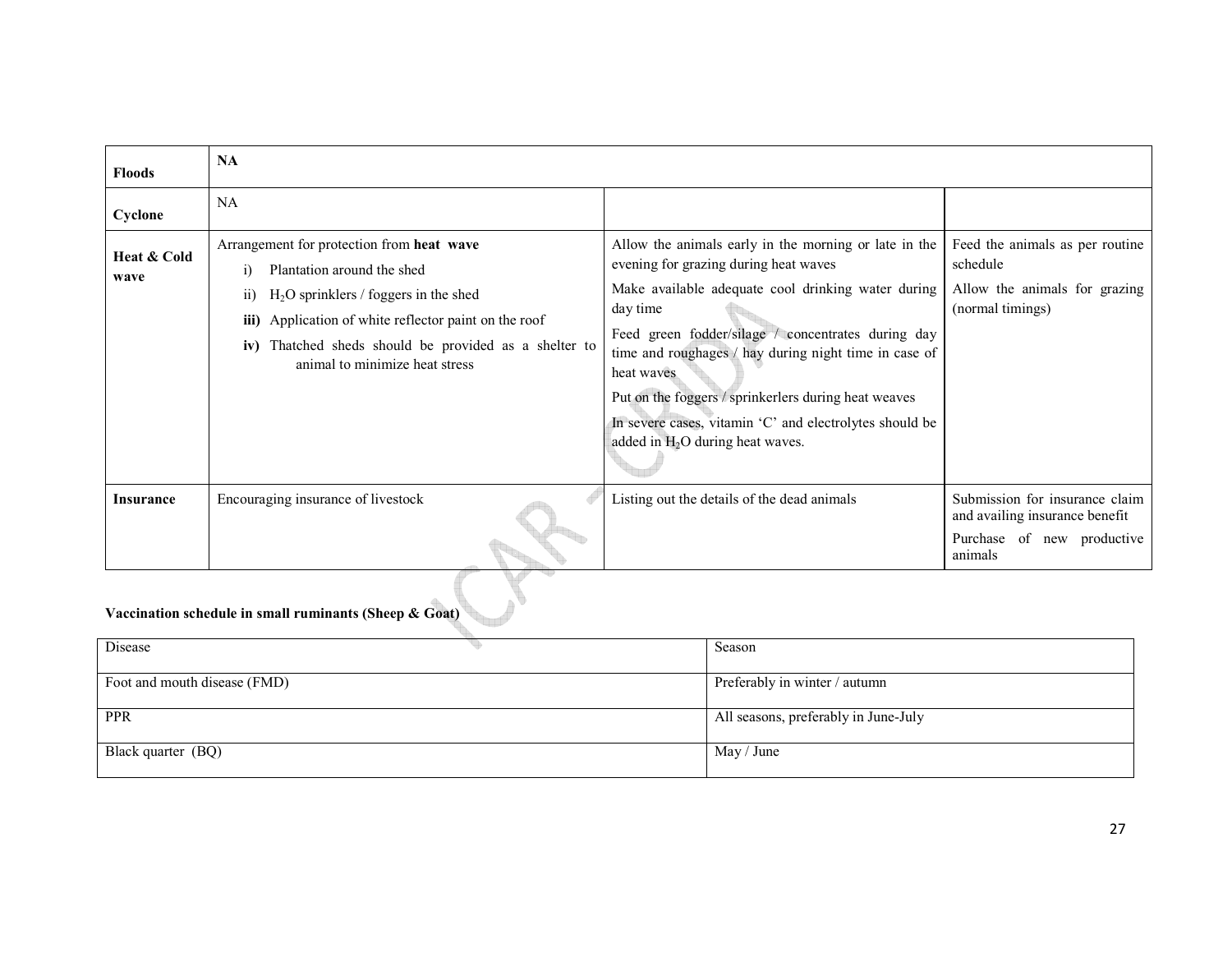| Enterotoxaemia (ET)           | May              |
|-------------------------------|------------------|
| Haemorrhagic septicaemia (HS) | March / June     |
| Sheep pox (SP)                | December / march |

### Vaccination programme for cattle and buffalo:

| Disease          | Age and season at vaccination     |
|------------------|-----------------------------------|
|                  |                                   |
|                  |                                   |
| Anthrax          | In endemic areas only, Feb to May |
|                  |                                   |
|                  |                                   |
| HS               | May to June                       |
|                  |                                   |
|                  |                                   |
| $\rm{BQ}$        | May to June                       |
|                  |                                   |
|                  |                                   |
| <b>FMD</b>       | November to December              |
|                  |                                   |
|                  | Î                                 |
|                  |                                   |
|                  |                                   |
|                  |                                   |
|                  |                                   |
|                  |                                   |
| 2.5.2<br>Poultry |                                   |
|                  |                                   |

# 2.5.2 Poultry

| <b>Drought</b>               |                                                                        | <b>Suggested contingency measures</b>                                                                                                                                                         |                                       |
|------------------------------|------------------------------------------------------------------------|-----------------------------------------------------------------------------------------------------------------------------------------------------------------------------------------------|---------------------------------------|
|                              | Before the event <sup>a</sup>                                          | During the event                                                                                                                                                                              | After the event                       |
| Shortage of feed ingredients | maize, broken rice etc, in to use<br>as feed in case of severe drought | Storing of house hold grain like   Supplementation only for productive birds<br>with house hold grain<br>Supplementation of shell grit (calcium) for<br>laying birds<br>Culling of weak birds | Supplementation to all survived birds |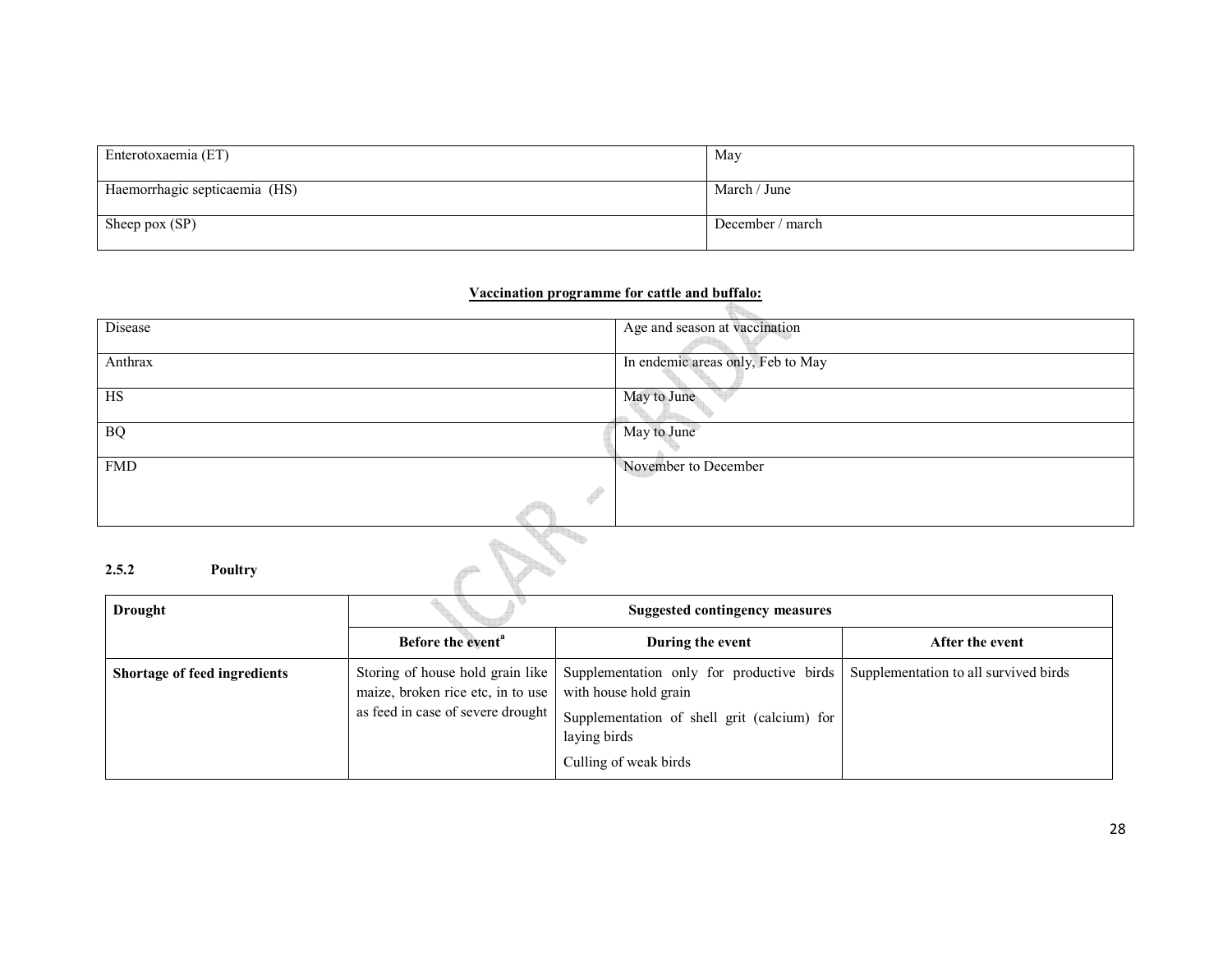| <b>Drinking</b> water                                             |                                                            | Use water sanitizers or offer cool hygienic<br>drinking water                                                                                                                          |                                                                      |
|-------------------------------------------------------------------|------------------------------------------------------------|----------------------------------------------------------------------------------------------------------------------------------------------------------------------------------------|----------------------------------------------------------------------|
| Health and disease management                                     | Culling of sick birds.                                     | Mixing of Vit. A, D, E, K and B-complex                                                                                                                                                | Hygienic and sanitation of poultry house                             |
|                                                                   | Deworming and vaccination<br>against RD and IBD            | including vit C in drinking water (5ml in one<br>litre water)                                                                                                                          | Disposal of dead birds by burning<br>burying with lime powder in pit |
| <b>Floods</b>                                                     | <b>NA</b>                                                  |                                                                                                                                                                                        |                                                                      |
| Cyclone                                                           | <b>NA</b>                                                  |                                                                                                                                                                                        |                                                                      |
| <b>Heat wave</b>                                                  |                                                            |                                                                                                                                                                                        |                                                                      |
| Shelter/environment management                                    | Provision of proper shelter with<br>good ventilation       | foggers/water<br>In<br>severe<br>cases.<br>sprinklers/wetting<br>of hanged<br>gunny bags<br>should be arranged                                                                         | Routine practices are followed                                       |
|                                                                   |                                                            | Don't allow for scavenging during mid day                                                                                                                                              |                                                                      |
| Health and disease management                                     | Deworming<br>vaccination<br>and<br>against RD and fowl pox | Supplementation of house hold grain<br>Provide cool and clean drinking water with<br>electrolytes and vit. C<br>In hot summer, add anti-stress probiotics in<br>drinking water or feed | Routine practices are followed                                       |
| Cold wave<br><sup>a</sup> hasad on forawarning wharawar available | <b>NA</b>                                                  |                                                                                                                                                                                        |                                                                      |

<sup>a</sup> based on forewarning wherever available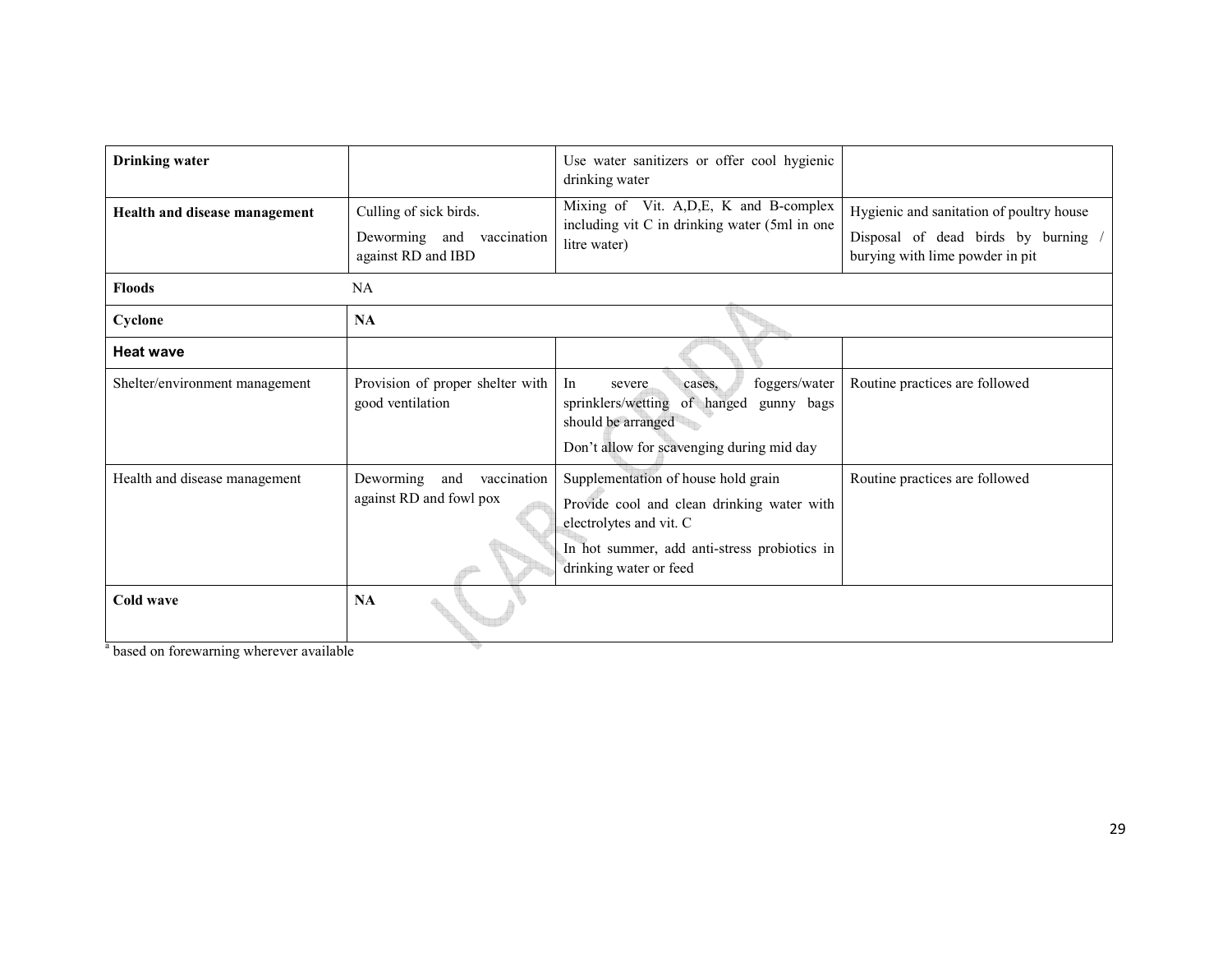# 2.5.3 Fisheries/ Aquaculture

|                                                                             | <b>Suggested contingency measures</b>                                                                                                                                                                                                                                                                                                                                                                                                                                                                                                                                                                                                                                               |                                                                                                                                                                                                                                                                                                                                                           |                                                                                                                                                                                                                                                                                                                                                                                                                                                                                                                                    |
|-----------------------------------------------------------------------------|-------------------------------------------------------------------------------------------------------------------------------------------------------------------------------------------------------------------------------------------------------------------------------------------------------------------------------------------------------------------------------------------------------------------------------------------------------------------------------------------------------------------------------------------------------------------------------------------------------------------------------------------------------------------------------------|-----------------------------------------------------------------------------------------------------------------------------------------------------------------------------------------------------------------------------------------------------------------------------------------------------------------------------------------------------------|------------------------------------------------------------------------------------------------------------------------------------------------------------------------------------------------------------------------------------------------------------------------------------------------------------------------------------------------------------------------------------------------------------------------------------------------------------------------------------------------------------------------------------|
|                                                                             | Before the event                                                                                                                                                                                                                                                                                                                                                                                                                                                                                                                                                                                                                                                                    | During the event                                                                                                                                                                                                                                                                                                                                          | After the event                                                                                                                                                                                                                                                                                                                                                                                                                                                                                                                    |
| 1) Drought                                                                  |                                                                                                                                                                                                                                                                                                                                                                                                                                                                                                                                                                                                                                                                                     |                                                                                                                                                                                                                                                                                                                                                           |                                                                                                                                                                                                                                                                                                                                                                                                                                                                                                                                    |
| A. Capture                                                                  |                                                                                                                                                                                                                                                                                                                                                                                                                                                                                                                                                                                                                                                                                     |                                                                                                                                                                                                                                                                                                                                                           |                                                                                                                                                                                                                                                                                                                                                                                                                                                                                                                                    |
| Marine                                                                      |                                                                                                                                                                                                                                                                                                                                                                                                                                                                                                                                                                                                                                                                                     |                                                                                                                                                                                                                                                                                                                                                           |                                                                                                                                                                                                                                                                                                                                                                                                                                                                                                                                    |
| Inland<br>(i) Shallow water<br>depth due to<br>insufficient<br>rains/inflow | Proper planning of water storage<br>Conservation & development of water<br>resources by construction of reservoirs &<br>dams.<br>Avoid seepage losses by lining the<br>3.<br>canals.<br>Adopt rain water harvest techniques.<br>4.<br>Farmer's organizations, water users &<br>private sectors should be involved in<br>construction, operation & maintenance of<br>irrigation system.<br>about<br>To<br>make<br>people<br>aware<br>6.<br>conservation of water.<br>Critical analysis of long range a Forecast<br>data.<br>Storage of water.<br>A forestation program.<br>9.<br>10. Conservation of rivers/reservoir/ponds.<br>11. Re-excavation of local canals and<br>reservoirs. | Maintenance of dams & reservoirs to avoid<br>leakage & to control theft of water.<br>2. Proper use of water resources on priority<br>base.<br>3. Add water in shallow water pond.<br>4. Use stored water.<br>5. Use surface water flow.<br>6. Divert water from unutilized areas.<br>7. Utilize canal water.<br>8. Aeration of water in ponds/reservoirs. | 1. Regular desiltation of reservoirs & dams.<br>2. Govt. should<br>make laws<br>on<br>water<br>conservation.<br>3. To develop demand oriented system.<br>4. Govt. should<br>make laws to<br>stop<br>deforestation.<br>5. Need based monitoring through research<br>plan.<br>6. Intensive forestation program.<br>7. Augmentation of surface water flow.<br>8. Strengthening of water reservoirs.<br>9. Rain water harvesting.<br>10. Compensation claims.<br>11. Prepare vulnerability map and place it to<br>management committee |
| (ii) Changes in water<br>quality                                            | Storage of water disinfectant such as 1.<br>Ш.<br>chlorine, alum etc. at district level.<br>2. Prohibit dumping of solid, liquid and waste 2. Use disinfectants and therapeutic drugs.                                                                                                                                                                                                                                                                                                                                                                                                                                                                                              | Provision of water filtration system for the $ 1 $ .<br>ponds to overcome the water contamination-                                                                                                                                                                                                                                                        | Removal of runoff from land by proper<br>means before decomposition.<br>Supply of water filtration system even after                                                                                                                                                                                                                                                                                                                                                                                                               |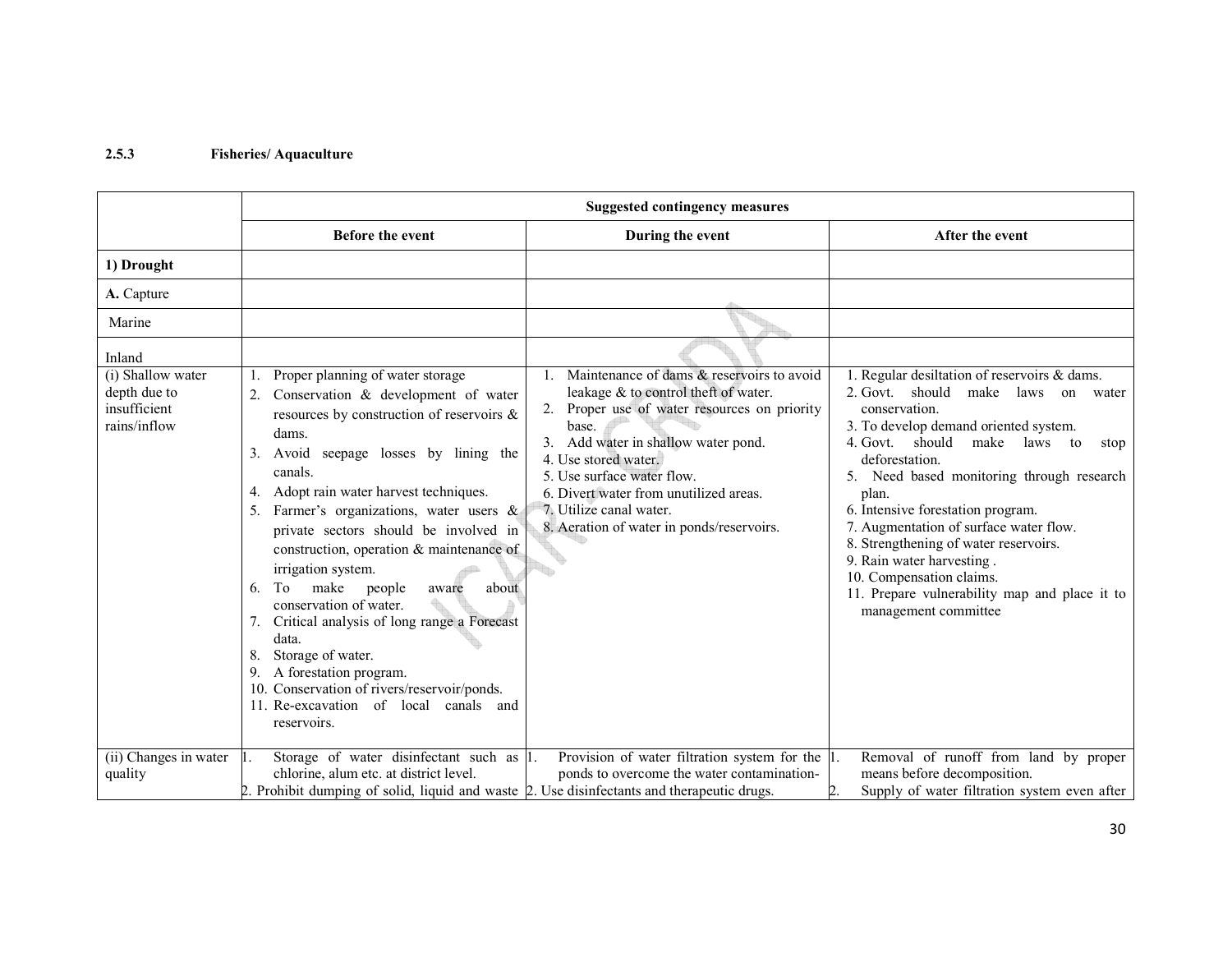|                                                                               | in water sources.<br>Preparedness with stocks of chemicals,<br>3.<br>disinfectants and therapeutic drugs.                                                                                                                                                                                                                                                                                                                                                                                                                                                       | 3. Adoption of bio-remedial measures                                                                                                                                                                                                                                                                                                                                                                                                | the event & creating awareness in farmers.<br>Need based research data should be<br>3.<br>generated on water quality.<br>Dumping of solid, liquid and waste in water<br>4.<br>bodies should be stopped through enactment<br>of legislation.                                                                                                                                                                                                                        |
|-------------------------------------------------------------------------------|-----------------------------------------------------------------------------------------------------------------------------------------------------------------------------------------------------------------------------------------------------------------------------------------------------------------------------------------------------------------------------------------------------------------------------------------------------------------------------------------------------------------------------------------------------------------|-------------------------------------------------------------------------------------------------------------------------------------------------------------------------------------------------------------------------------------------------------------------------------------------------------------------------------------------------------------------------------------------------------------------------------------|--------------------------------------------------------------------------------------------------------------------------------------------------------------------------------------------------------------------------------------------------------------------------------------------------------------------------------------------------------------------------------------------------------------------------------------------------------------------|
| <b>B.</b> Aquaculture<br>(i) Shallow water in                                 |                                                                                                                                                                                                                                                                                                                                                                                                                                                                                                                                                                 | Water resources of the areas will be<br>$1_{-}$                                                                                                                                                                                                                                                                                                                                                                                     | 1. Available resources need to be listed with                                                                                                                                                                                                                                                                                                                                                                                                                      |
| ponds due to<br>insufficient<br>rains/inflow                                  | 1. Available resources will be identified and<br>need to be kept ready for each district on<br>the basis of forecasting of insufficient<br>rain.<br>2. To avoid loss due to seepage, infiltration<br>& leakage by using bentonite, ash,<br>polythene liners etc.<br>3. Maintain the level of water by pumping<br>water into pond.<br>4. Critical analysis of long range Forecast<br>data.<br>5.<br>Storage of water.<br>6.<br>A forestation program.<br>7.<br>Conservation of rivers/reservoir/ponds.<br>8.<br>Re-excavation of local canals and<br>reservoirs. | exploited with planning of proper transport<br>facilities in affected areas.<br>2. Maintain the level of water to the required<br>depth.<br>Add stored water in shallow water depth.<br>3.<br>4. Harvesting of fishes as early as possible to<br>avoid mortality.<br>Use stored water.<br>5.<br>Use surface water flow.<br>6.<br>Divert water from unutilized areas.<br>7.<br>8.<br>Utilize canal water.<br>9.<br>Aeration of ponds | adequate transport arrangement.<br>Desiltation of pond bottom.<br>Maintenance of tanks & ponds<br>3.<br>Need based monitoring through research<br>$\overline{4}$ .<br>plan.<br>5.<br>Intensive a forestation program.<br>Augmentation of surface water flow.<br>6.<br>7.<br>Construction of water reservoirs.<br>Adoption of rain harvesting methods.<br>8.<br>Compensation claims.<br>9.<br>10. Prepare vulnerability map and place it to<br>management committee |
| (ii) Impact of salt<br>load build up in<br>ponds / change in<br>water quality | Minimize evaporation losses.<br>Dilution of water if salt load is high.<br>Available resources will be identified $\&$<br>need to be kept ready for each district on<br>the basis of forecasting of insufficient<br>rain to reduce the salinity by trapping<br>available water resources.<br>4. On the basis of forecasting advising fish<br>farmers for harvesting of marketable fish.<br>Prohibit dumping of solid, liquid and<br>5.<br>waste in water sources.<br>6. Preparedness with stocks of chemicals,<br>disinfectants and therapeutic drugs           | 1. Dilution of water or exchange water to 1.<br>avoid salt builds up.<br>Harvesting the marketable fish to reduce the 2.<br>2.<br>density.<br>3.<br>Use disinfectants and therapeutic drugs.<br>4. Adoption of bio-remedial measures                                                                                                                                                                                                | Trapping the water resources from other<br>places for dilution to reduce salt load.<br>Need based research data should be<br>generated on water quality.<br>Dumping of solid, liquid and waste should<br>B.<br>be stopped through enactment of legislation.                                                                                                                                                                                                        |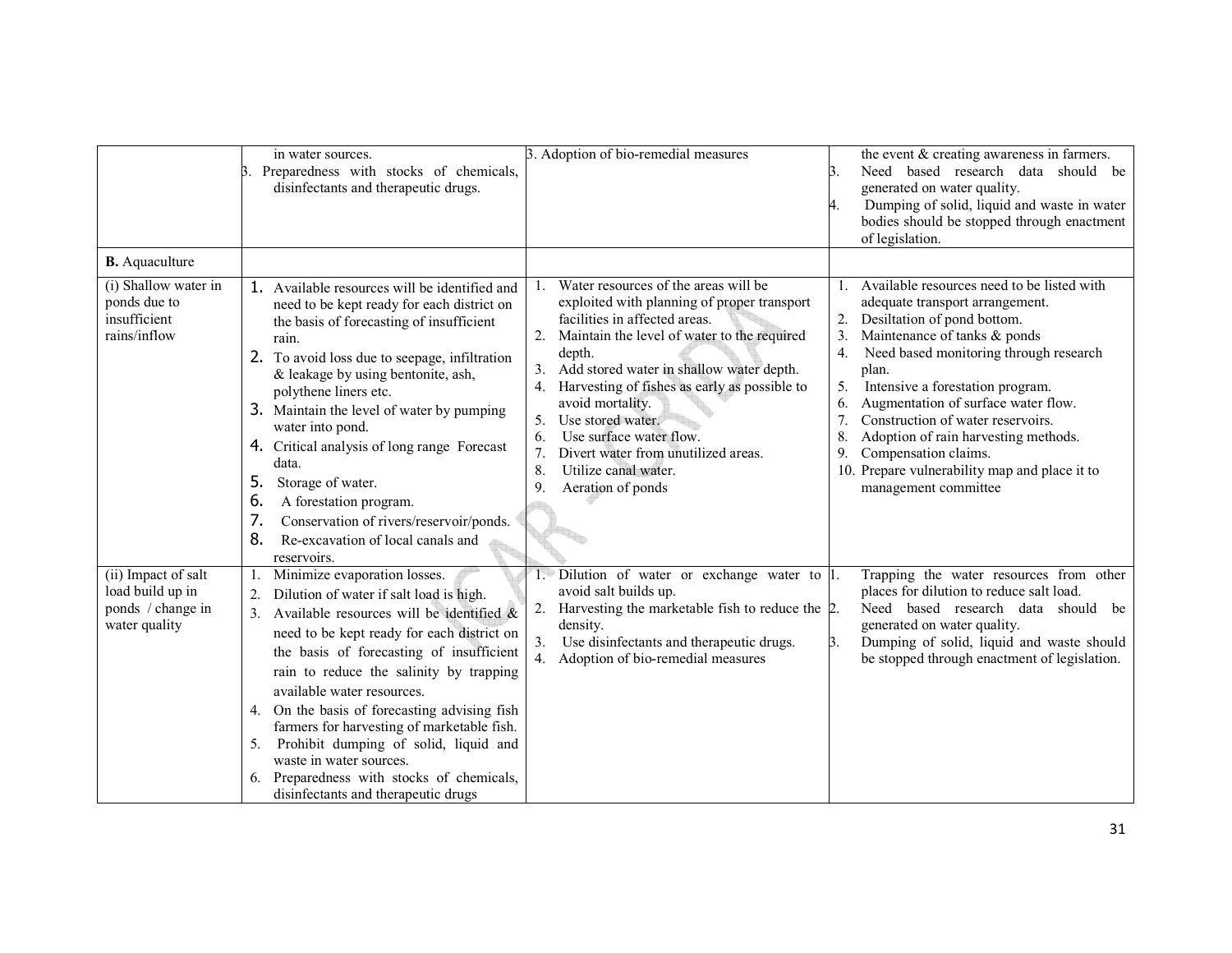| 2) Floods                                                        |                                                                                                                                                                                                                                                                                                                                                                                                                                                                                                                                                                                                                                                                                                                                                            |                                                                                                                                                                                                                                                                                                                                                                                                                                                                                                                                                                   |                                                                                                                                                                                                                                                                                                                                                                                                                                                                                                                                                                                                      |
|------------------------------------------------------------------|------------------------------------------------------------------------------------------------------------------------------------------------------------------------------------------------------------------------------------------------------------------------------------------------------------------------------------------------------------------------------------------------------------------------------------------------------------------------------------------------------------------------------------------------------------------------------------------------------------------------------------------------------------------------------------------------------------------------------------------------------------|-------------------------------------------------------------------------------------------------------------------------------------------------------------------------------------------------------------------------------------------------------------------------------------------------------------------------------------------------------------------------------------------------------------------------------------------------------------------------------------------------------------------------------------------------------------------|------------------------------------------------------------------------------------------------------------------------------------------------------------------------------------------------------------------------------------------------------------------------------------------------------------------------------------------------------------------------------------------------------------------------------------------------------------------------------------------------------------------------------------------------------------------------------------------------------|
| A. Capture                                                       |                                                                                                                                                                                                                                                                                                                                                                                                                                                                                                                                                                                                                                                                                                                                                            |                                                                                                                                                                                                                                                                                                                                                                                                                                                                                                                                                                   |                                                                                                                                                                                                                                                                                                                                                                                                                                                                                                                                                                                                      |
| Marine                                                           |                                                                                                                                                                                                                                                                                                                                                                                                                                                                                                                                                                                                                                                                                                                                                            |                                                                                                                                                                                                                                                                                                                                                                                                                                                                                                                                                                   |                                                                                                                                                                                                                                                                                                                                                                                                                                                                                                                                                                                                      |
| Inland                                                           |                                                                                                                                                                                                                                                                                                                                                                                                                                                                                                                                                                                                                                                                                                                                                            |                                                                                                                                                                                                                                                                                                                                                                                                                                                                                                                                                                   |                                                                                                                                                                                                                                                                                                                                                                                                                                                                                                                                                                                                      |
| (i) Average<br>compensation paid<br>due to loss of human<br>life | Fishermen will be given forewarning 1<br>regarding heavy rains and advised not to<br>go for fishing in rivers/reservoirs.<br>Areas need to be identified in each<br>$\overline{2}$ .<br>district prone for flood.<br>Maintenance of water drainages in proper<br>3.<br>way to avoid blockage.<br>Proper forecasting information should be<br>4.<br>available.<br>Be prepared to evacuate at a short $\frac{1}{5}$<br>5.<br>notice.<br>Preparation of flood control action plan.<br>6.<br>dissemination<br>Warning<br>7.<br>and<br>precautionary response.<br>Formation<br>of flood<br>8.<br>management<br>committee.<br>Enhancement in coping capabilities of<br>9.<br>common people.<br>Insurance<br>for<br>the<br>life<br>10.<br>of<br>people/fishermen. | Fishermen will be advised on use of Life $ _1$ .<br>saving jackets and life boats. The life saving<br>appliances/machinery shall be kept ready for<br>rescue operation.<br>Sufficient stock of food, medicine etc.<br>$\overline{2}$ .<br>should be available.<br>Govt. should take necessary action &<br>3.<br>provide trained people for rescue operation<br>during flood.<br>Human evacuation from the area.<br>4.<br>Coordination of assistance.<br>Damage and need assessment.<br>6.<br>Immediate management of relief supplies.<br>Immediate help delivery. | The victim's family shall be provided with<br>compensation up to Rs. 1, $00,000/$ - for the<br>deaths occurring during the fishing.<br>Rehabilitation of people.<br>Identify the causes of flood affected area &<br>take necessary preventive measures.<br>Arrangement for rescue and casualty care.<br>5.<br>Arrangement for burial control room.<br>Restoration of essential services, security<br>6.<br>and protection of property.<br>Support to rehabilitation, logistics, training<br>and awareness build up $\&$ testing and<br>updating the plan.<br>8.<br>Insurance and compensation claim. |
| $(ii)$ No. of boats /<br>nets/damaged                            | The prior information on safe keeping of $ 1$ .<br>1.<br>boats and nets will be provided to the<br>fishermen.<br>If prior information is given bring boats<br>$&$ nets towards the safer side.<br>Β.<br>Annual repair of boats/nets and gears.<br>Insurance of boats/nets/gears.                                                                                                                                                                                                                                                                                                                                                                                                                                                                           | Fishermen will be advised to stop fishing $ l$ .<br>during the floods and heavy rainfall.<br>2.<br>Continuous monitoring on water level is<br>required.<br>3.<br>Coordination of assistance<br>4.<br>Immediate management of relief supplies.<br>5.<br>Govt. support and compensation.                                                                                                                                                                                                                                                                            | The affected fishermen will provided with<br>compensation up to Rs. $50,000/-$ for<br>damaged boats or nets.<br>Education and training for the repair of<br>boats/nets and gears.<br>Loss assessment & insurance claim.<br>З.                                                                                                                                                                                                                                                                                                                                                                        |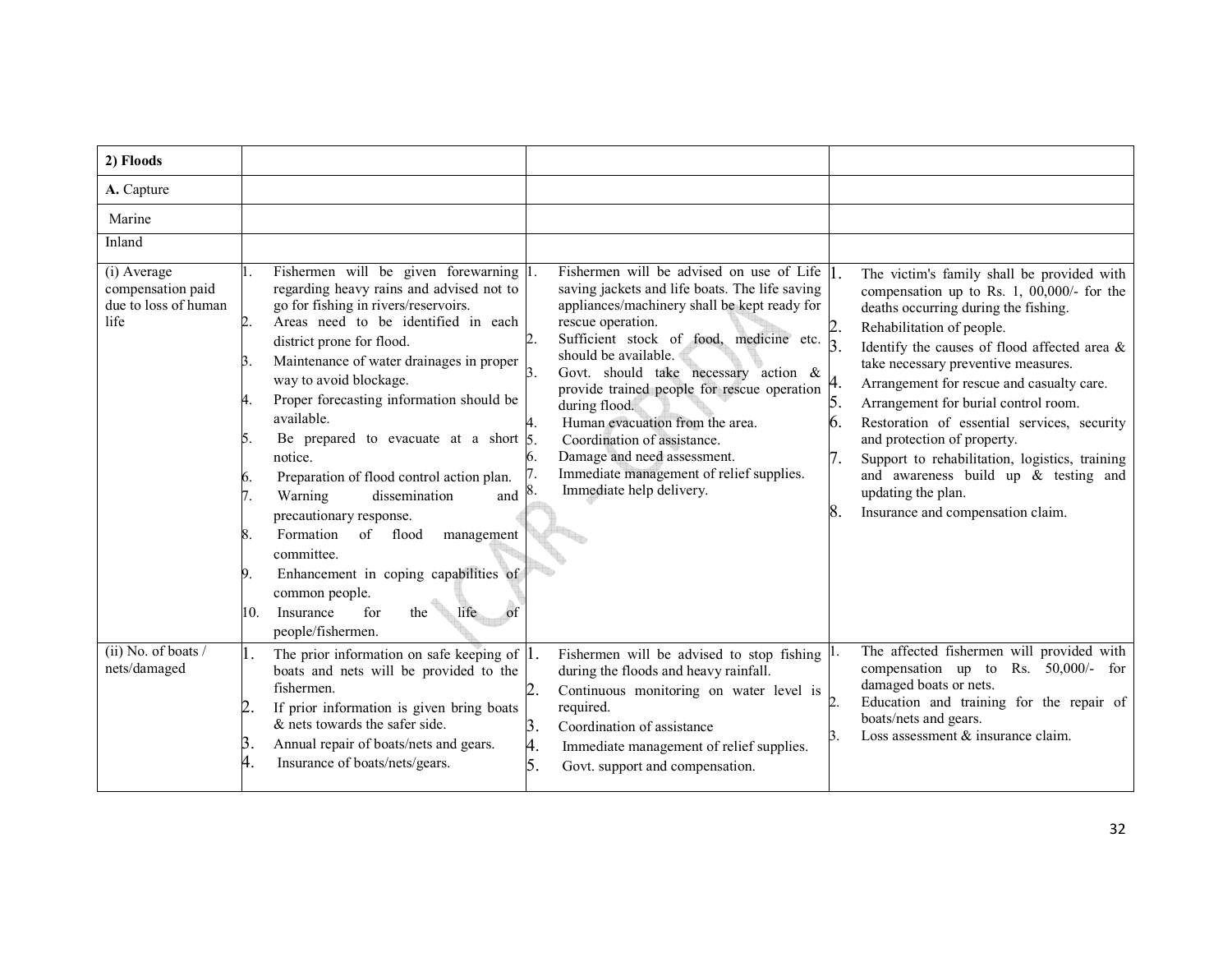| (iii) No.of houses<br>damaged   | Forewarning regarding heavy rainfall, $ l$ .<br>sudden downpour and floods will be<br>spread in the fishermen villages on the $\sqrt{2}$ .<br>banks of rivers.<br>Shift the people to safer places.<br>Β.<br>Proper maintenance of Kaccha houses.<br>Education and training for the repair of $\beta$ .<br>4.<br>houses<br>5.<br>Store raw material for emergency repair<br>of houses.<br>House insurance | Temporary shelter to the affected families 1.<br>will be provided.<br>Arrangement of temporary shelters for<br>homeless people.<br>Damaged house enumeration and need<br>assessment.<br>Coordination of assistance.<br>Immediate management of relief supplies.                                                                                                                                                                                        | The housing facilities on higher elevation<br>shall be provided to affected families by the<br>Government agencies.<br>Provide compensation from Govt. to<br>build/repair houses.<br>Loss assessment & insurance claim.<br>Govt. assistance claim.                                                                                                                                                                                                                                                                                                                                |
|---------------------------------|-----------------------------------------------------------------------------------------------------------------------------------------------------------------------------------------------------------------------------------------------------------------------------------------------------------------------------------------------------------------------------------------------------------|--------------------------------------------------------------------------------------------------------------------------------------------------------------------------------------------------------------------------------------------------------------------------------------------------------------------------------------------------------------------------------------------------------------------------------------------------------|-----------------------------------------------------------------------------------------------------------------------------------------------------------------------------------------------------------------------------------------------------------------------------------------------------------------------------------------------------------------------------------------------------------------------------------------------------------------------------------------------------------------------------------------------------------------------------------|
| (iv) Loss of stock              | Harvesting the existing fish stock<br>2.<br>Keep boats, nets/gears<br>ready<br>emergency use.<br>Store fuels, food/other item<br>Develop flood control management<br>4.<br>plans.<br>.Stock material insurance.<br>5.                                                                                                                                                                                     | . Search/locate the tock/input.<br>for 2. Mobilize local people for protection.<br>3. Hire stock/inputs from distant areas/company/<br>farmers who are not affected by flood                                                                                                                                                                                                                                                                           | 1. Provided subsidy on seeds by Govt.<br>Implementation of Insurance policy.<br>Locate backup stocks and verify its usability<br>$\beta$ .<br>time.<br>Follow flood control management plan.<br>Notify utilities of the critical demand about<br>loss of stock and inputs.<br>Loss assessment & insurance claim.                                                                                                                                                                                                                                                                  |
| (v) Changes in water<br>quality | 1. Storage of water disinfectant such as<br>chlorine, alum etc. at district level.<br>2.<br>Provision<br>the<br>stop/close<br>to<br>effluent/sewerage discharge point in<br>water odies<br>Store chemicals,<br>disinfectants<br>3.<br>and<br>therapeutic drugs.<br>4. Develop flood control management plan.                                                                                              | 1. Provision of water filtration system for the<br>ponds to overcome the water contamination-<br>2. Do not use contaminated water<br>3. Proper preparation and management through<br>emergency aeration.<br>4. Use appropriate amount of disinfectants,<br>chemicals and therapeutic drugs.<br>Immediate support of Govt./industrial<br>5.<br>organizations for maintaining the purity and<br>quality of water bodies.<br>6. Need based bioremediation | 1. Removal of runoff from land by proper means<br>before decomposition.<br>2. Supply of water filtration system even after the<br>event & creating awareness in farmers.<br>3. Need based research data should be generated<br>to maintain water quality,<br>4. Dumping of solid, liquid and waste should be<br>stopped through enactment of legislation.<br>5. Contact Govt. and industrial organization for<br>immediate remedy and cleaning of the water<br>bodies.<br>6. Regular water monitoring and bio-monitoring<br>of water bodies for formulation of management<br>plan |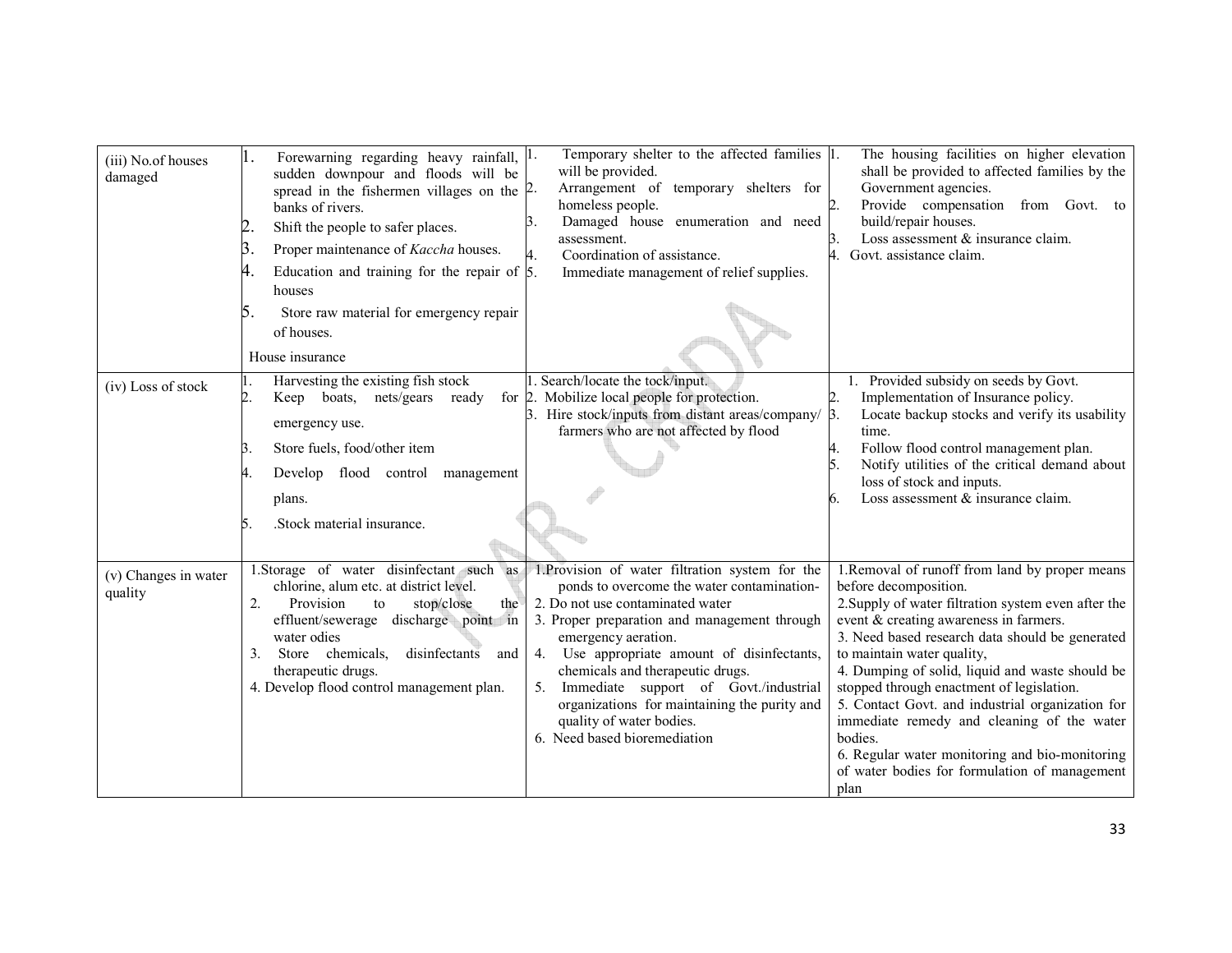| (vi) Health and<br>diseases        | I. Water filtration system & control measures<br>for diseases should be available.<br>2. Advance planning and preparedness.<br>disinfectants<br>Store chemicals,<br>and<br>therapeutic drugs.<br>4. Stock sufficient stores of medicines                                                                                                                                                                                                                                                                                                                                                                                                                                                                                                            | 1. Periodical checking particularly with<br>respective fish mortality should be done<br>during flood & dead fishes disposed<br>properly.<br>2. Prompt action or immediate removal of<br>disease causing agents/ dead fish, followed<br>by sterile or landfill disposal.<br>3. Use appropriate amount of disinfectants,<br>chemicals and therapeutic drugs.<br>4. Emergency aeration or splashing in water<br>bodies.                                                                                                                                                                                                                                                                                                                                                                                                                                                                                                                                                                             | 1. Setting health $&$ disease management training<br>centre at district level for fisherman community<br>by Govt. or with the help of NGO.<br>2. Laboratory diagnosis of diseased fish,<br>generation of data about type or kind of disease<br>spread.<br>3. Eradicating the disease where possible.<br>4. Follow up surveillance and monitoring after<br>disease outbreak.<br>5. Need based research data should be generated.<br>6. Loss assessment $&$ insurance claim.                                                                                                                                                                                                                                                  |
|------------------------------------|-----------------------------------------------------------------------------------------------------------------------------------------------------------------------------------------------------------------------------------------------------------------------------------------------------------------------------------------------------------------------------------------------------------------------------------------------------------------------------------------------------------------------------------------------------------------------------------------------------------------------------------------------------------------------------------------------------------------------------------------------------|--------------------------------------------------------------------------------------------------------------------------------------------------------------------------------------------------------------------------------------------------------------------------------------------------------------------------------------------------------------------------------------------------------------------------------------------------------------------------------------------------------------------------------------------------------------------------------------------------------------------------------------------------------------------------------------------------------------------------------------------------------------------------------------------------------------------------------------------------------------------------------------------------------------------------------------------------------------------------------------------------|-----------------------------------------------------------------------------------------------------------------------------------------------------------------------------------------------------------------------------------------------------------------------------------------------------------------------------------------------------------------------------------------------------------------------------------------------------------------------------------------------------------------------------------------------------------------------------------------------------------------------------------------------------------------------------------------------------------------------------|
| <b>B.</b> Aquaculture              |                                                                                                                                                                                                                                                                                                                                                                                                                                                                                                                                                                                                                                                                                                                                                     |                                                                                                                                                                                                                                                                                                                                                                                                                                                                                                                                                                                                                                                                                                                                                                                                                                                                                                                                                                                                  |                                                                                                                                                                                                                                                                                                                                                                                                                                                                                                                                                                                                                                                                                                                             |
| (i) Inundation with<br>flood water | 1. In the flood prone areas proper draining<br>system from ponds need to be developed<br>and planned in flood situation before<br>forecasting of flood.<br>2. Site should be away from flood prone<br>area.<br>3. Dyke should be stable in all weather<br>condition $\&$ not liable to collapse during<br>heavy rains.<br>4. Proper channels to be provided to pass<br>surplus water & to avoid breakage to the<br>bundh.<br>5. Proper facility construction for ponds and<br>its stock safety.<br>Development<br>of<br>flood control<br>6.<br>management plan.<br>7. Preparedness with<br>emergency backup<br>equipment on site.<br>8. Stock insurance.<br>9. Preventive measures against entry of<br>alien/wild organisms through flood<br>water. | 1. On the basis of forecasting information to<br>farmers for sale of marketable fish with<br>sufficient transport facility through various<br>media. Proper drainage should be adopted<br>so that inundation with flood water should<br>be minimized.<br>2. On the basis of forecasting, information to<br>farmers for sale of marketable fish with<br>sufficient transport facility through various<br>media.<br>3. Proper drainage should be adopted so that<br>inundation with flood water should be<br>minimized. Excess water should be drained<br>from pond by providing screen outlets or<br>using pumps.<br>4. Arrangement for evacuation.<br>5. Arrangement for rescue and casualty care.<br>6. Arrangement for burial control room.<br>7. Restoration of essential services, security<br>and protection of property.<br>8. Coordination of assistance.<br>9. Damage and need assessment.<br>10. Immediate management of relief supplies.<br>11. Release excess water from height of T. | 1). Planning even after the event should be<br>made for proper drainage and creating<br>awareness and trainings in flood situations.<br>2). Pinning even after the event should be made<br>for proper drainage $\&$ creating awareness $\&$<br>training in flood situation.<br>3) Support to rehabilitation, logistics, training<br>and awareness build up $\&$ testing and<br>updating the plan<br>4) Reallocate fish to maintain appropriate<br>biomass so that waste assimilation capacity<br>of pond is not exceeded.<br>5) Reduce or cease feeding because uneaten<br>food and fish waste decreases the dissolved<br>oxygen level.<br>6) Strengthening of water bodies/ponds.<br>7) Loss assessment & insurance claim. |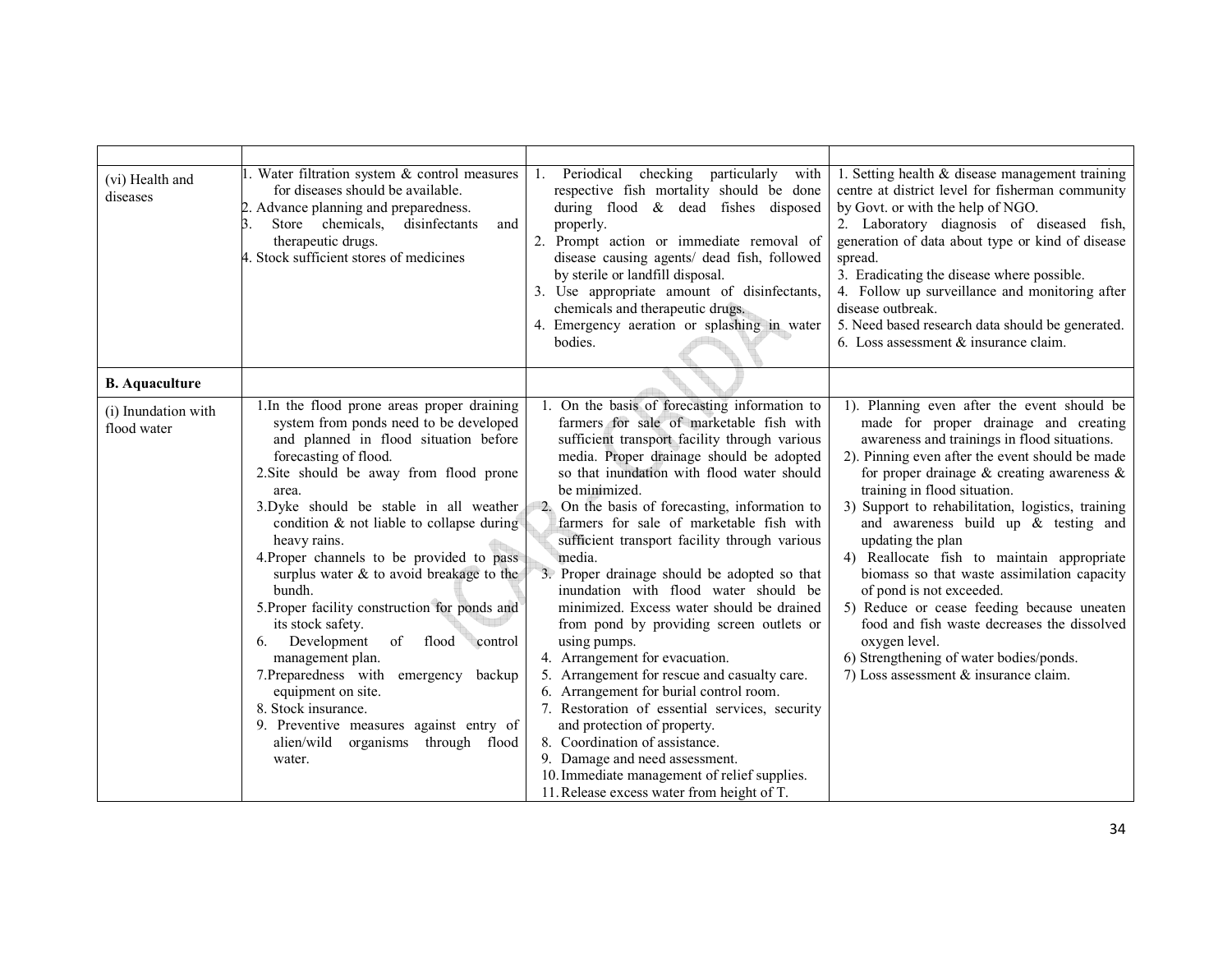|                                                                |                                                                                                                                                                                                                                                                                                                                                                                                                                                                                                                                                                                                | 12. Lower the water level in culture facilities.                                                                                                                                                                                                                                                                                                                                                                                                                                                                                                                                                                                                                           |                                                                                                                                                                                                                                                                                                                                                                                                                                                                                                                                                                                               |
|----------------------------------------------------------------|------------------------------------------------------------------------------------------------------------------------------------------------------------------------------------------------------------------------------------------------------------------------------------------------------------------------------------------------------------------------------------------------------------------------------------------------------------------------------------------------------------------------------------------------------------------------------------------------|----------------------------------------------------------------------------------------------------------------------------------------------------------------------------------------------------------------------------------------------------------------------------------------------------------------------------------------------------------------------------------------------------------------------------------------------------------------------------------------------------------------------------------------------------------------------------------------------------------------------------------------------------------------------------|-----------------------------------------------------------------------------------------------------------------------------------------------------------------------------------------------------------------------------------------------------------------------------------------------------------------------------------------------------------------------------------------------------------------------------------------------------------------------------------------------------------------------------------------------------------------------------------------------|
|                                                                |                                                                                                                                                                                                                                                                                                                                                                                                                                                                                                                                                                                                |                                                                                                                                                                                                                                                                                                                                                                                                                                                                                                                                                                                                                                                                            |                                                                                                                                                                                                                                                                                                                                                                                                                                                                                                                                                                                               |
| (ii) Water<br>contamination and<br>changes in water<br>quality | Availability of water purifier i.e.,<br>chlorine, alum etc at district level.<br>Availability of water disinfectant such as<br>2.<br>chlorine, alum etc at district level.<br>Use of calcium hydroxide $\omega$ 150 kg/ha<br>3.<br>Store chemicals, disinfectants<br>4.<br>and<br>therapeutic drugs<br>5. Develop flood control management plan                                                                                                                                                                                                                                                | 1). Supply of water purifier for the ponds to<br>overcome the contamination and changes in<br>BOD.<br>2). Supply of water filtration system for ponds to<br>overcome the contamination.<br>Use of $kmno4$ for bath of fish as prophylactics<br>3). Do not use contaminated water.<br>4) Proper preparation and management through<br>(paddle)<br>aeration<br>wheel<br>emergency<br>aerator/circulating<br>$a$ erator), that may<br>improve water quality in affected areas.<br>Use appropriate amount of disinfectants,<br>5)<br>chemicals and therapeutic drugs.<br>6) Maintaining the purity and quality of water<br>bodies.<br>7) Need based bioremediation.            | 1). Supply of water purifier even after the event<br>and creating awareness in farmers.<br>2). Supply of water filtration system even after<br>the event $&$ crating awareness in farmers.<br>3). Lime treatment for oxidation<br>To maintain water quality, need based<br>4).<br>research data should be generated<br>5). Dumping of solid, liquid and waste should be<br>stopped through enactment of legislation.<br>6). Immediate remedy and cleaning of water<br>bodies.<br>7). Regular water monitoring and bio-monitoring<br>of water bodies<br>for formulation of<br>management plan. |
| (iii) Health and<br>diseases                                   | 1. Storage of water purifiers and control<br>for<br>diseases<br>should<br>measures<br>be<br>available.<br>2. Personnel should be trained for health $\&$<br>disease management through training<br>3. & list of trained personnel should be<br>available at each district level.<br>4. Adequate stock of medicine should be<br>available at each district level.<br>5. Antibiotics<br>fortified<br>feeding<br>as<br>prophylactics<br>6. Advance planning and preparedness.<br>chemicals,<br>disinfectants<br>7. Store<br>and<br>therapeutic drugs.<br>8. Stock sufficient emergency medicines. | 1. Periodical checking particularly<br>with<br>respective fish mortality should be done<br>during flood.<br>2.<br>Services of trained personnel need to be<br>made available in affected areas with<br>sufficient supply of life saving medicines.<br>3. Disinfectants formalin<br>treatments as<br>prophylactics<br>4 <sup>1</sup><br>Identification of type of disease outbreak,<br>immediate removal of disease causing<br>agents/ dead fish.<br>5.<br>Use appropriate amount of disinfectants,<br>chemicals and therapeutic drugs.<br>Determination of nature and speed of<br>6.<br>transmission of diseases.<br>7. Emergency aeration or splashing in water<br>bodies | 1). Setting health and disease management<br>training centre at district level for fishermen<br>and government officials.<br>2). Routine training programmed as a refresher<br>course need to be implemented in relation to<br>health & disease management during flood.<br>3) .Lime treatment for oxidation<br>4). Laboratory diagnosis of diseased fish,<br>generation of data about type or kind of<br>disease spread.<br>5). Eradicating the disease.<br>6). Follow up surveillance and monitoring.<br>7). Proper disposal of dead fish.<br>8). Loss assessment & insurance claim         |
| (iv) Loss of stock and<br>inputs (feed,                        | before the event to avoid losses. The<br>inputs like feed and chemical etc. shall be                                                                                                                                                                                                                                                                                                                                                                                                                                                                                                           | 1). Harvestable sized fishes shall be marketed 1. The pond embankments will be fenced with 1)<br>netting to avoid fish losses. The store rooms<br>for inputs like feed, chemicals etc. shall be                                                                                                                                                                                                                                                                                                                                                                                                                                                                            | The fish farmers shall be provided with fish<br>seed and feed at concessional rates.<br>Feeds, chemicals etc required for the culture                                                                                                                                                                                                                                                                                                                                                                                                                                                         |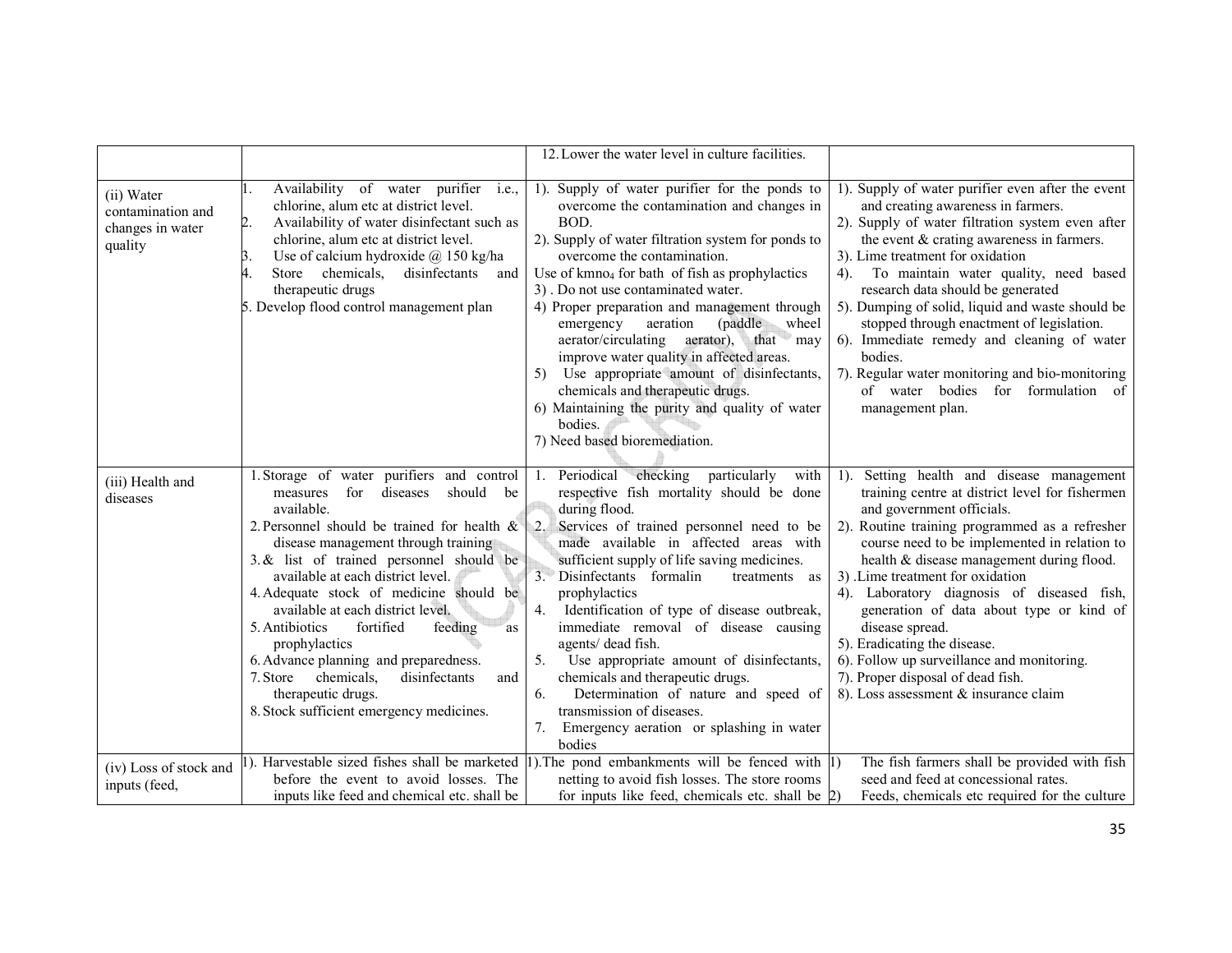| chemicals etc)         | stored at safe places.                                                                      | created.                                                                                                     | operation should be purchased.                |
|------------------------|---------------------------------------------------------------------------------------------|--------------------------------------------------------------------------------------------------------------|-----------------------------------------------|
|                        |                                                                                             | $(2)$ . Flood situation going to exist then move the $(2)$ . Available fish stock should be recovered. $(3)$ | Strengthening of stocks.                      |
|                        | feed, chemicals & other accessories to                                                      | Stock of inputs must be stored in well $ 4\rangle$                                                           | Assessment of total loss.                     |
|                        | safer places.                                                                               | protected area.                                                                                              | Insurance claims                              |
|                        | $\beta$ ). Keep the stock/input at safe place for $\beta$ ). Search/locate the stock/input. |                                                                                                              |                                               |
|                        | emergency purpose.                                                                          | Purchase/hire valuable stock/inputs from                                                                     |                                               |
|                        | 4). Store fuels, food/other item.                                                           | distant areas not affected by flood.                                                                         |                                               |
|                        | 5) .Develop flood control management plan.                                                  |                                                                                                              |                                               |
|                        | 6). Stock material insurance.                                                               |                                                                                                              |                                               |
|                        | 1) Prior information regarding removal of                                                   |                                                                                                              |                                               |
| (v) Infrastructure     |                                                                                             | Pumps, aerator and generators shall be<br>1)                                                                 | Suitable Compensation for the damaged         |
| damage (pumps,         | Pumps and aerators shall be given to the                                                    | removed from the pond before the event.                                                                      | machinery shall be given to the fish farmers. |
| aerators, huts etc)    | fish farmers.                                                                               | 2) Use manual techniques for aeration or make                                                                | 2. Install the equipments during flood.       |
|                        | 2) Flood situation going to exist then move                                                 | substitute arrangement for the same.                                                                         | 3. Damaged infrastructure enumeration and     |
|                        | the pumps, aerators $\&$ other accessories                                                  | 3) Notify utilities of the critical demand.                                                                  | need assessment.                              |
|                        | to safer places.                                                                            | 4) Coordination of assistance.                                                                               | 4. Locate backup equipment and verify its     |
|                        | 3) Educate and provide training for the repair                                              | 5) Immediate management of relief supplies.                                                                  | operation.                                    |
|                        | of infrastructure.                                                                          |                                                                                                              | 5. Repair of damaged infrastructure.          |
|                        | 4) Follow flood control management plan.                                                    |                                                                                                              | 6. Loss assessment $&$ insurance claim.       |
|                        | 5) Store raw materials for repairing of pumps                                               |                                                                                                              |                                               |
|                        | aerators, huts etc.                                                                         |                                                                                                              |                                               |
|                        | 6) Infrastructure insurance.                                                                |                                                                                                              |                                               |
|                        |                                                                                             |                                                                                                              |                                               |
| 3. Cyclone /           |                                                                                             |                                                                                                              |                                               |
| <b>Tsunami</b>         |                                                                                             |                                                                                                              |                                               |
|                        |                                                                                             |                                                                                                              |                                               |
| A. Capture             |                                                                                             |                                                                                                              |                                               |
| Marine                 |                                                                                             |                                                                                                              |                                               |
| (i) Average            |                                                                                             |                                                                                                              |                                               |
| compensation paid      |                                                                                             |                                                                                                              |                                               |
| due to loss of         |                                                                                             |                                                                                                              |                                               |
| fishermen lives        |                                                                                             |                                                                                                              |                                               |
| (ii) Avg. no. of boats |                                                                                             |                                                                                                              |                                               |
| / nets/damaged         |                                                                                             |                                                                                                              |                                               |
| $(iii)$ Avg. no. of    |                                                                                             |                                                                                                              |                                               |
| houses damaged         |                                                                                             |                                                                                                              |                                               |
|                        |                                                                                             |                                                                                                              |                                               |
| Inland                 |                                                                                             |                                                                                                              |                                               |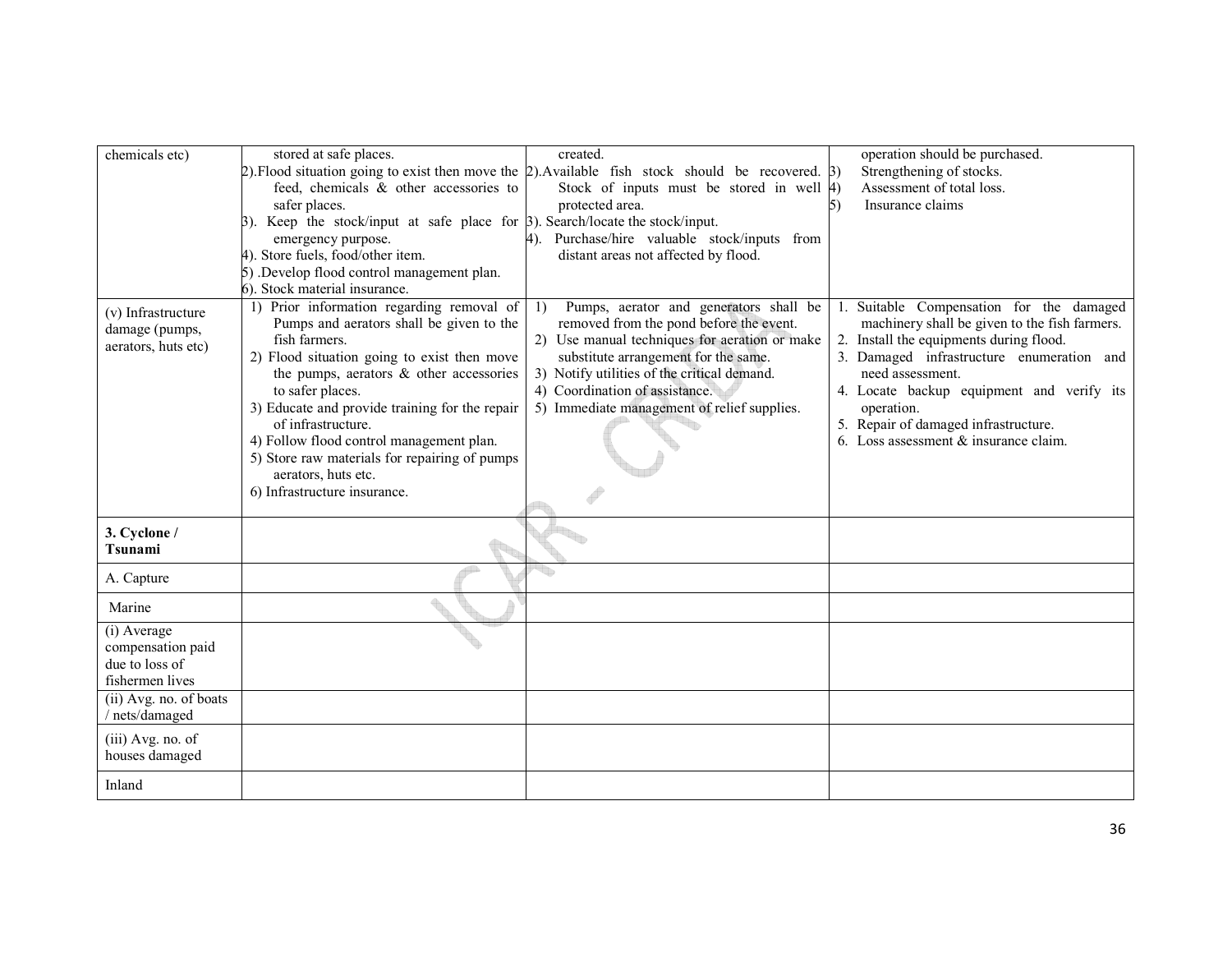| B. Aquaculture                                                           |                                                                                                                                                                                                                    |                                                                                                                                                                                                                                                                                                       |                                                                                                                                                                 |
|--------------------------------------------------------------------------|--------------------------------------------------------------------------------------------------------------------------------------------------------------------------------------------------------------------|-------------------------------------------------------------------------------------------------------------------------------------------------------------------------------------------------------------------------------------------------------------------------------------------------------|-----------------------------------------------------------------------------------------------------------------------------------------------------------------|
| $(i)$ Overflow /<br>flooding of ponds                                    | 1.<br>If intensity of cyclone with heavy rain $ 1 $ .<br>fall exists then harvest existing fish<br>stock.<br>Dike should be stable in all weather<br>condition $\&$ not liable to collapse during<br>flood.        | On the basis of forecasting information to $ l$ .<br>farmers for sale of marketable fish with<br>sufficient transport facility through various<br>media. Proper drainage should be adopted<br>so that inundation with storm water should<br>be managed<br>2. Enhancement of dykes height by sand bags | Planning even after the event should be<br>made for proper drainage $\&$ creating<br>awareness & training in storm situation.                                   |
| (ii) Changes in water<br>quality (fresh water /<br>brackish water ratio) | Supply of water for correcting the $ 1$ .<br>changes in fresh water & brackish water.<br>2. Maintain salinity by addition of 2.<br>fresh water up to 20-25 ppt.                                                    | Supply of water for correcting the changes 1.<br>in fresh water & brackish water.<br>Use euryhaline species                                                                                                                                                                                           | Water storage facility needs to be developed<br>to overcome the problem of changes in fresh<br>& brackish water ratio.<br>2. use Euryhaline species for culture |
| (iii) Health and<br>diseases                                             | Water filtration system $\&$ control $\left  \right $ .<br>measures for disease should be available.<br>Adequate stock of medicine should be<br>available at each district level.<br>Liming and formalin treatment | Periodically<br>checking particularly<br>in $\vert$ 1.<br>respective of fish mortality & water<br>parameter during flood.<br>2. Disinfectants treatments                                                                                                                                              | Settling health & disease management<br>training centre at district level for fishermen<br>& Govt. official.                                                    |
| (iv) Loss of stock and<br>inputs (feed,<br>chemicals etc)                | Cyclone with heavy rain fall situation $\mathbf{l}$ .<br>going to exist then move the feed,<br>chemicals & other accessories to safer<br>places.<br>Stock cover under insurance                                    | Available fish stock should be recovered.                                                                                                                                                                                                                                                             | Feeds, chemicals etc required for the culture<br>operation should be purchased.<br>Seed and feed to be supplied through Deptt<br>of fisheries,                  |
| (v) Infrastructure<br>damage (pumps,<br>aerators, shelters/huts<br>etc)  | Cyclone with heavy rain fall situation 1)<br>I)<br>going to exist then shifted the pumps,<br>aerators & other accessories to safer<br>places.                                                                      | Use manual techniques for aeration or make<br>substitute arrangement for the same.                                                                                                                                                                                                                    | Compensation on assessment of actual losses $\&$<br>damage of pumps, aerators, shelters/huts<br>given through RKVY, NCDC, NREGSui                               |
| 4. Heat wave and<br>cold wave                                            |                                                                                                                                                                                                                    |                                                                                                                                                                                                                                                                                                       |                                                                                                                                                                 |
| A. Capture                                                               |                                                                                                                                                                                                                    |                                                                                                                                                                                                                                                                                                       |                                                                                                                                                                 |
| Marine                                                                   |                                                                                                                                                                                                                    |                                                                                                                                                                                                                                                                                                       |                                                                                                                                                                 |
| Inland                                                                   |                                                                                                                                                                                                                    |                                                                                                                                                                                                                                                                                                       |                                                                                                                                                                 |